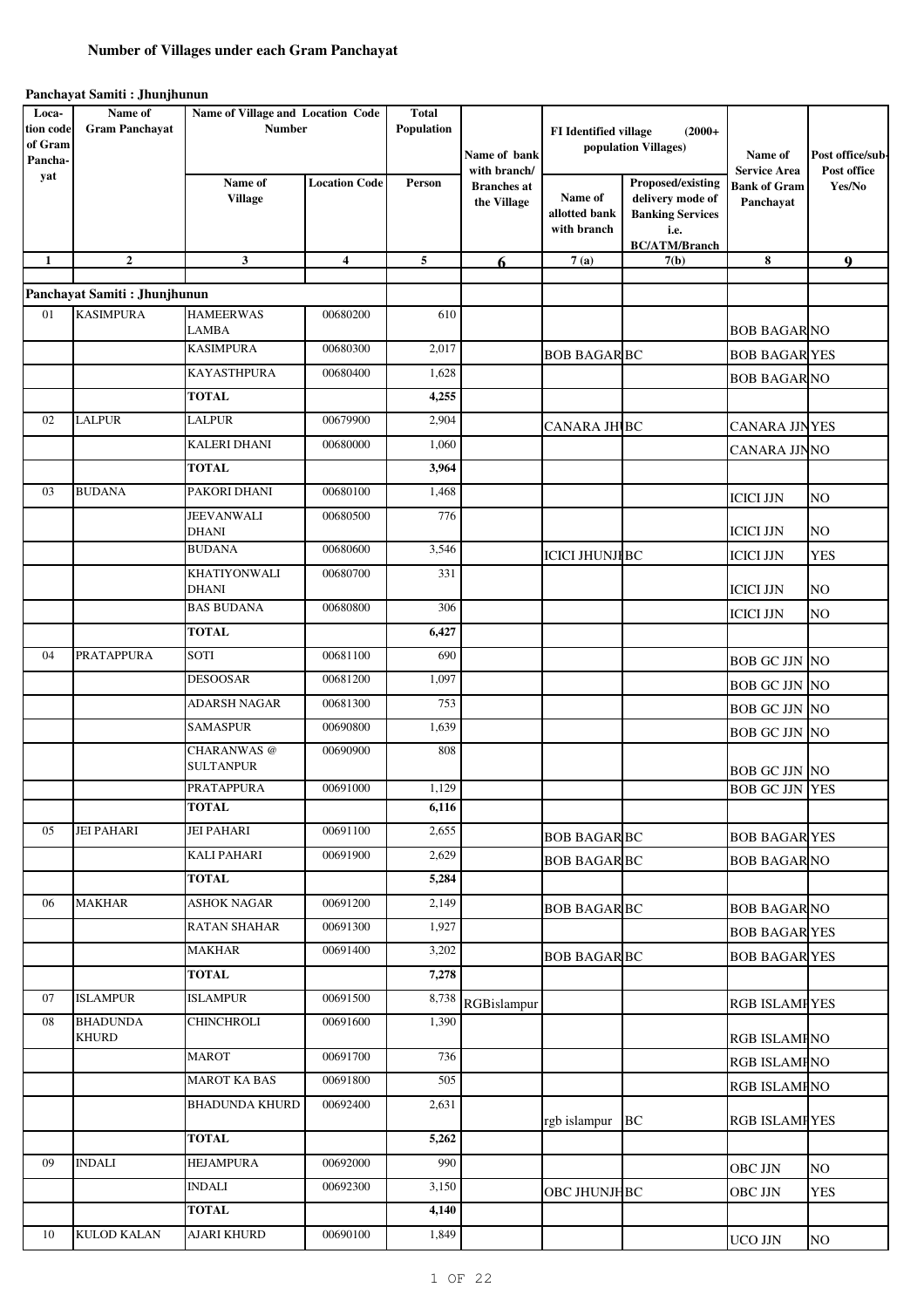|    |                     | <b>NARSINGHPURA</b>                            | 00690200 | 1,034          |               |                     |           | UCO JJN               | NO.        |
|----|---------------------|------------------------------------------------|----------|----------------|---------------|---------------------|-----------|-----------------------|------------|
|    |                     | <b>KULOD KALAN</b>                             | 00690300 | 594            |               |                     |           | UCO JJN               | <b>YES</b> |
|    |                     | <b>KHATEHPURA</b>                              | 00692100 | 1,460          |               |                     |           | <b>UCO JJN</b>        | NO.        |
|    |                     | <b>JAKHRON KA BAS</b>                          | 00692200 | 239            |               |                     |           | UCO JJN               | NO         |
|    |                     | <b>DORASAR</b>                                 | 00692700 | 1,905          |               |                     |           | UCO JJN               | NO.        |
|    |                     | <b>TOTAL</b>                                   |          | 7,081          |               |                     |           |                       |            |
| 11 | <b>KHAJPUR NAYA</b> | <b>KULOD KHURD</b>                             | 00690400 | 970            |               |                     |           | <b>BOB GC JJN NO</b>  |            |
|    |                     | <b>KHAJPUR PURANA</b>                          | 00690500 | 851            |               |                     |           |                       |            |
|    |                     | <b>KHAJPUR BAS</b>                             | 00690600 | 845            |               |                     |           | <b>BOB GC JJN NO</b>  |            |
|    |                     | KHAJPUR NAYA                                   | 00690700 | 1,160          |               |                     |           | <b>BOB GC JJN NO</b>  |            |
|    |                     | <b>TOTAL</b>                                   |          | 3,826          |               |                     |           | <b>BOB GC JJN YES</b> |            |
| 12 | <b>DHANI</b>        | <b>BHURIWAS</b>                                | 00689500 | 279            |               |                     |           |                       |            |
|    | PUROHITON KI        |                                                |          |                |               |                     |           | <b>BOI JJN</b>        | NO.        |
|    |                     | <b>DHANI</b><br><b>MEELON</b><br>ΚI            | 00689600 | 227            |               |                     |           | <b>BOI JJN</b>        | NO.        |
|    |                     | <b>DHANI BHERA KI</b><br><b>NORTH</b>          | 00689700 | 339            |               |                     |           | <b>BOI JJN</b>        | NO.        |
|    |                     | <b>DHANI BHERA KI</b><br><b>SOUTH</b>          | 00689800 | 255            |               |                     |           | <b>BOI JJN</b>        | NO.        |
|    |                     | <b>DHANI PUROHITON</b><br>KI                   | 00689900 | 832            |               |                     |           | <b>BOI JJN</b>        | <b>YES</b> |
|    |                     | TARPURA @                                      | 00690000 | 656            |               |                     |           |                       |            |
|    |                     | <b>CHANDRAPURA</b><br><b>TOTAL</b>             |          | 2,588          |               |                     |           | <b>BOI JJN</b>        | NO.        |
| 13 | <b>UDAWAS</b>       | <b>BADALWAS</b>                                | 00689100 | 714            |               |                     |           |                       |            |
|    |                     | <b>AMBEDKAR NAGAR</b>                          | 00689200 | 709            |               |                     |           | RGB BC JJN NO         |            |
|    |                     | <b>UDAWAS</b>                                  | 00689300 | 2,584          |               |                     |           | RGB BC JJN NO         |            |
|    |                     | <b>DEEPALWAS</b>                               | 00689400 | 832            |               | <b>RGB JHUNJHBC</b> |           | <b>RGB BC JJN YES</b> |            |
|    |                     | <b>TOTAL</b>                                   |          | 4,839          |               |                     |           | RGB BC JJN NO         |            |
| 14 | <b>PATUSARI</b>     | SHYAMPURA @                                    | 00692800 | 607            |               |                     |           |                       |            |
|    |                     | <b>CHARANWAS</b>                               |          |                |               |                     |           | UCO JJN               | NO.        |
|    |                     |                                                |          |                |               |                     |           |                       |            |
|    |                     | <b>MALSAR</b>                                  | 00692900 | 1,808          |               |                     |           | UCO JJN               | NO         |
|    |                     | <b>PATUSARI</b>                                | 00693000 | 2,258          |               | UCO JHUNJHBC        |           | UCO JJN               | <b>YES</b> |
| 15 | <b>BAKRA</b>        | <b>TOTAL</b><br><b>BAKRA</b>                   | 00693100 | 4,673<br>3,784 |               |                     |           |                       |            |
|    |                     | DHEVA KA BAS                                   | 00693500 | 905            |               | <b>BOB MM JHUBC</b> |           | <b>BOB MM JJN YES</b> |            |
|    |                     | <b>UTRASAR</b>                                 | 00693600 | 742            |               |                     |           | BOB MM JJN NO         |            |
|    |                     | <b>MANPURA</b>                                 |          |                |               |                     |           | BOB MM JJNNO          |            |
|    |                     | <b>DEVIPURA</b>                                | 00693700 | 738            |               |                     |           | BOB MM JJNNO          |            |
| 16 | <b>BISHANPURA</b>   | <b>TOTAL</b><br><b>DORADAS</b>                 | 00693800 | 6,169<br>1,729 |               |                     |           | <b>BOB MM JJN NO</b>  |            |
|    |                     | <b>MISHRAPURA</b>                              | 00693900 | 382            |               |                     |           | BOB MM JJN NO         |            |
|    |                     | <b>BINJUSAR</b>                                | 00694600 | 1,167          |               |                     |           | <b>BOB MM JJN YES</b> |            |
|    |                     | <b>BISHANPURA</b>                              | 00694700 | 1,192          |               |                     |           | BOB MM JJN NO         |            |
|    |                     | <b>HAMEERWAS</b><br>BAJAWA)                    | 00694800 | 1,119          |               |                     |           | <b>BOB MM JJNNO</b>   |            |
|    |                     | <b>TOTAL</b>                                   |          | 5,589          |               |                     |           |                       |            |
| 17 | <b>AJARI KALAN</b>  | <b>SWAROOP</b><br><b>TOGRA</b><br><b>SINGH</b> | 00694200 | 811            |               |                     |           | <b>RGB AJARI KNO</b>  |            |
|    |                     | AJARI KALAN                                    | 00694300 | 1,975          | RGBajarikalan |                     |           | <b>RGB AJARI FYES</b> |            |
|    |                     | <b>SETA KI DHANI</b>                           | 00694400 | 629            |               |                     |           | <b>RGB AJARI KNO</b>  |            |
|    |                     | <b>TOTAL</b>                                   |          | 3,415          |               |                     |           |                       |            |
| 18 | <b>BAS NANAG</b>    | <b>BHOMPURA</b>                                | 00694000 | 689            |               |                     |           | <b>RGB AJARI FYES</b> |            |
|    |                     | <b>TOGRA KHURD</b>                             | 00694100 | 1,264          |               |                     |           | <b>RGB AJARI KNO</b>  |            |
|    |                     | <b>BAS NANAG</b><br><b>TOTAL</b>               | 00694500 | 2,048<br>4,001 |               | <b>RGB AJARI</b>    | <b>BC</b> | <b>RGB AJARI KNO</b>  |            |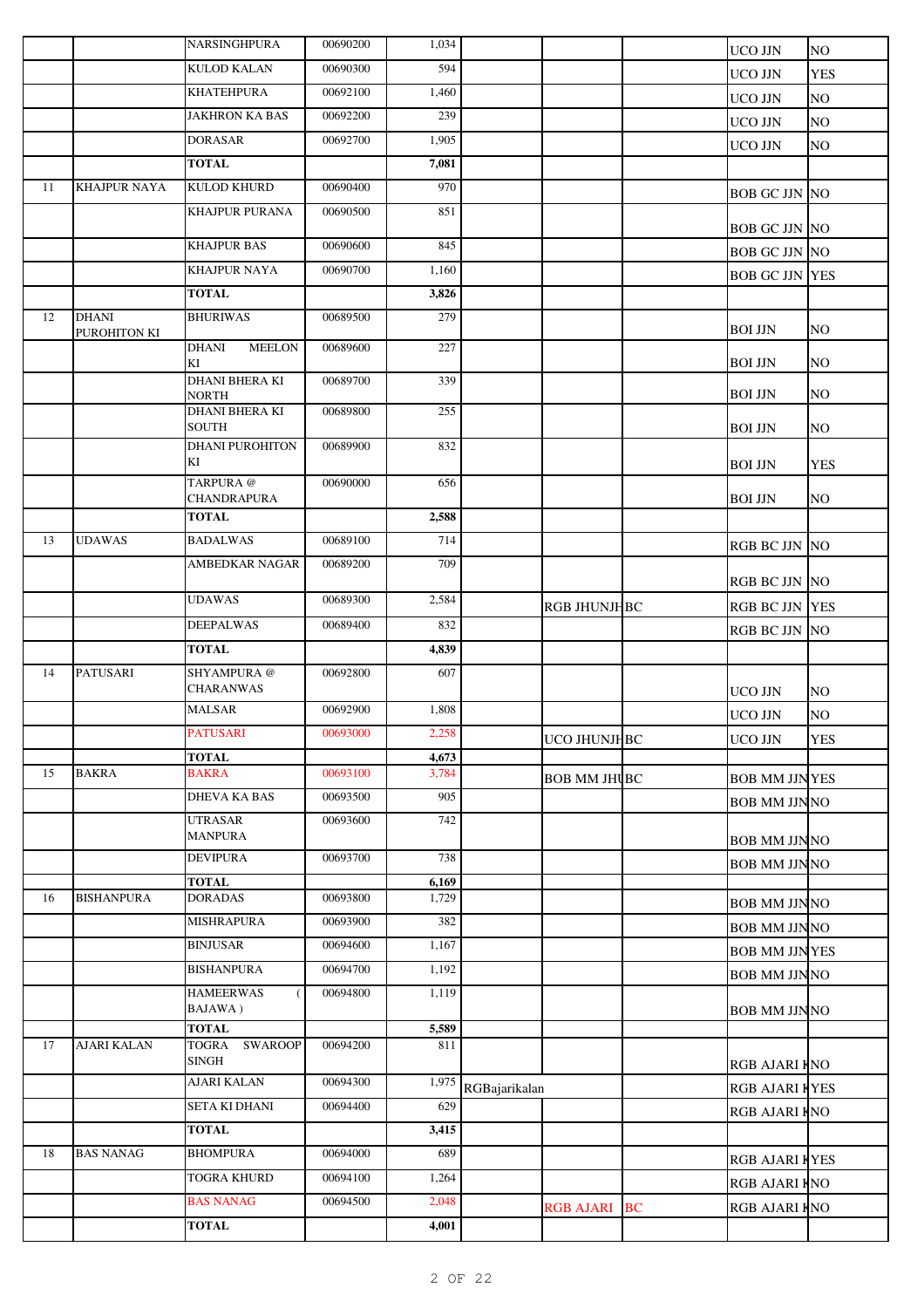| 19 | <b>BEEBASAR</b>                   | <b>FATEHSARA</b>            | 00693200 | 878   |                     |                    | RGB CC JJN NO         |            |
|----|-----------------------------------|-----------------------------|----------|-------|---------------------|--------------------|-----------------------|------------|
|    |                                   | <b>BEEBASAR</b>             | 00693300 | 1,909 |                     |                    | <b>RGB CC JJN YES</b> |            |
|    |                                   | <b>SISIYAN</b>              | 00693400 | 1,829 |                     |                    | RGB CC JJN NO         |            |
|    |                                   | <b>TOTAL</b>                |          | 4,616 |                     |                    |                       |            |
| 20 | <b>DERWALA</b>                    | <b>HANUMANPURA</b>          | 00688800 | 769   |                     |                    | RGB CC JJN NO         |            |
|    |                                   | <b>KHEEDARSAR</b><br>RURAL) | 00688400 | 1,518 |                     |                    | RGB CC JJN NO         |            |
|    |                                   | <b>WARISPURA</b>            | 00688500 | 474   |                     |                    | RGB CC JJN NO         |            |
|    |                                   | <b>KHAGAN KA BAS</b>        | 00688600 | 714   |                     |                    | RGB CC JJN NO         |            |
|    |                                   | <b>RAGHUNATHPURA</b>        | 00688700 | 543   |                     |                    | RGB CC JJN NO         |            |
|    |                                   | <b>DERWALA</b>              | 00688900 | 1,495 |                     |                    | RGB CC JJN YES        |            |
|    |                                   | <b>RAJEEV NAGAR</b>         | 00689000 | 461   |                     |                    | RGB CC JJN NO         |            |
|    |                                   | <b>TOTAL</b>                |          | 5,974 |                     |                    |                       |            |
| 21 | <b>SIRIYASAR</b>                  | <b>DURANA</b>               | 00684900 | 714   |                     |                    | <b>SBBJ JJN</b>       | NO         |
|    |                                   | <b>CHATARPURA</b>           | 00685000 | 622   |                     |                    | <b>SBBJ JJN</b>       | NO.        |
|    |                                   | <b>CHANDRAPURA</b>          | 00688200 | 664   |                     |                    | <b>SBBJ JJN</b>       | NO         |
|    |                                   | SIRIYASAR KALAN             | 00688300 | 2,873 |                     | SBBJ JHUNJI BC     | <b>SBBJ JJN</b>       | <b>YES</b> |
|    |                                   | <b>TOTAL</b>                |          | 4,873 |                     |                    |                       |            |
| 22 | <b>NOOAN</b>                      | <b>SHYAMPURA</b>            | 00687500 | 596   |                     |                    | RGB NOOANNO           |            |
|    |                                   | <b>KAMAL NAGAR</b>          | 00687900 | 257   |                     |                    | RGB NOOANNO           |            |
|    |                                   | <b>HAMEERWAS</b>            | 00688000 | 714   |                     |                    | RGB NOOANNO           |            |
|    |                                   | <b>NOOAN</b>                | 00688100 | 5,379 | RGBnooan            |                    | <b>RGB NOOAN YES</b>  |            |
|    |                                   | <b>TOTAL</b>                |          | 6,946 |                     |                    |                       |            |
| 23 | <b>BHOJASAR</b>                   | LADSAR                      | 00685700 | 867   |                     |                    | RGB NOOANNO           |            |
|    |                                   | <b>SANJAY NAGAR</b>         | 00687300 | 504   |                     |                    | <b>RGB NOOANNO</b>    |            |
|    |                                   | <b>BHOJASAR</b>             | 00687400 | 2,211 |                     | <b>RGB NOOANBC</b> | <b>RGB NOOANYES</b>   |            |
|    |                                   | <b>HARNATHPURA</b>          | 00687600 | 68    |                     |                    | RGB NOOANNO           |            |
|    |                                   | <b>TOTAL</b>                |          | 3,650 |                     |                    |                       |            |
| 24 | <b>BHADARWAS</b>                  | <b>RANJEETPURA</b>          | 00685800 | 664   |                     |                    | <b>BOB CHURI NO</b>   |            |
|    |                                   | <b>BHADARWAS</b>            | 00686700 | 1,278 |                     |                    | <b>BOB CHURI YES</b>  |            |
|    |                                   | <b>PHOOSKHANI</b>           | 00686900 | 1,385 |                     |                    | <b>BOB CHURI NO</b>   |            |
|    |                                   | <b>SESWAS</b>               | 00687200 | 814   |                     |                    | <b>BOB CHURI NO</b>   |            |
|    |                                   | <b>TOTAL</b>                |          | 4,141 |                     |                    |                       |            |
| 25 | <b>CHURI</b><br><b>CHATARPURA</b> | CHURI<br><b>CHATARPURA</b>  | 00687100 | 4,368 | <b>BOB</b> churicha |                    | <b>BOB CHURI YES</b>  |            |
| 26 | <b>AJEETGARH</b>                  | <b>DEENWA</b>               | 00686500 | 740   |                     |                    | <b>BOB CHURI NO</b>   |            |
|    |                                   | <b>GOVINDPURA</b>           | 00686800 | 245   |                     |                    | <b>BOB CHURI NO</b>   |            |
|    |                                   | <b>AJEETGARH</b>            | 00687000 | 1,814 |                     |                    | <b>BOB CHURI YES</b>  |            |
|    |                                   | <b>TOTAL</b>                |          | 2,799 |                     |                    |                       |            |
| 27 | <b>HANUMAN PURA</b>               | <b>JEETAS</b>               | 00686000 | 559   |                     |                    | <b>BOB MANDANO</b>    |            |
|    |                                   | <b>HANUMAN PURA</b>         | 00685900 | 832   |                     |                    | <b>BOB MANDAYES</b>   |            |
|    |                                   | <b>TETARA</b>               | 00686300 | 1,511 |                     |                    | <b>BOB MANDANO</b>    |            |
|    |                                   | <b>MEETHWAS</b>             | 00686400 | 972   |                     |                    | <b>BOB MANDANO</b>    |            |
|    |                                   | <b>KISARI</b>               | 00686600 | 625   |                     |                    | <b>BOB MANDANO</b>    |            |
|    |                                   | <b>TOTAL</b>                |          | 4,499 |                     |                    |                       |            |
| 28 | <b>WAHIDPURA</b>                  | <b>WAHIDPURA</b>            | 00685500 | 2,734 |                     | <b>RGB MANDABC</b> | <b>RGB MANDAYES</b>   |            |
|    |                                   | <b>LOOMAS</b>               | 00685600 | 1,008 |                     |                    | <b>RGB MANDANO</b>    |            |
|    |                                   | <b>SHYOPURA</b>             | 00686100 | 572   |                     |                    | <b>RGB MANDANO</b>    |            |
|    |                                   | DHANI JOSHIYAN              | 00686200 | 118   |                     |                    | RGB MANDANO           |            |
|    |                                   | <b>TOTAL</b>                |          | 4,432 |                     |                    |                       |            |
| 29 | <b>KUHAROO</b>                    | <b>KUHAROO</b>              | 00682900 | 1,471 |                     |                    | <b>BOB MANDAYES</b>   |            |
|    |                                   | <b>BAS KUHAROO</b>          | 00683000 | 155   |                     |                    | <b>BOB MANDANO</b>    |            |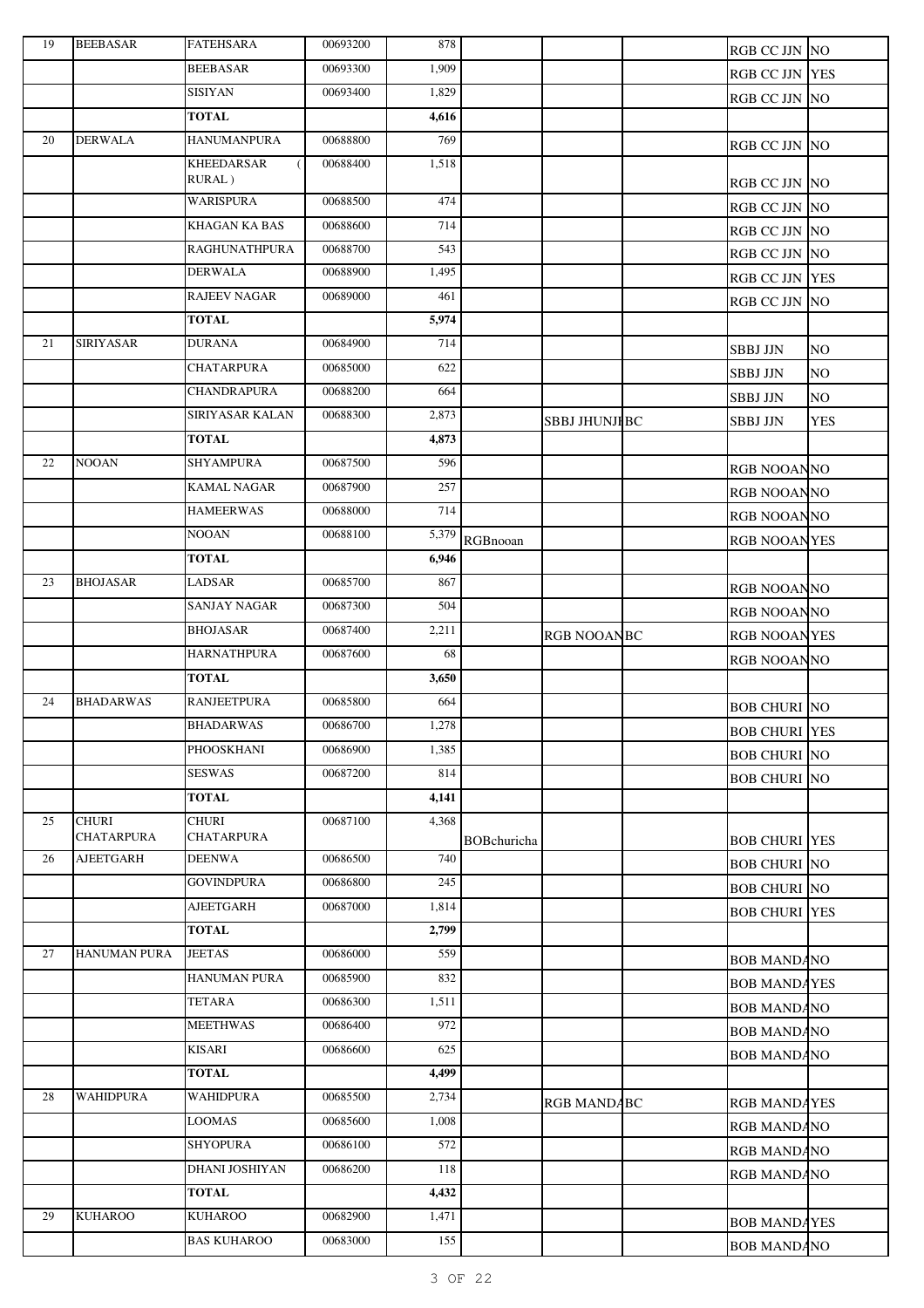|    |                  | <b>MOJAS</b>                                    | 00683100 | 1,445 |                                    |  | <b>BOB MANDANO</b>  |             |
|----|------------------|-------------------------------------------------|----------|-------|------------------------------------|--|---------------------|-------------|
|    |                  | <b>KHALSI</b>                                   | 00683200 | 917   |                                    |  | <b>BOB MANDANO</b>  |             |
|    |                  | <b>GODOO KA BAS</b>                             | 00683300 | 627   |                                    |  | <b>BOB MANDANO</b>  |             |
|    |                  | <b>TOTAL</b>                                    |          | 4,615 |                                    |  |                     |             |
| 30 | <b>MAHRADASI</b> | <b>TODARWAS</b>                                 | 00677400 | 908   |                                    |  | <b>RGB MEHARNO</b>  |             |
|    |                  | <b>KOLALI</b>                                   | 00677500 | 816   |                                    |  | <b>RGB MEHARNO</b>  |             |
|    |                  | <b>MUKHWAS</b>                                  | 00677600 | 633   |                                    |  | <b>RGB MEHARNO</b>  |             |
|    |                  | <b>CHANDRAPURA</b>                              | 00677700 | 480   |                                    |  | <b>RGB MEHARNO</b>  |             |
|    |                  | MAHRADASI                                       | 00682800 | 1,105 | <b>RGB</b> mehradasi               |  | <b>RGB MEHARYES</b> |             |
|    |                  | <b>BHEEMASAR</b> @<br>PEEPAL KA BAS             | 00683400 | 583   |                                    |  | <b>RGB MEHARNO</b>  |             |
|    |                  | WAJIDSAR                                        | 00683500 | 1,047 |                                    |  | RGB MEHARNO         |             |
|    |                  | <b>TOTAL</b>                                    |          | 5,572 |                                    |  |                     |             |
| 31 | <b>SEEGRA</b>    | <b>TOLIYASAR</b>                                | 00682600 | 859   |                                    |  | <b>RGB MEHARNO</b>  |             |
|    |                  | <b>SEEGRI</b>                                   | 00682700 | 679   |                                    |  | <b>RGB MEHARNO</b>  |             |
|    |                  | <b>ROOPNAGAR</b>                                | 00683600 | 296   |                                    |  | <b>RGB MEHARNO</b>  |             |
|    |                  | <b>DARIYON KA BAS</b>                           | 00683700 | 179   |                                    |  | RGB MEHARNO         |             |
|    |                  | <b>SEEGRA</b>                                   | 00683800 | 1,203 |                                    |  | <b>RGB MEHARYES</b> |             |
|    |                  | MORSARA KA BAS                                  | 00683900 | 530   |                                    |  | RGB MEHARNO         |             |
|    |                  | <b>TOTAL</b>                                    |          | 3,746 |                                    |  |                     |             |
| 32 | <b>SHEKHSAR</b>  | <b>SHEKHSAR</b>                                 | 00682400 | 1,863 |                                    |  | <b>RGB MEHARYES</b> |             |
|    |                  | <b>MOTISAR</b>                                  | 00682500 | 350   |                                    |  | <b>RGB MEHARNO</b>  |             |
|    |                  | <b>KUMAS</b>                                    | 00684000 | 1,468 |                                    |  | <b>RGB MEHARNO</b>  |             |
|    |                  | <b>TOTAL</b>                                    |          | 3,681 |                                    |  |                     |             |
| 33 | <b>BHAROO</b>    | <b>HETAMSAR</b>                                 | 00685200 | 1,789 |                                    |  | SBBJ JJN            | NO          |
|    |                  | <b>BHAROO</b>                                   | 00685300 | 1,870 |                                    |  | <b>SBBJ JJN</b>     | YES         |
|    |                  | <b>CHAKWAS</b>                                  | 00685400 | 368   |                                    |  | <b>SBBJ JJN</b>     | NO.         |
|    |                  | <b>JAISINGHPURA</b>                             | 00687700 | 617   |                                    |  | <b>SBBJ JJN</b>     | NO          |
|    |                  | <b>JUHARPURA</b>                                | 00687800 | 509   |                                    |  | <b>SBBJ JJN</b>     | NO          |
|    |                  | <b>TOTAL</b>                                    |          | 5,153 |                                    |  |                     |             |
| 34 | <b>BHEEMSAR</b>  | ZALIMPURA @<br><b>DHANI CHARAN</b>              | 00684100 | 576   |                                    |  | CBI JJN             | NO          |
|    |                  | <b>BHEEMSAR</b>                                 | 00684200 | 2,301 | <b>BRKGB BHE CBI JHUNJH BRANCH</b> |  | CBI JJN             | <b>YES</b>  |
|    |                  | <b>RASORA</b>                                   | 00684300 | 927   |                                    |  | CBI JJN             | NO          |
|    |                  | <b>MADANSAR</b>                                 | 00685100 | 526   |                                    |  | CBI JJN             | NO          |
|    |                  | <b>TOTAL</b>                                    |          | 4,330 |                                    |  |                     |             |
| 35 | <b>ABUSAR</b>    | ANGASAR                                         | 00684400 | 1,345 |                                    |  | PNB JJN             | NO          |
|    |                  | <b>SEETSAR</b>                                  | 00684600 | 373   |                                    |  | PNB JJN             | NO          |
|    |                  | <b>ABUSAR</b>                                   | 00684700 | 1,393 |                                    |  | PNB JJN             | <b>YES</b>  |
|    |                  | <b>DURJANPURA</b>                               | 00684800 | 988   |                                    |  | PNB JJN             | NO          |
|    |                  | <b>TOTAL</b>                                    |          | 4,099 |                                    |  |                     |             |
| 36 | <b>NAYASAR</b>   | <b>BHURASAR</b>                                 | 00681700 | 697   |                                    |  | <b>SBI JJN</b>      | $_{\rm NO}$ |
|    |                  | <b>BHURASAR KA BAS</b>                          | 00681800 | 1,366 |                                    |  | <b>SBI JJN</b>      | NO          |
|    |                  | <b>MARIGSAR</b>                                 | 00681900 | 1,057 |                                    |  | <b>SBI JJN</b>      | NO          |
|    |                  | <b>HAMEERWAS</b><br>RIJANI                      | 00682000 | 582   |                                    |  | <b>SBI JJN</b>      | NO          |
|    |                  | <b>NAYASAR</b>                                  | 00684500 | 1,843 |                                    |  | <b>SBI JJN</b>      | <b>YES</b>  |
|    |                  | <b>TOTAL</b>                                    |          | 5,545 |                                    |  |                     |             |
|    | Unspecified      | <b>JHUNJHUNUN</b><br>$(RURAL)*$                 | 00681400 | 9     |                                    |  | RGB CC JJN          | <b>NO</b>   |
|    |                  | * Gram Panchayat Samiti name were not mentioned |          |       |                                    |  |                     |             |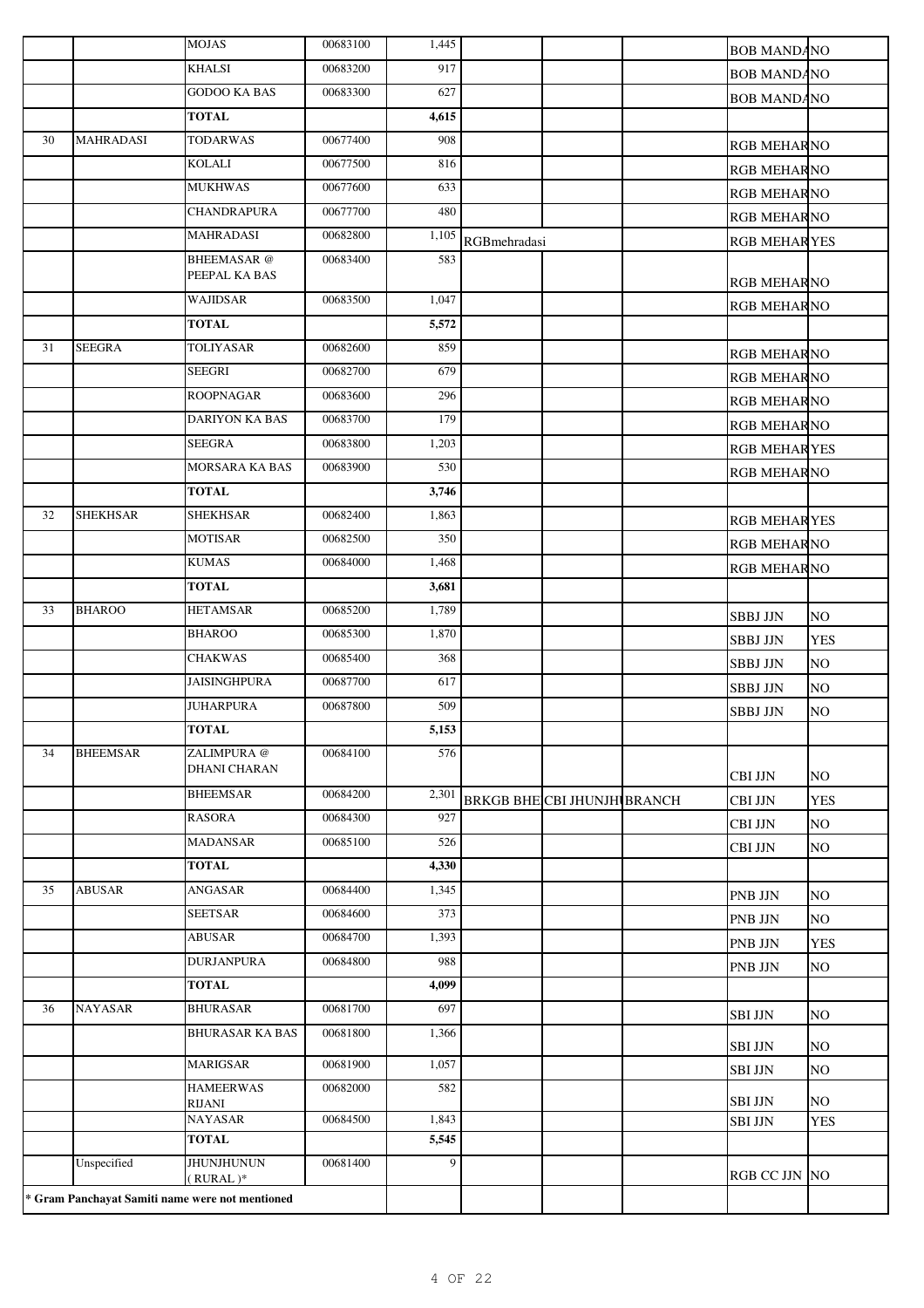District -Jhunjhunun

Name of P.S-Alsisar

| Locatio<br>n code    | Name of<br>Panchayat | Name of Village & Code             |                         | <b>Total</b><br>Population |                                                   | <b>FI</b> Identified village            | $(2000+$                                                                                         |                                                         |                       |
|----------------------|----------------------|------------------------------------|-------------------------|----------------------------|---------------------------------------------------|-----------------------------------------|--------------------------------------------------------------------------------------------------|---------------------------------------------------------|-----------------------|
| of<br><b>Village</b> |                      |                                    |                         |                            | Name of bank                                      |                                         | population Villages)                                                                             | Name of                                                 | Post office/sub-      |
| Pancha<br>yat        |                      | <b>Name of Village</b>             | Code                    | Person                     | with branch/<br><b>Branches</b> at<br>the Village | Name of<br>allotted bank<br>with branch | Proposed/existing<br>delivery mode of<br><b>Banking Services</b><br>i.e.<br><b>BC/ATM/Branch</b> | <b>Service Area</b><br><b>Bank of Gram</b><br>Panchayat | Post office<br>Yes/No |
| 1                    | $\overline{2}$       | 3                                  | $\overline{\mathbf{4}}$ | 5                          | 6                                                 | 7(a)                                    | 7(b)                                                                                             | 8                                                       | 9                     |
| 01                   | <b>TAMKOR</b>        | <b>TAMKOR</b>                      | 00669100                |                            | 5,328 RGBtamkor                                   |                                         |                                                                                                  | <b>RGB TAMKCYES</b>                                     |                       |
| 02                   | <b>JABASAR</b>       | <b>BAS DAULAT KHAN</b>             | 00668700                | 459                        |                                                   |                                         |                                                                                                  | RGB JABASANO                                            |                       |
|                      |                      | <b>BAS HAMEER KHAN</b>             | 00668800                | 770                        |                                                   |                                         |                                                                                                  | <b>RGB JABASANO</b>                                     |                       |
|                      |                      | <b>JABASAR</b>                     | 00668900                |                            | 1,933 RGBjabasar                                  |                                         |                                                                                                  | <b>RGB JABASAYES</b>                                    |                       |
|                      |                      | <b>JAWAHARPURA</b>                 | 00669000                | 1,165                      |                                                   |                                         |                                                                                                  | <b>RGB JABASANO</b>                                     |                       |
|                      |                      | <b>TOTAL</b>                       |                         | 4,327                      |                                                   |                                         |                                                                                                  |                                                         |                       |
| 03                   | <b>BHUDA KA BAS</b>  | <b>KHORI</b>                       | 00669200                | 986                        |                                                   |                                         |                                                                                                  | <b>RGB TAMKCNO</b>                                      |                       |
|                      |                      | <b>BHUDA KA BAS</b>                | 00669300                | 602                        |                                                   |                                         |                                                                                                  | <b>RGB TAMKCNO</b>                                      |                       |
|                      |                      | <b>CHAK RANASAR</b>                | 00669400                | Uninhabited                |                                                   |                                         |                                                                                                  | <b>RGB TAMKONO</b>                                      |                       |
|                      |                      | <b>DHANI CHARAN</b>                | 00669500                | 466                        |                                                   |                                         |                                                                                                  | <b>RGB TAMKCNO</b>                                      |                       |
|                      |                      | <b>RANASAR</b><br><b>DOOLPURA</b>  | 00669700                | 355                        |                                                   |                                         |                                                                                                  | <b>RGB TAMKONO</b>                                      |                       |
|                      |                      | <b>MUKHA KA BAS</b>                | 00669800                | 417                        |                                                   |                                         |                                                                                                  | <b>RGB TAMKCNO</b><br>RGB TAMKONO                       |                       |
|                      |                      | <b>TOTAL</b>                       | 00669900                | 508<br>3,334               |                                                   |                                         |                                                                                                  |                                                         |                       |
| 04                   | <b>GOKHRI</b>        | <b>NATHPURA</b>                    | 00669600                | 340                        |                                                   |                                         |                                                                                                  | <b>BOB MALSISNO</b>                                     |                       |
|                      |                      | <b>GOKHRI</b>                      | 00670000                | 725                        |                                                   |                                         |                                                                                                  | <b>BOB MALSIS YES</b>                                   |                       |
|                      |                      | <b>SHYOPURA</b>                    | 00670100                | 460                        |                                                   |                                         |                                                                                                  | <b>BOB MALSISNO</b>                                     |                       |
|                      |                      | <b>MANROOPPURA</b>                 | 00670200                | 242                        |                                                   |                                         |                                                                                                  | <b>BOB MALSISNO</b>                                     |                       |
|                      |                      | DHANI BAGA                         |                         |                            |                                                   |                                         |                                                                                                  |                                                         |                       |
|                      |                      | <b>PARTAN</b>                      | 00670400                | 722                        |                                                   |                                         |                                                                                                  | <b>BOB MALSISNO</b>                                     |                       |
|                      |                      | <b>PEETHOOSAR</b>                  | 00670500                | 1,068                      |                                                   |                                         |                                                                                                  | <b>BOB MALSISN/A</b>                                    |                       |
|                      |                      | <b>TOTAL</b>                       |                         | 3,557                      |                                                   |                                         |                                                                                                  |                                                         |                       |
| 05                   | <b>KALIYASAR</b>     | <b>JALIMPURA</b>                   | 00668300                | 939                        |                                                   |                                         |                                                                                                  | <b>BOB MALSISNO</b>                                     |                       |
|                      |                      | <b>KALIYASAR</b>                   | 00668400                | 823                        |                                                   |                                         |                                                                                                  | <b>BOB MALSIS YES</b>                                   |                       |
|                      |                      | <b>BAS KALIYASAR</b>               | 00668500                | 387                        |                                                   |                                         |                                                                                                  | <b>BOB MALSISNO</b>                                     |                       |
|                      |                      | <b>DHANI CHARAN</b>                | 00668600                | 941                        |                                                   |                                         |                                                                                                  | <b>BOB MALSISNO</b>                                     |                       |
| 06                   | <b>BADET</b>         | <b>TOTAL</b><br><b>KHYALI</b>      |                         | 3,090                      |                                                   |                                         |                                                                                                  |                                                         |                       |
|                      |                      | <b>BADET</b>                       | 00667700                | 1,338                      |                                                   |                                         |                                                                                                  | <b>RGB JABASANO</b><br><b>RGB JABASAYES</b>             |                       |
|                      |                      | <b>CHIMANPURA</b>                  | 00667800<br>00667900    | 1,750<br>386               |                                                   |                                         |                                                                                                  | <b>RGB JABASANO</b>                                     |                       |
|                      |                      | <b>TOTAL</b>                       |                         | 3,474                      |                                                   |                                         |                                                                                                  |                                                         |                       |
| 07                   | <b>DHEELSAR</b>      | <b>RAMSINGHPURA</b>                | 00668000                | 318                        |                                                   |                                         |                                                                                                  | <b>RGB JABASANO</b>                                     |                       |
|                      |                      | <b>PATOOSAR</b>                    | 00668100                | 774                        |                                                   |                                         |                                                                                                  | <b>RGB JABASANO</b>                                     |                       |
|                      |                      | <b>SHIVDAYALPURA</b>               | 00668200                | 358                        |                                                   |                                         |                                                                                                  | <b>RGB JABASANO</b>                                     |                       |
|                      |                      | <b>DHEELSAR</b>                    | 00671100                | 1,647                      |                                                   |                                         |                                                                                                  | <b>RGB JABASAYES</b>                                    |                       |
|                      |                      | <b>TOTAL</b>                       |                         | 3,097                      |                                                   |                                         |                                                                                                  |                                                         |                       |
| 08                   | <b>NIRADHANU</b>     | NIRADHANU                          | 00671000                | 3,617                      |                                                   | <b>RGB MAHANBC</b>                      |                                                                                                  | <b>RGB MAHANYES</b>                                     |                       |
| 09                   | JHATAWA KHURD        | <b>JHATAWA KHURD</b>               | 00670600                | 958                        |                                                   |                                         |                                                                                                  | <b>RGB MALSISNO</b>                                     |                       |
|                      |                      | <b>BAS HARIPURA</b>                | 00670700                | 609                        |                                                   |                                         |                                                                                                  | <b>RGB MALSISNO</b>                                     |                       |
|                      |                      | <b>CHAK NYOLA</b>                  | 00670800                | 80                         |                                                   |                                         |                                                                                                  | <b>RGB MALSISNO</b>                                     |                       |
|                      |                      | <b>JHATAWA KALAN</b>               | 00670900                | 979                        |                                                   |                                         |                                                                                                  | <b>RGB MALSISNO</b>                                     |                       |
|                      |                      | <b>GOVINDPURA</b>                  | 00672800                | 690                        |                                                   |                                         |                                                                                                  | <b>RGB MALSISNO</b>                                     |                       |
|                      |                      | <b>DHANI BARWA</b>                 | 00672900                | 84                         |                                                   |                                         |                                                                                                  | <b>RGB MALSISNO</b>                                     |                       |
| 10                   |                      | <b>TOTAL</b>                       |                         | 3,400                      |                                                   |                                         |                                                                                                  |                                                         |                       |
|                      | <b>HARIPURA</b>      | <b>MAHRADAS</b><br><b>HARIPURA</b> | 00672300                | 720                        |                                                   |                                         |                                                                                                  | <b>BOB ALSISANO</b>                                     |                       |
|                      |                      | <b>MOGA</b>                        | 00672400                | 547                        |                                                   |                                         |                                                                                                  | <b>BOB ALSISANO</b><br><b>BOB ALSISANO</b>              |                       |
|                      |                      | <b>NYOLA</b>                       | 00672500<br>00672600    | 346<br>313                 |                                                   |                                         |                                                                                                  | <b>BOB ALSISANO</b>                                     |                       |
|                      |                      | <b>AMARPURA</b>                    | 00672700                | 288                        |                                                   |                                         |                                                                                                  | <b>BOB ALSISANO</b>                                     |                       |
|                      |                      | <b>KHARIYA</b>                     | 00674100                | 656                        |                                                   |                                         |                                                                                                  | <b>BOB ALSISANO</b>                                     |                       |
|                      |                      | <b>BAS GHASIRAM KA</b>             | 00674200                | 267                        |                                                   |                                         |                                                                                                  | <b>BOB ALSISANO</b>                                     |                       |
|                      |                      | <b>TOTAL</b>                       |                         | 3,137                      |                                                   |                                         |                                                                                                  |                                                         |                       |
| 11                   | <b>ALSISAR</b>       | <b>ALSISAR</b>                     | 00673000                |                            | 4,699 BOBalsisar                                  |                                         |                                                                                                  | <b>BOB ALSISA YES</b>                                   |                       |
| 12                   | <b>MALSISAR</b>      | <b>MALSISAR</b>                    | 00670300                |                            | 11,990 BOBmalsisar                                |                                         |                                                                                                  | <b>BOB ALSISA YES</b>                                   |                       |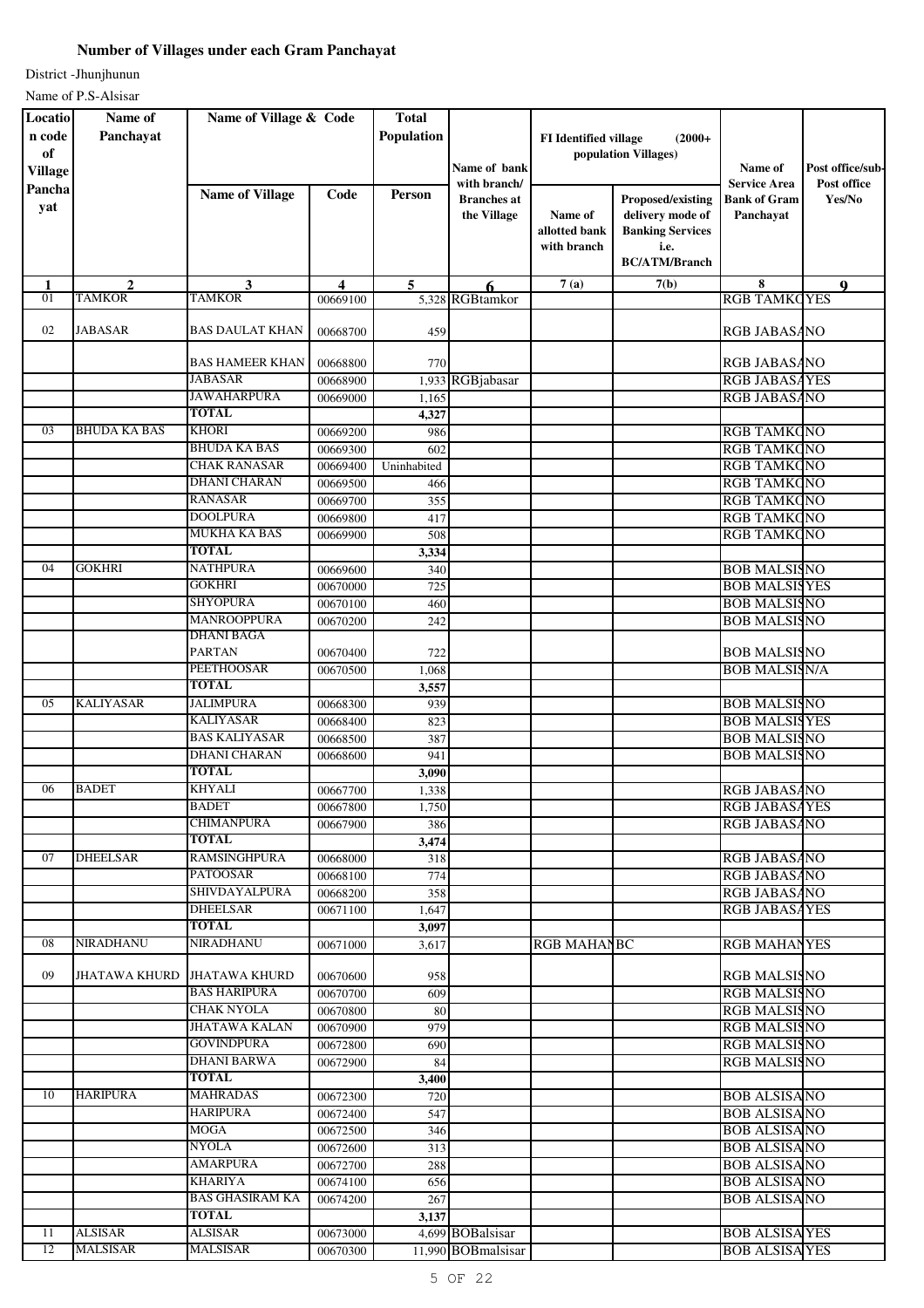| 13 | <b>KAKREU KALAN</b>  | <b>PANDASI</b>          | 00673100 | 812   |                   |                      | <b>BOB ALSISA YES</b> |                |
|----|----------------------|-------------------------|----------|-------|-------------------|----------------------|-----------------------|----------------|
|    |                      | <b>KAKREU KALAN</b>     | 00673200 | 2,025 |                   | <b>BOB ALSISABC</b>  | <b>BOB ALSISA YES</b> |                |
|    |                      | <b>GUGAN KI DHANI</b>   | 00673300 | 421   |                   |                      | <b>BOB ALSISA YES</b> |                |
|    |                      | <b>KAKREU KHURD</b>     | 00673400 | 1,048 |                   |                      | <b>BOB ALSISA YES</b> |                |
|    |                      | <b>BHAROO KA BAS</b>    | 00673500 | 532   |                   |                      | <b>BOB ALSISA YES</b> |                |
|    |                      | <b>TOTAL</b>            |          | 4,838 |                   |                      |                       |                |
|    | DABRI                |                         |          |       |                   |                      |                       |                |
| 14 | DHEERSINGH           | <b>DABRI DHEERSINGH</b> | 00673600 | 2,898 |                   | <b>RGB MANDFBC</b>   | <b>RGB MANDFYES</b>   |                |
|    |                      |                         |          |       |                   |                      |                       |                |
|    |                      | <b>KHATIYON KA BAS</b>  | 00673700 | 510   |                   |                      | <b>RGB MANDFNO</b>    |                |
|    |                      | <b>TOTAL</b>            |          | 3,408 |                   |                      |                       |                |
|    |                      |                         |          |       |                   |                      |                       |                |
| 15 | <b>BAJLA</b>         | KHICHRON KA BAS         | 00673800 | 400   |                   |                      | <b>RGB MANDFNO</b>    |                |
|    |                      | <b>BAJLA</b>            | 00674400 | 1,342 |                   |                      | <b>RGB MANDFNO</b>    |                |
|    |                      | PHEERAS KA BAS          | 00674500 | 510   |                   |                      | <b>RGB MANDFNO</b>    |                |
|    |                      | <b>HANUTPURA</b>        | 00679800 | 764   |                   |                      | <b>RGB MANDFNO</b>    |                |
|    |                      | <b>TOTAL</b>            |          | 3,016 |                   |                      |                       |                |
| 16 | <b>RAMPURA</b>       | <b>MARODHA</b>          | 00673900 | 462   |                   |                      | <b>RGB DHAND NO</b>   |                |
|    |                      | <b>KAYAMPURA</b>        | 00674000 | 595   |                   |                      | <b>RGB DHAND NO</b>   |                |
|    |                      | <b>RAMPURA</b>          | 00674300 | 1,632 |                   |                      | <b>RGB DHAND YES</b>  |                |
|    |                      | <b>BASRI</b>            | 00674900 | 1,111 |                   |                      | <b>RGB DHAND NO</b>   |                |
|    |                      | <b>TOTAL</b>            |          | 3,800 |                   |                      |                       |                |
| 17 | <b>LADUSAR</b>       | <b>CHAINPURA</b>        | 00674800 | 597   |                   |                      | <b>RGB DHAND NO</b>   |                |
|    |                      | <b>SHOBHA KA BAS</b>    | 00675000 | 579   |                   |                      | <b>RGB DHAND NO</b>   |                |
|    |                      | <b>RAHDON KA BAS</b>    | 00675100 | 537   |                   |                      | <b>RGB DHAND NO</b>   |                |
|    |                      | <b>LADUSAR</b>          |          |       |                   |                      |                       |                |
|    |                      | <b>TOTAL</b>            | 00675200 | 2,205 |                   | <b>RGB DHANDBC</b>   | <b>RGB DHAND YES</b>  |                |
|    | <b>DHANURI</b>       | <b>KYAMSAR</b>          |          | 3,918 |                   |                      |                       |                |
| 18 |                      |                         | 00674600 | 835   |                   |                      | <b>RGB DHANUNO</b>    |                |
|    |                      | <b>DHANURI</b>          | 00674700 |       | 2,910 RGBdhanduri |                      | <b>RGB DHANUYES</b>   |                |
|    |                      | <b>TOTAL</b>            |          | 3,745 |                   |                      |                       |                |
| 19 | SONASAR              | SONASAR                 | 00679600 | 3,600 |                   | <b>RGB DHANDBC</b>   | <b>RGB DHAND YES</b>  |                |
|    |                      | PEEPLAI KA BAS          | 00679700 | 666   |                   |                      | <b>RGB DHAND NO</b>   |                |
|    |                      | <b>TOTAL</b>            |          | 4,266 |                   |                      |                       |                |
| 20 | <b>HAMEERI KALAN</b> | <b>JAITPURA</b>         | 00679300 | 1,095 |                   |                      | <b>CANARA BANO</b>    |                |
|    |                      | <b>GOPALPURA</b>        | 00679400 | 366   |                   |                      | <b>CANARA BANO</b>    |                |
|    |                      | <b>INDRAPURA</b>        | 00679500 | 209   |                   |                      | <b>CANARA BANO</b>    |                |
|    |                      | <b>ISHARPURA</b>        | 00680900 | 325   |                   |                      | <b>CANARA BANO</b>    |                |
|    |                      | <b>HAMEERI KALAN</b>    | 00681000 | 999   |                   |                      | <b>CANARA BANO</b>    |                |
|    |                      | <b>BRAHMANO KI</b>      |          |       |                   |                      |                       |                |
|    |                      | <b>DHANI</b>            | 00681500 | 104   |                   |                      | <b>CANARA BANO</b>    |                |
|    |                      | <b>HAMEER KHURD</b>     | 00681600 | 647   |                   |                      | <b>CANARA BANO</b>    |                |
|    |                      | TOTAL                   |          | 3,745 |                   |                      |                       |                |
| 21 | <b>LOONA</b>         | <b>HANSASARI</b>        | 00678800 | 1,401 |                   |                      | PNB JJN               | NO.            |
|    |                      | <b>CHARANWASI</b>       |          | 269   |                   |                      | PNB JJN               | NO.            |
|    |                      | <b>KHARKHARI</b>        | 00678900 |       |                   |                      |                       |                |
|    |                      |                         | 00679100 | 482   |                   |                      | PNB JJN               | NO             |
|    |                      | <b>LOONA</b>            | 00679200 | 1,459 |                   |                      | PNB JJN               | N <sub>O</sub> |
|    |                      | <b>TOTAL</b>            |          | 3,611 |                   |                      |                       |                |
| 22 | <b>HANSASAR</b>      | <b>HANSASAR</b>         | 00678700 | 1,967 |                   |                      | PNB JJN               | NO             |
|    |                      | <b>SHREE</b>            |          |       |                   |                      |                       |                |
|    |                      | <b>KRISHANPURA</b>      | 00679000 | 727   |                   |                      | PNB JJN               | NO             |
|    |                      | <b>RIJANI</b>           | 00682100 | 779   |                   |                      | PNB JJN               | NO.            |
|    |                      | <b>TOTAL</b>            |          | 3,473 |                   |                      |                       |                |
| 23 | <b>CHURELA</b>       | <b>BISHANPURA</b>       | 00678400 | 466   |                   |                      | <b>RGB CHURE NO</b>   |                |
|    |                      | <b>CHURELA</b>          | 00678500 |       | 1.411 RGBchuela   |                      | <b>RGB CHURE YES</b>  |                |
|    |                      | <b>DOULATPURA</b>       | 00678600 | 567   |                   |                      | <b>RGB CHURE NO</b>   |                |
|    |                      | <b>NAND</b>             | 00682200 | 1,427 |                   |                      | <b>RGB CHURE NO</b>   |                |
|    |                      | <b>NAND KA BAS</b>      | 00682300 | 682   |                   |                      | <b>RGB CHURE NO</b>   |                |
|    |                      | <b>TOTAL</b>            |          | 4,553 |                   |                      |                       |                |
| 24 | <b>KOLINDA</b>       | LOOTOO                  | 00675300 | 2,859 |                   | PNB BISSAU BC        | <b>PNB LATTO YES</b>  |                |
|    |                      | <b>KOLINDA</b>          | 00675400 | 2,251 |                   | <b>PNB BISSAU BC</b> | <b>PNB LATTO YES</b>  |                |
|    |                      |                         |          |       |                   |                      |                       |                |
|    |                      | <b>BAS BHINWSARIYA</b>  | 00675500 | 798   |                   |                      | PNB LATTO NO          |                |
|    |                      | <b>TOTAL</b>            |          | 5,908 |                   |                      |                       |                |
| 25 | <b>KANT</b>          | <b>BHUTIYAWAS</b>       | 00671800 | 920   |                   |                      | <b>RGB GANGL NO</b>   |                |
|    |                      | <b>BEEDASAR</b>         | 00671900 | 1,125 |                   |                      | <b>RGB GANGL NO</b>   |                |
|    |                      | <b>BHAGWATPURA</b>      | 00672000 | 146   |                   |                      | <b>RGB GANGL NO</b>   |                |
|    |                      | <b>KANT</b>             | 00672100 | 1,628 |                   |                      | <b>RGB GANGL NO</b>   |                |
|    |                      | <b>ANANDPURA</b>        |          |       |                   |                      |                       |                |
|    |                      | <b>TOTAL</b>            | 00672200 | 478   |                   |                      | <b>RGB GANGL NO</b>   |                |
|    |                      |                         |          | 4,297 |                   |                      |                       |                |
| 26 | <b>KODESAR</b>       | <b>SURON KA BAS</b>     | 00671400 | 328   |                   |                      | <b>RGB GANGL NO</b>   |                |
|    |                      | <b>CHANDWA</b>          | 00671500 | 2,204 |                   | <b>RGB GANGL BC</b>  | <b>RGB GANGL YES</b>  |                |
|    |                      | <b>KODESAR</b>          | 00671600 | 1,150 |                   |                      | <b>RGB GANGL NO</b>   |                |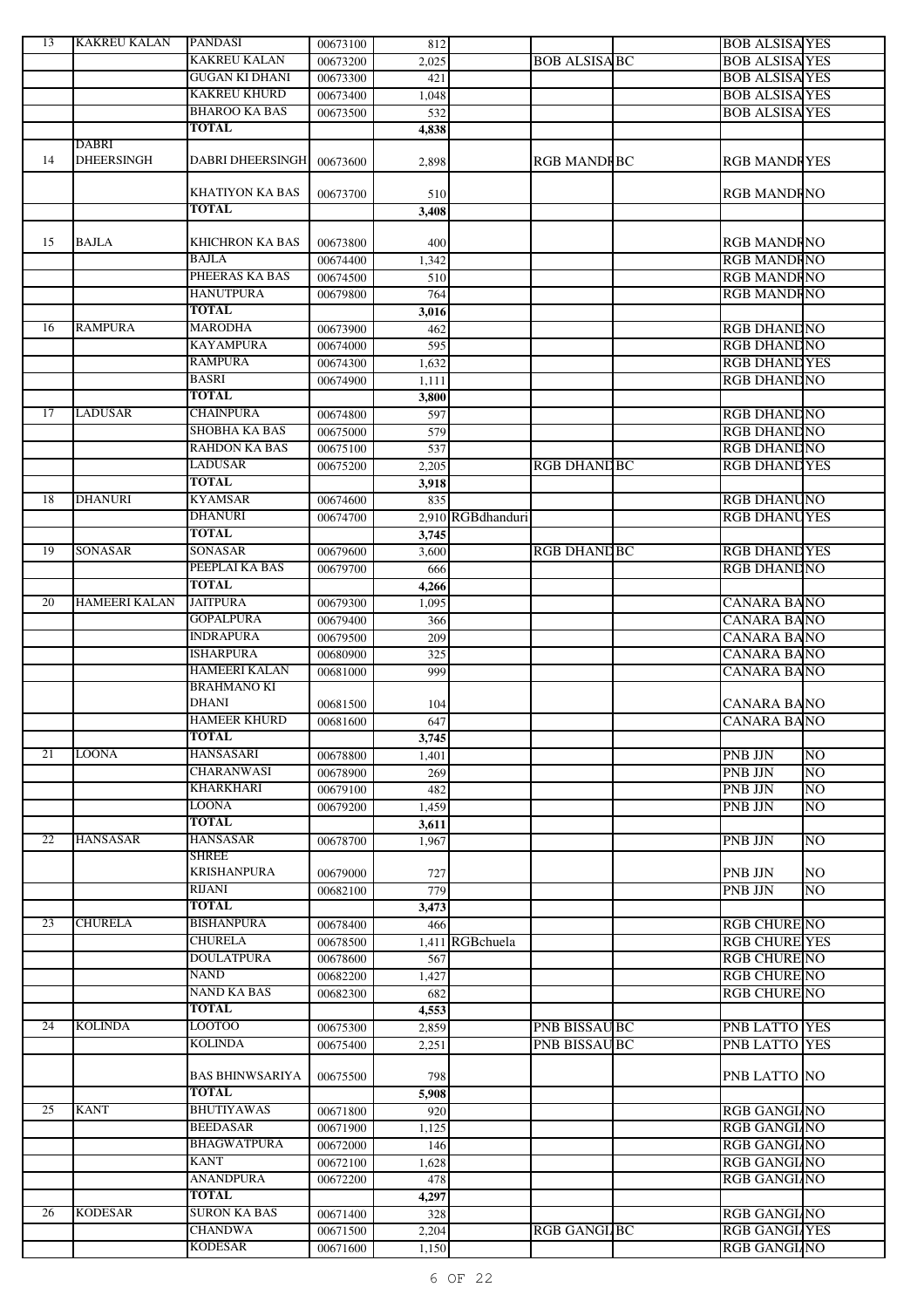|    |                    | <b>NATHASAR</b>        | 00671700 | 372   |                    | <b>RGB GANGL NO</b>   |  |
|----|--------------------|------------------------|----------|-------|--------------------|-----------------------|--|
|    |                    | <b>TOTAL</b>           |          | 4,054 |                    |                       |  |
| 27 | <b>GANGIYASAR</b>  | <b>GANGIYASAR</b>      | 00671200 |       | 5,104 RGBgangiyasa | <b>RGB GANGL NO</b>   |  |
| 28 | PILANI KHURD       | <b>DHEERASAR</b>       | 00671300 | 847   |                    | <b>BOB BISSAUNO</b>   |  |
|    |                    | <b>KABEERSAR</b>       | 00676400 | 648   |                    | <b>BOB BISSAUNO</b>   |  |
|    |                    | PILANI KHURD           | 00676500 | 880   |                    | <b>BOB BISSAUNO</b>   |  |
|    |                    | <b>DHANI KULRIYA</b>   | 00676600 | 977   |                    | <b>BOB BISSAUNO</b>   |  |
|    |                    | <b>TOTAL</b>           |          | 3,352 |                    |                       |  |
| 29 | <b>BHEEKHANSAR</b> | <b>DULCHAS</b>         | 00676700 | 725   |                    | <b>BOB BISSAUNO</b>   |  |
|    |                    | <b>SESU</b>            | 00676800 | 958   |                    | <b>BOB BISSAUNO</b>   |  |
|    |                    | <b>PAHARSAR</b>        | 00676900 | 430   |                    | <b>BOB BISSAUNO</b>   |  |
|    |                    | <b>BHEEKHANSAR</b>     | 00677100 | 1,361 |                    | <b>BOB BISSAUNO</b>   |  |
|    |                    | <b>TOTAL</b>           |          | 3,474 |                    |                       |  |
| 30 | <b>MAHANSAR</b>    | <b>MAHANSAR</b>        | 00677000 |       | 4,426 RGBmahansar  | <b>RGB MAHANYES</b>   |  |
| 31 | <b>TANEE</b>       | <b>TANEE</b>           | 00677200 | 4.566 | <b>RGB MAHANBC</b> | <b>RGB MAHANYES</b>   |  |
| 32 | <b>PATODA</b>      | <b>PATODA</b>          | 00677300 | 1,663 |                    | <b>RGB CHURE NO</b>   |  |
|    |                    | <b>KAMALSAR</b>        | 00677800 | 1,446 |                    | <b>RGB CHURE NO</b>   |  |
|    |                    | <b>TOTAL</b>           |          | 3,109 |                    |                       |  |
|    |                    | HANUMANPURA @          |          |       |                    |                       |  |
| 33 | <b>BIRMI</b>       | <b>TILOKAKABAS</b>     | 00675600 | 544   |                    | PNB BISSAU NO         |  |
|    |                    | <b>DHANI CHARAN</b>    | 00675700 | 501   |                    | PNB BISSAU NO         |  |
|    |                    | <b>HAMEERWAS</b>       | 00675800 | 832   |                    | PNB BISSAU NO         |  |
|    |                    | <b>KHIJARSAR</b>       | 00675900 | 712   |                    | PNB BISSAU NO         |  |
|    |                    | BIRMI                  | 00676000 | 1.093 |                    | <b>PNB BISSAU YES</b> |  |
|    |                    | <b>BAS PURIAN</b>      | 00676100 | 736   |                    | PNB BISSAUNO          |  |
|    |                    | <b>NAYA BAS</b>        | 00676200 | 267   |                    | PNB BISSAUNO          |  |
|    |                    | <b>PURIYA</b>          | 00676300 | 422   |                    | PNB BISSAU NO         |  |
|    |                    | <b>TOTAL</b>           |          | 5,107 |                    |                       |  |
| 34 | <b>DILOI</b>       | PUNIYA KA BAS          | 00677900 | 474   |                    | <b>RGB CHURE NO</b>   |  |
|    |                    | <b>DILOI</b>           | 00678000 | 633   |                    | <b>RGB CHURE NO</b>   |  |
|    |                    | <b>DILOI SOUTH</b>     | 00678100 | 582   |                    | <b>RGB CHURE NO</b>   |  |
|    |                    | <b>SHYAMPURA</b>       | 00678200 | 300   |                    | <b>RGB CHURE NO</b>   |  |
|    |                    | <b>SIRIYASAR KHURD</b> | 00678300 | 607   |                    | <b>RGB CHURE NO</b>   |  |
|    |                    | <b>TOTAL</b>           |          | 2,596 |                    |                       |  |
|    |                    |                        |          |       |                    |                       |  |
|    |                    |                        |          |       |                    |                       |  |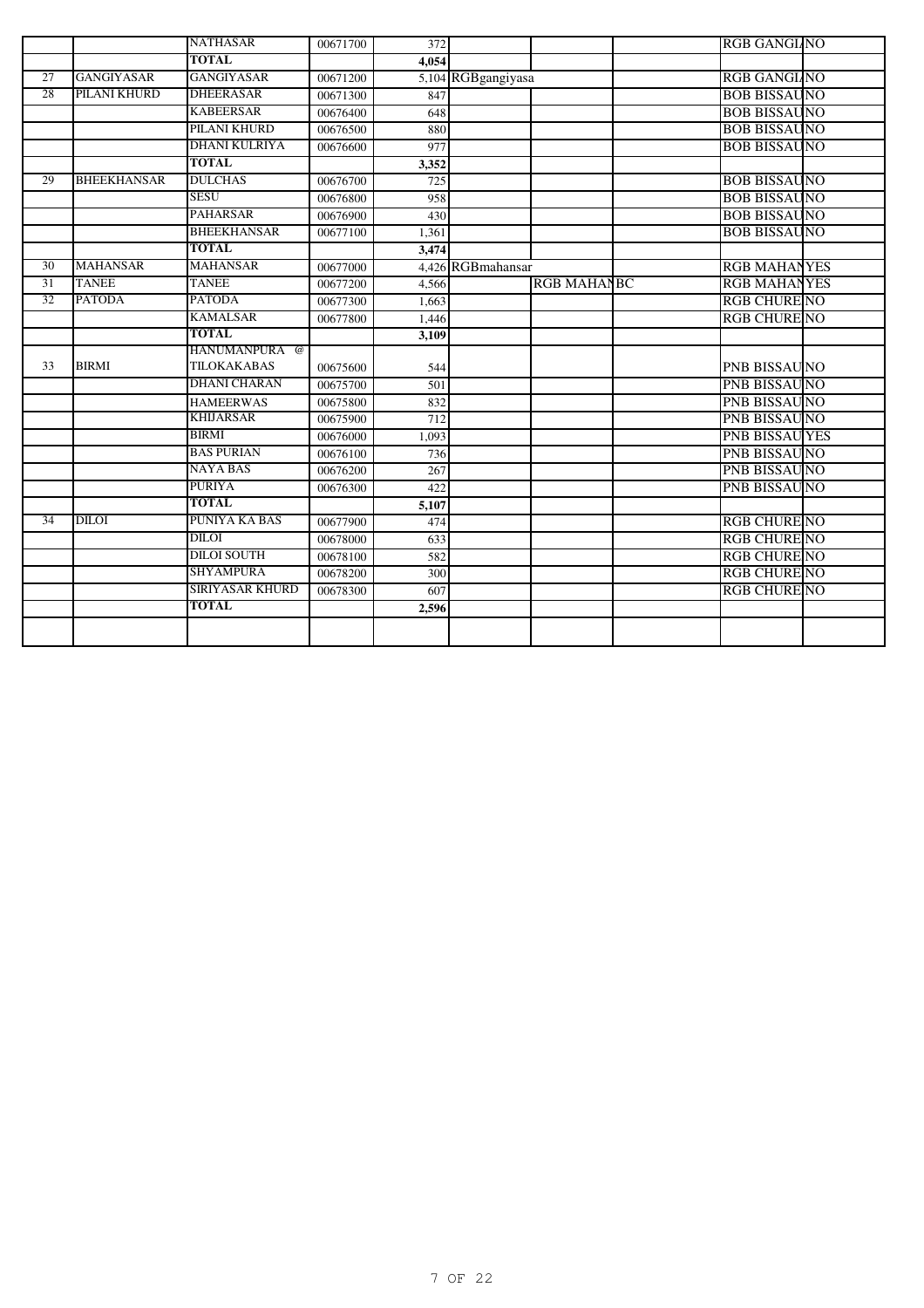|       | Name of P.S-Chirawa        |                                             |                      |              |                                    |                              |                          |                                                  |                        |
|-------|----------------------------|---------------------------------------------|----------------------|--------------|------------------------------------|------------------------------|--------------------------|--------------------------------------------------|------------------------|
| Locat | Name of                    | Name of Village & Code                      |                      | <b>Total</b> |                                    |                              |                          |                                                  |                        |
| ion   | Panchayat                  |                                             |                      | Population   |                                    | <b>FI</b> Identified village | $(2000+$                 |                                                  |                        |
| code  |                            |                                             |                      |              | Name of bank                       |                              | population Villages)     | Name of                                          | Post office/sub-       |
| of    |                            | <b>Name of Village</b>                      | Code                 | Person       | with branch/<br><b>Branches</b> at |                              | <b>Proposed/existing</b> | <b>Service Area</b><br><b>Bank of Gram</b>       | Post office<br>Yes/No  |
| Villa |                            |                                             |                      |              | the Village                        | Name of                      | delivery mode of         | Panchavat                                        |                        |
| ge    |                            |                                             |                      |              |                                    | allotted bank<br>with branch | <b>Banking Services</b>  |                                                  |                        |
| Panc  |                            |                                             |                      |              |                                    |                              | i.e.                     |                                                  |                        |
| 1     | $\overline{2}$             | 3                                           | 4                    | 5            | 6                                  | 7(a)                         | 7(b)                     | 8                                                | 9                      |
|       | Panchavat Samiti : Chirawa |                                             |                      |              |                                    |                              |                          |                                                  |                        |
| 01    | <b>MANDRELA</b>            | <b>MANDRELA</b>                             | 00699200             | 12,436       | <b>BOBnandrela</b>                 |                              |                          | <b>BOB</b> mandrels YES                          |                        |
|       |                            | <b>BOLA KI DHANI</b>                        | 00700100             | 381          |                                    |                              |                          | <b>BOB</b> mandrels NO                           |                        |
|       |                            | <b>TOTAL</b>                                |                      | 12,817       |                                    |                              |                          |                                                  |                        |
| 02    | <b>TIGIYAS</b>             | <b>SAINIPURA</b>                            | 00698700             | 975<br>516   |                                    |                              |                          | <b>BOB</b> mandrell NO<br><b>BOB</b> mandrell NO |                        |
|       |                            | <b>NANDRAMPURA</b><br><b>TIGIYAS</b>        | 00698800<br>00698900 | 1,191        |                                    |                              |                          | <b>BOB</b> mandrell NO                           |                        |
|       |                            | <b>MAHTI KI DHANI</b>                       | 00699000             | 381          |                                    |                              |                          | <b>BOB</b> mandrell NO                           |                        |
|       |                            | <b>RAGHUVEERPURA</b>                        | 00699100             | 597          |                                    |                              |                          | <b>BOB</b> mandrell NO                           |                        |
|       |                            | <b>TOTAL</b>                                |                      | 3,660        |                                    |                              |                          |                                                  |                        |
| 03    | <b>BAJAWA</b>              | <b>BAJAWA</b>                               | 00698600             | 2,143        |                                    | <b>RGB MANDRBC</b>           |                          | <b>RGB</b> mandrell YES                          |                        |
|       |                            | <b>JAKHORA</b>                              | 00699900             | 1,261        |                                    |                              |                          | RGB mandrell NO                                  |                        |
|       |                            | <b>BHAIROOGARH</b>                          | 00700000             | 486          |                                    |                              |                          | RGB mandrell NO                                  |                        |
|       |                            | <b>MANPURA</b>                              | 00700200             | 829          |                                    |                              |                          | RGB mandrell NO                                  |                        |
|       |                            | <b>TOTAL</b>                                |                      | 4,719        |                                    |                              |                          |                                                  |                        |
| 04    | <b>DHATARWALA</b>          | <b>GOVINDPURA</b>                           | 00699600             | 738          |                                    |                              |                          | <b>ICICI</b> chirawa NO                          |                        |
|       |                            | <b>JAKHARA</b>                              | 00699700             | 628          |                                    |                              |                          | <b>ICICI</b> chirawa NO                          |                        |
|       |                            | <b>DHATARWALA</b>                           | 00699800             | 1,682        |                                    |                              |                          | <b>ICICI</b> chirawa NO                          |                        |
|       |                            | <b>KUTUBPURA</b>                            | 00700400             | 689          |                                    |                              |                          | <b>ICICI</b> chirawa NO                          |                        |
|       |                            | CHAK ALAMPURA                               | 00700500             | 5            |                                    |                              |                          | <b>ICICI</b> chirawa NO                          |                        |
|       |                            | <b>GHUMANSAR</b>                            | 00701800             | 1,379        |                                    |                              |                          | <b>ICICI</b> chirawa NO                          |                        |
|       |                            | <b>KHURD</b><br><b>TOTAL</b>                |                      | 5,121        |                                    |                              |                          |                                                  |                        |
| 05    | <b>LAMBA</b>               | <b>DILAWARPURA</b>                          | 00699300             | 1,143        |                                    |                              |                          | OBC chirawa NO                                   |                        |
|       |                            | <b>NALWA</b>                                | 00699400             | 1,243        |                                    |                              |                          | OBC chirawa NO                                   |                        |
|       |                            | <b>LAMBA</b>                                | 00699500             | 2,687        |                                    | <b>OBC CHIRAVBC</b>          |                          | <b>OBC</b> chirawa YES                           |                        |
|       |                            | <b>TOTAL</b>                                |                      | 5,073        |                                    |                              |                          |                                                  |                        |
| 06    | <b>ALIPUR</b>              | <b>MALI GAON</b>                            | 00701900             | 1,521        |                                    |                              |                          | SBBJ chirawa NO                                  |                        |
|       |                            | <b>NARNOD</b>                               | 00702000             | 635          |                                    |                              |                          | SBBJ chirawa NO                                  |                        |
|       |                            | <b>GHEERAWALI</b>                           | 00702100             | 464          |                                    |                              |                          |                                                  |                        |
|       |                            | <b>DHANI</b>                                |                      |              |                                    |                              |                          | SBBJ chirawa NO                                  |                        |
|       |                            | <b>ALIPUR</b>                               | 00702200             | 1,518        |                                    |                              |                          | <b>SBBJ</b> chirawa YES                          |                        |
|       |                            | <b>TOTAL</b>                                |                      | 4,138        |                                    |                              |                          | SBBJ chirawa NO                                  |                        |
| 07    | <b>BUDANIYA</b>            | <b>HARIPURA</b><br>DHANI MEGHSAGAR 00701600 | 00701500             | 606<br>781   |                                    |                              |                          |                                                  |                        |
|       |                            |                                             |                      |              |                                    |                              |                          | SBBJ chirawa NO                                  |                        |
|       |                            | <b>BUDANIYA</b>                             | 00701700             | 3,245        |                                    | <b>SBBJ CHIRA BC</b>         |                          | SBBJ chirawa YES                                 |                        |
|       |                            | <b>TOTAL</b>                                |                      | 4,632        |                                    |                              |                          |                                                  |                        |
| 08    | <b>BADANGARH</b>           | <b>CHAINPURA</b>                            | 00700700             | 275          |                                    |                              |                          | RGB narahar NO                                   |                        |
|       |                            | GOWLI                                       | 00700800             | 887          |                                    |                              |                          | RGB narahar NO                                   |                        |
|       |                            | <b>ALAMPURA</b>                             | 00700900             | 801          |                                    |                              |                          | RGB narahar NO                                   |                        |
|       |                            | <b>BADANGARH</b>                            | 00701000             | 1,546        |                                    |                              |                          | RGB narahar NO                                   |                        |
|       |                            | <b>KHURIYA</b>                              | 00701100             | 1,621        |                                    |                              |                          | RGB narahar NO                                   |                        |
|       |                            | PATEL NAGAR                                 | 00701400             | 360          |                                    |                              |                          | RGB narahar                                      | <b>NO</b>              |
|       |                            | <b>TOTAL</b>                                |                      | 5,490        |                                    |                              |                          |                                                  |                        |
| 09    | <b>NARHAR</b>              | <b>NARHAR</b>                               | 00703200             | 6,923        | RGBnarhar                          |                              |                          | RGB narhar<br>RGB narhar                         | YES<br>$\overline{NO}$ |
|       |                            | SULTANA KA BAS<br><b>TOTAL</b>              | 00703300             | 894<br>7,817 |                                    |                              |                          |                                                  |                        |
| 10    | <b>SHYOPURA</b>            | <b>ISMAILPURA</b>                           | 00701200             | 850          |                                    |                              |                          | RGB narhar                                       | NO <sub></sub>         |
|       |                            | <b>DHANI DAROGA</b>                         | 00701300             | 494          |                                    |                              |                          | RGB narhar                                       | NO <sub></sub>         |
|       |                            | <b>SHEKHPURA</b>                            | 00703100             | 618          |                                    |                              |                          | RGB narhar                                       | NO <sub></sub>         |
|       |                            | <b>BHOMPURA</b>                             | 00703600             | 1,261        |                                    |                              |                          | RGB narhar                                       | $\overline{NO}$        |
|       |                            | <b>SHYOPURA</b>                             | 00710600             | 1,047        |                                    |                              |                          | RGB narhar                                       | <b>YES</b>             |
|       |                            | <b>TOTAL</b>                                |                      | 4,270        |                                    |                              |                          |                                                  |                        |
| -11   | <b>GOTHRA LAMBA</b>        | <b>GOTHRI</b>                               | 00702800             | 975          |                                    |                              |                          | RGB chirawa NO                                   |                        |
|       |                            | <b>GOTHRA LAMBA</b>                         | 00703000             | 2,679        |                                    | RGB CHIRAVBC                 |                          | RGB chirawa                                      | <b>YES</b>             |
|       |                            | <b>TOTAL</b>                                |                      | 3,654        |                                    |                              |                          |                                                  |                        |
| 12    |                            | GOTHRA NOONIYA GOTHRA NOONIYA               | 00702700             | 1,957        |                                    |                              |                          |                                                  |                        |
|       |                            |                                             |                      |              |                                    |                              |                          | RGB chirawa YES                                  |                        |
|       |                            | <b>AJEETPURA</b>                            | 00702900             | 965          |                                    |                              |                          | RGB chirawa NO                                   |                        |
|       |                            | <b>TOTAL</b>                                |                      | 2,922        |                                    |                              |                          |                                                  |                        |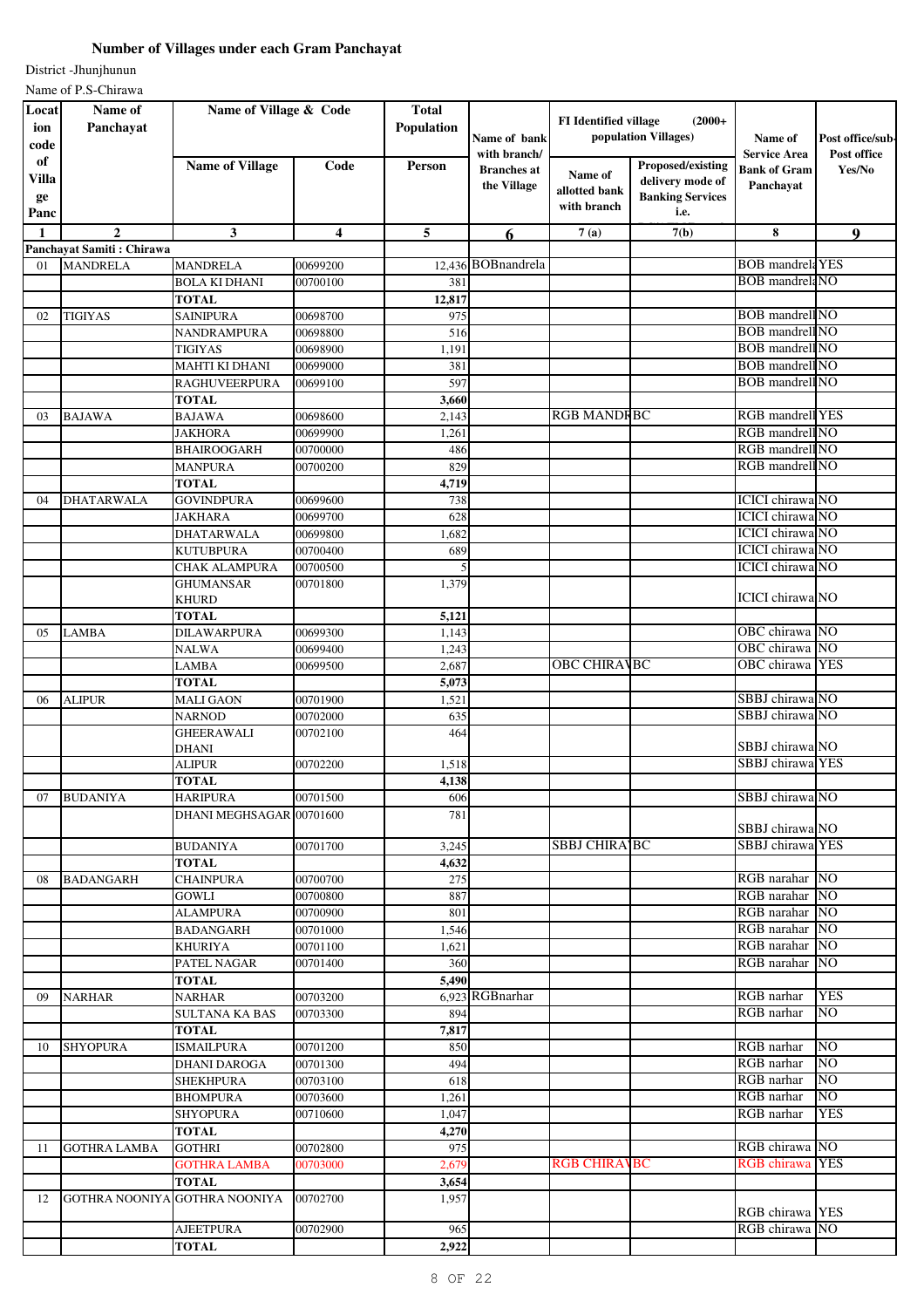| 13 | OJTU                | <b>NIJAMPURA</b>         | 00710700 | 1,978  |                    |                         |           | OBC chirawa YES         |                |
|----|---------------------|--------------------------|----------|--------|--------------------|-------------------------|-----------|-------------------------|----------------|
|    |                     | <b>OJTU</b>              | 00710800 | 2,811  |                    | <b>OBC CHIRAVBC</b>     |           | OBC chirawa NO          |                |
|    |                     | DHATARWALON KA 00710900  |          | 589    |                    |                         |           |                         |                |
|    |                     | <b>BAS</b>               |          |        |                    |                         |           | OBC chirawa NO          |                |
|    |                     | <b>TOTAL</b>             |          | 5,378  |                    |                         |           |                         |                |
| 14 | <b>ARDAWATA</b>     | <b>KHEMU KI DHANI</b>    | 00710400 | 1,017  |                    |                         |           | RGB ardawataNO          |                |
|    |                     | <b>ARDAWATA</b>          | 00710500 |        | 3,509 RGBardawata  |                         |           | <b>RGB</b> ardawata YES |                |
|    |                     | <b>BARI</b>              | 00713500 | 1,212  |                    |                         |           | RGB ardawataNO          |                |
|    |                     | <b>TOTAL</b>             |          | 5,738  |                    |                         |           |                         |                |
| 15 | <b>NARI</b>         | <b>NARI</b>              | 00711000 | 2,478  |                    | <b>RGB ARDAWBC</b>      |           | RGB ardawata YES        |                |
|    |                     | <b>BRIJLALPURA</b>       | 00711100 | 1,000  |                    |                         |           | RGB ardawataNO          |                |
|    |                     | <b>TOTAL</b>             |          | 3,478  |                    |                         |           |                         |                |
| 16 | <b>BAKHTAWARPUR</b> | <b>BAKHTAWARPURA</b>     | 00702600 | 2,966  |                    |                         |           |                         |                |
|    |                     |                          |          |        |                    | <b>RGB ARDAWBC</b>      |           | RGB chirawa YES         |                |
| 17 | <b>KHUDANA</b>      | <b>KHUDANA</b>           | 00702300 | 2,89   |                    | <b>RGB</b>              | <b>BC</b> | obc chirawa             | NO.            |
|    |                     | <b>SHRI VIJAYPURA</b>    | 00702400 | 634    |                    |                         |           | obc chirawa             | N <sub>O</sub> |
|    |                     | <b>KANWARPURA</b>        | 00702500 | 727    |                    |                         |           | obc chirawa             | NO <sub></sub> |
|    |                     | <b>TOTAL</b>             |          | 4,252  |                    |                         |           |                         |                |
| 18 | <b>BHAMARWASI</b>   | <b>AKHTAR PURA</b>       | 00711200 | 1,347  |                    |                         |           | <b>BOB</b> sultana      | <b>YES</b>     |
|    |                     | <b>BHAMARWASI</b>        | 00711300 | 941    |                    |                         |           | <b>BOB</b> sultana      | NO             |
|    |                     | <b>KEHARPURA</b>         | 00711600 | 1,278  |                    |                         |           |                         |                |
|    |                     | <b>KHURD</b>             |          |        |                    |                         |           | <b>BOB</b> sultana      | NO.            |
|    |                     | <b>TOTAL</b>             |          | 3,566  |                    |                         |           |                         |                |
| 19 | <b>SARI</b>         | <b>MALUPURA</b>          | 00711500 | 1,244  |                    |                         |           | OBC chirawa NO          |                |
|    |                     | SARI                     | 00713400 | 1,977  |                    |                         |           | OBC chirawa NO          |                |
|    |                     | <b>TOTAL</b>             |          | 3,221  |                    |                         |           |                         |                |
| 20 | <b>SULTANA</b>      | <b>SULTANA</b>           | 00713200 |        | 14,429 BOB SULTANA |                         |           | <b>BOB</b> sultana      | <b>YES</b>     |
|    |                     | <b>KISHANPURA</b>        | 00713300 | 251    |                    |                         |           | <b>BOB</b> sultana      | NO.            |
|    |                     | <b>TOTAL</b>             |          | 14,680 |                    |                         |           |                         |                |
| 21 | <b>KISHORPURA</b>   | <b>KISHORPURA</b>        | 00711800 | 1,858  |                    |                         |           | <b>BOB</b> sultana      | <b>YES</b>     |
|    |                     | <b>KAYAMSAR</b>          | 00711900 | 1,692  |                    |                         |           | <b>BOB</b> sultana      | NO.            |
|    |                     | <b>PADAMPURA</b>         | 00713000 | 1,856  |                    |                         |           | <b>BOB</b> sultana      | N <sub>O</sub> |
|    |                     | <b>TOTAL</b>             |          | 5,406  |                    |                         |           |                         |                |
| 22 | <b>KEHARPURA</b>    | KEHARPURA KALAN 00711400 |          | 1,877  |                    |                         |           |                         |                |
|    | <b>KALAN</b>        |                          |          |        |                    |                         |           | BOB sultana             | <b>YES</b>     |
|    |                     | <b>SHYAMPURA</b>         | 00711700 | 1,657  |                    |                         |           |                         |                |
|    |                     | <b>MATANA</b>            |          |        |                    |                         |           | <b>BOB</b> sultana      | <b>NO</b>      |
|    |                     | <b>TOTAL</b>             |          | 3,534  |                    |                         |           |                         |                |
| 23 | <b>SHYOLANA</b>     | <b>MAHRAMPUR</b>         | 00712000 | 1,909  |                    |                         |           | RGB chanana NO          |                |
|    |                     | <b>SHYOLANA</b>          | 00712100 | 2,283  |                    | <b>RGB CHANABC</b>      |           | RGB chanana YES         |                |
|    |                     | <b>TOTAL</b>             |          | 4,192  |                    |                         |           |                         |                |
| 24 | <b>GOWLA</b>        | <b>GOWLA</b>             | 00712200 | 1,989  |                    |                         |           | RGB chanana YES         |                |
|    |                     | <b>NIJAMPURA</b>         | 00712300 | 1,744  |                    |                         |           | RGB chanana NO          |                |
|    |                     | <b>TOTAL</b>             |          | 3,733  |                    |                         |           |                         |                |
| 25 | <b>CHANDANA</b>     | <b>CHANDANA</b>          | 00712400 |        | 5,461 RGBchanana   |                         |           | RGB chanana YES         |                |
|    |                     | <b>CHIRASAN</b>          | 00712700 | 1,480  |                    |                         |           | RGB chanana NO          |                |
|    |                     | <b>TOTAL</b>             |          | 6,941  |                    |                         |           |                         |                |
| 26 | <b>BHUKANA</b>      | <b>DHANI THAKRAN</b>     | 00712500 | 344    |                    |                         |           |                         |                |
|    |                     | @SHYOLALPURA             |          |        |                    |                         |           | RGB chanana NO          |                |
|    |                     | <b>BHUKANA</b>           | 00712600 | 2,099  |                    | <b>RGB CHANABC</b>      |           | RGB chanana YES         |                |
|    |                     | <b>SHRI AMARPURA</b>     | 00712800 | 899    |                    |                         |           | RGB chanana NO          |                |
|    |                     | <b>LODIPURA</b>          | 00712900 | 698    |                    |                         |           | RGB chanana NO          |                |
|    |                     | <b>TOTAL</b>             |          | 4,040  |                    |                         |           |                         |                |
| 27 | <b>KITHANA</b>      | <b>KITHANA</b>           | 00713100 | 6,882  |                    | <b>BOB SULTAIBC</b>     |           | <b>BOB</b> sultana      | <b>YES</b>     |
| 28 | <b>GADANIYA</b>     | <b>JHANJHOT</b>          | 00713600 | 2,089  |                    | RGB                     | BC        | RGB ardawata YES        |                |
|    |                     | <b>KHUDOT</b>            | 00713700 | 1,311  |                    |                         |           | RGB ardawataNO          |                |
|    |                     | <b>GADANIYA</b>          | 00713800 | 2,360  |                    | <b>RGB ARDAWBC</b>      |           | RGB ardawata YES        |                |
|    |                     | <b>TOTAL</b>             |          | 5,760  |                    |                         |           |                         |                |
| 29 | <b>BHADUNDA</b>     | <b>VRINDAVAN</b>         | 00692500 | 352    |                    |                         |           |                         |                |
|    | <b>KALAN</b>        |                          |          |        |                    |                         |           | <b>BOB</b> sultana      | NO.            |
|    |                     | <b>BHADUNDA KALAN</b>    | 00692600 | 4,411  |                    |                         |           |                         |                |
|    |                     |                          |          |        | <b>BRKGB</b>       | <b>BOB SULTAIBRANCH</b> |           | <b>BOB</b> sultana      | <b>YES</b>     |
|    |                     | <b>TOTAL</b>             |          | 4,763  |                    |                         |           |                         |                |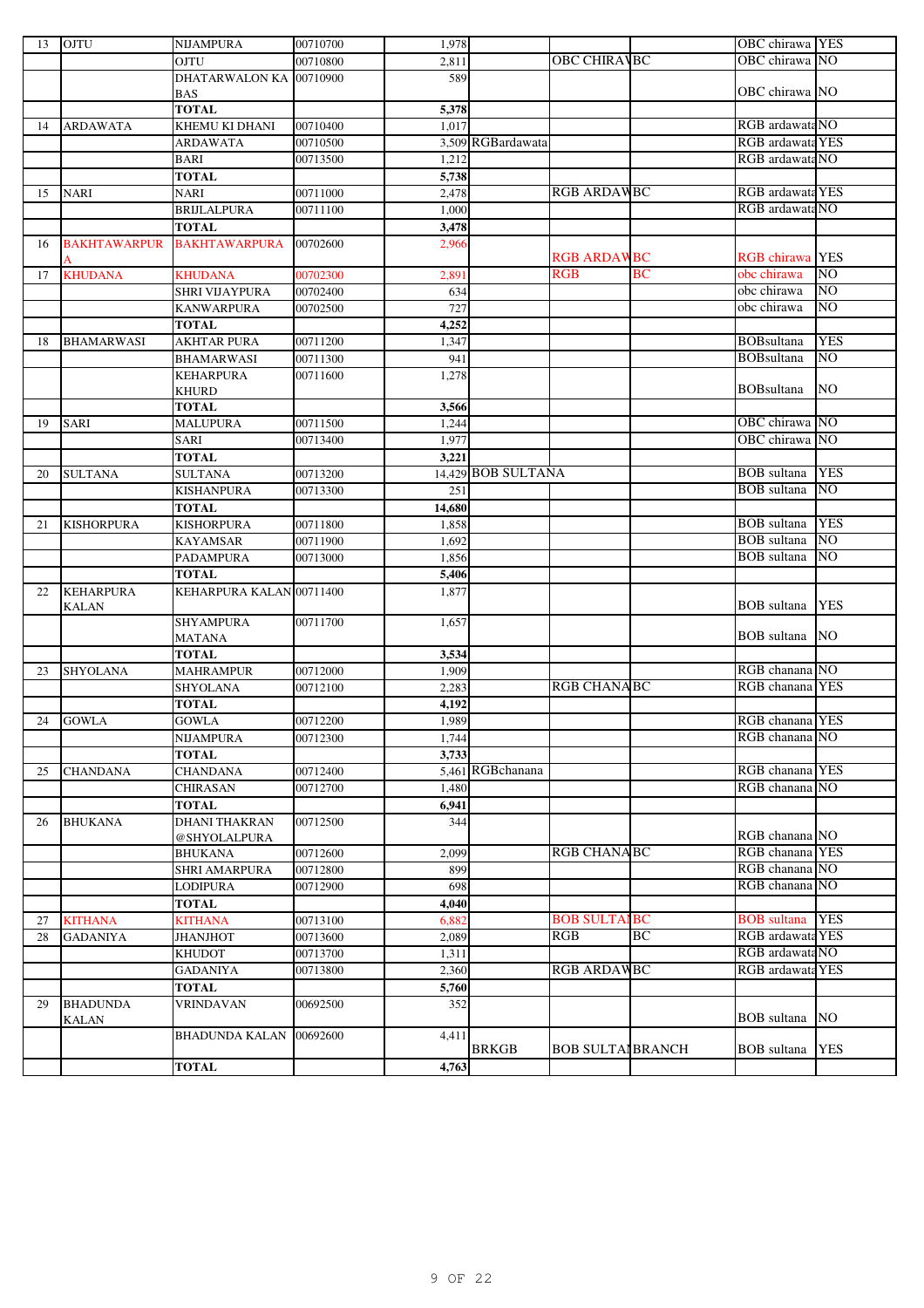District -Jhunjhunun

Name of P.S - Surajgarh

|                           | <b>Loca</b> Name of Panchayat    | Name of Village & Code                 |                         | <b>Total</b>   |                                                   |                                         |                                                                          |                                                         |                             |
|---------------------------|----------------------------------|----------------------------------------|-------------------------|----------------|---------------------------------------------------|-----------------------------------------|--------------------------------------------------------------------------|---------------------------------------------------------|-----------------------------|
| tion<br>code              |                                  |                                        |                         | Population     | Name of bank                                      | <b>FI</b> Identified village            | $(2000+$<br>population Villages)                                         | Name of                                                 | Post office/sub-            |
| of<br>Villa<br>ge<br>Panc |                                  | <b>Name of Village</b>                 | Code                    | Person         | with branch/<br><b>Branches</b> at<br>the Village | Name of<br>allotted bank<br>with branch | Proposed/existing<br>delivery mode of<br><b>Banking Services</b><br>i.e. | <b>Service Area</b><br><b>Bank of Gram</b><br>Panchayat | Post office<br>Yes/No       |
| 1                         | $\overline{2}$                   | 3                                      | $\overline{\mathbf{4}}$ | 5              | 6                                                 | 7(a)                                    | <b>RC/ATM/Rranch</b><br>7(b)                                             | 8                                                       | 9                           |
|                           | Panchayat Samiti : Surajgarh     |                                        |                         |                |                                                   |                                         |                                                                          |                                                         |                             |
| 01                        | <b>JHERLI</b>                    | <b>RAYLA</b>                           | 00694900                | 1,551          |                                                   |                                         |                                                                          | RGB pilani                                              | NO <sub>1</sub>             |
|                           |                                  | <b>JHERLI</b>                          | 00698100                | 3,455          |                                                   | <b>RGB PILANI BC</b>                    |                                                                          | RGB pilani                                              | <b>YES</b>                  |
|                           |                                  | <b>GARINDA</b>                         | 00698200                | 515            |                                                   |                                         |                                                                          | RGB pilani                                              | NO                          |
|                           |                                  | <b>TOTAL</b>                           |                         | 5,521          |                                                   |                                         |                                                                          |                                                         |                             |
| 02                        | <b>GHUMANSAR</b><br><b>KALAN</b> | <b>GHUMANSAR</b><br><b>KALAN</b>       | 00698000                | 2,545          |                                                   | <b>RGB PILANI BC</b>                    |                                                                          | RGB pilani                                              | <b>YES</b>                  |
|                           |                                  | <b>DHANDHAR</b>                        | 00698300                | 1,544          |                                                   |                                         |                                                                          | <b>RGB PILAN</b>                                        | INO                         |
|                           |                                  | KULHARIYON KA<br><b>BAS</b>            | 00698400                | 995            |                                                   |                                         |                                                                          | RGB pilani                                              | NO.                         |
|                           |                                  | <b>TOTAL</b>                           |                         | 5,084          |                                                   |                                         |                                                                          |                                                         |                             |
| 03                        | <b>KHUDANIYA</b>                 | <b>DHANDHARIYA</b><br><b>JUHARPURA</b> | 00698500<br>00700300    | 1,296<br>496   |                                                   |                                         |                                                                          | <b>SBI PILANI</b><br><b>SBI PILANI</b>                  | N <sub>O</sub><br><b>NO</b> |
|                           |                                  | <b>KHUDANIYA</b>                       | 00700600                | 2,352          |                                                   | <b>SBI PILANI</b>                       | BC                                                                       | <b>SBI PILANI</b>                                       | <b>YES</b>                  |
|                           |                                  | <b>TOTAL</b>                           |                         | 4,144          |                                                   |                                         |                                                                          |                                                         |                             |
| 04                        | <b>KHERLA</b>                    | PILANI (RURAL)                         | 00696900                | 253            |                                                   |                                         |                                                                          | <b>RGB PILANI NO</b>                                    |                             |
|                           |                                  | <b>DHEENDHWA</b><br><b>NICHLA</b>      | 00697600                | 1,238          |                                                   |                                         |                                                                          | <b>RGB PILANI NO</b>                                    |                             |
|                           |                                  | <b>DHEENDHWA</b><br><b>ATHOONA</b>     | 00697700                | 1,400          |                                                   |                                         |                                                                          | <b>RGB PILANI NO</b>                                    |                             |
|                           |                                  | <b>KHERLA</b>                          | 00697800                | 2,099          |                                                   | <b>RGB PILANI BC</b>                    |                                                                          | <b>RGB PILANI YES</b>                                   |                             |
|                           |                                  | <b>HANUTPURA</b>                       | 00697900                | 1,423          |                                                   |                                         |                                                                          | <b>RGB PILANI NO</b>                                    |                             |
|                           |                                  | <b>TOTAL</b>                           |                         | 6,413          |                                                   |                                         |                                                                          |                                                         |                             |
| 05                        | <b>MORWA</b>                     | <b>BISHANPURA (</b><br>NAYA)           | 00696800                | 610            |                                                   |                                         |                                                                          | <b>RGB DULAN NO</b>                                     |                             |
|                           |                                  | <b>BISHANPURA</b>                      | 00697000                | 552            |                                                   |                                         |                                                                          | <b>RGB DULANNO</b>                                      |                             |
|                           |                                  | <b>PANTHARIYA</b><br><b>MORWA</b>      | 00697100<br>00697200    | 1,237<br>2,102 |                                                   | <b>RGB DULANBC</b>                      |                                                                          | <b>RGB DULANNO</b><br><b>RGB DULAN YES</b>              |                             |
|                           |                                  | <b>TOTAL</b>                           |                         | 4,501          |                                                   |                                         |                                                                          |                                                         |                             |
| 06                        | <b>HAMEENPUR</b>                 | <b>KAJI</b>                            | 00695000                | 1,390          |                                                   |                                         |                                                                          | <b>RGB DULANNO</b>                                      |                             |
|                           |                                  | PUROHITON KA<br><b>BAS</b>             | 00696400                | 461            |                                                   |                                         |                                                                          | <b>RGB DULANNO</b>                                      |                             |
|                           |                                  | <b>GADOLI</b>                          | 00696500                | 1,372          |                                                   |                                         |                                                                          | <b>RGB DULANNO</b>                                      |                             |
|                           |                                  | <b>HAMEENPUR</b>                       | 00696600                | 2,218          |                                                   | RGB BANGOBC                             |                                                                          | <b>RGB DULAN YES</b>                                    |                             |
|                           |                                  | <b>CHAK GADOLI</b> @<br><b>KERPURA</b> | 00696700                | 743            |                                                   |                                         |                                                                          | <b>RGB DULANNO</b>                                      |                             |
|                           |                                  | <b>TOTAL</b>                           |                         | 6,184          |                                                   |                                         |                                                                          |                                                         |                             |
| 07                        | <b>BANGOTHRI</b><br><b>KALAN</b> | <b>BANGOTHRI</b><br><b>KHURD</b>       | 00695100                | 2,630          |                                                   | <b>RGB BANGOBC</b>                      |                                                                          | <b>RGB BANGO YES</b>                                    |                             |
|                           |                                  | <b>BANGOTHRI</b><br><b>KALAN</b>       | 00695200                | 2,335          | RGBbangothri                                      |                                         |                                                                          | <b>RGB BANGO YES</b>                                    |                             |
|                           |                                  | <b>TOTAL</b>                           |                         | 4,965          |                                                   | <b>RGB BANGOBC</b>                      |                                                                          | <b>RGB BANGO YES</b>                                    |                             |
| 08                        | <b>BERI</b>                      | <b>BERI</b><br><b>CHHAPRA</b>          | 00695300<br>00695400    | 3,167<br>2,270 |                                                   | <b>RGB BANGOBC</b>                      |                                                                          | <b>RGB BANGO YES</b>                                    |                             |
|                           |                                  | <b>TOTAL</b>                           |                         | 5,437          |                                                   |                                         |                                                                          |                                                         |                             |
| 09                        | <b>SUJDOLA</b>                   | <b>SARDARPURA</b>                      | 00695500                | 797            |                                                   |                                         |                                                                          | <b>RGB BANGONO</b>                                      |                             |
|                           |                                  | <b>SUJDOLA</b>                         | 00695600                | 2,251          |                                                   | <b>RGB BANGOBC</b>                      |                                                                          | <b>RGB BANGO YES</b>                                    |                             |
|                           |                                  | <b>TOTAL</b>                           |                         | 3,048          |                                                   |                                         |                                                                          |                                                         |                             |
| 10                        | <b>LEEKHWA</b>                   | <b>LEEKHWA</b>                         | 00695700                | 3,744          |                                                   | <b>RGB BANGOBC</b>                      |                                                                          | <b>RGB BANGO YES</b>                                    |                             |
| 11                        | <b>DOODWA</b>                    | <b>DOODWA</b>                          | 00695800                | 1,698          |                                                   |                                         |                                                                          | UCO PILANI NO                                           |                             |
|                           |                                  | <b>LADUNDA</b><br><b>DOODI</b>         | 00695900                | 2,497<br>950   |                                                   | <b>UCO PILANI BC</b>                    |                                                                          | <b>UCO PILANI YES</b><br>UCO PILANI NO                  |                             |
|                           |                                  | <b>TOTAL</b>                           | 00696000                | 5,145          |                                                   |                                         |                                                                          |                                                         |                             |
| 12                        | <b>PEEPLI</b>                    | PEEPLI                                 | 00696100                | 3,326          |                                                   | <b>RGB DULANBC</b>                      |                                                                          | <b>RGB DULAN YES</b>                                    |                             |
|                           |                                  | <b>DOBRA</b>                           | 00705400                | 1,821          |                                                   |                                         |                                                                          | <b>RGB DULANNO</b>                                      |                             |
|                           |                                  | <b>TOTAL</b>                           |                         | 5,147          |                                                   |                                         |                                                                          |                                                         |                             |
| 13                        | <b>DULANIYA</b>                  | SHYOSINGHPURA                          | 00696200                | 748            |                                                   |                                         |                                                                          | <b>RGB DULANNO</b>                                      |                             |
|                           |                                  | <b>DULANIYA</b>                        | 00696300                |                | 3,949 RGBdulaniya                                 |                                         |                                                                          | <b>RGB DULAN YES</b>                                    |                             |
|                           |                                  | <b>TOTAL</b>                           |                         | 4,697          |                                                   |                                         |                                                                          |                                                         |                             |
| 14                        | <b>BHGINA</b>                    | <b>BHGINA</b>                          | 00697300                | 1,399          |                                                   |                                         |                                                                          | UCO PILANINO                                            |                             |
|                           |                                  | <b>BHOJA KA BAS</b>                    | 00697400                | 695            |                                                   |                                         |                                                                          | UCO PILANINO                                            |                             |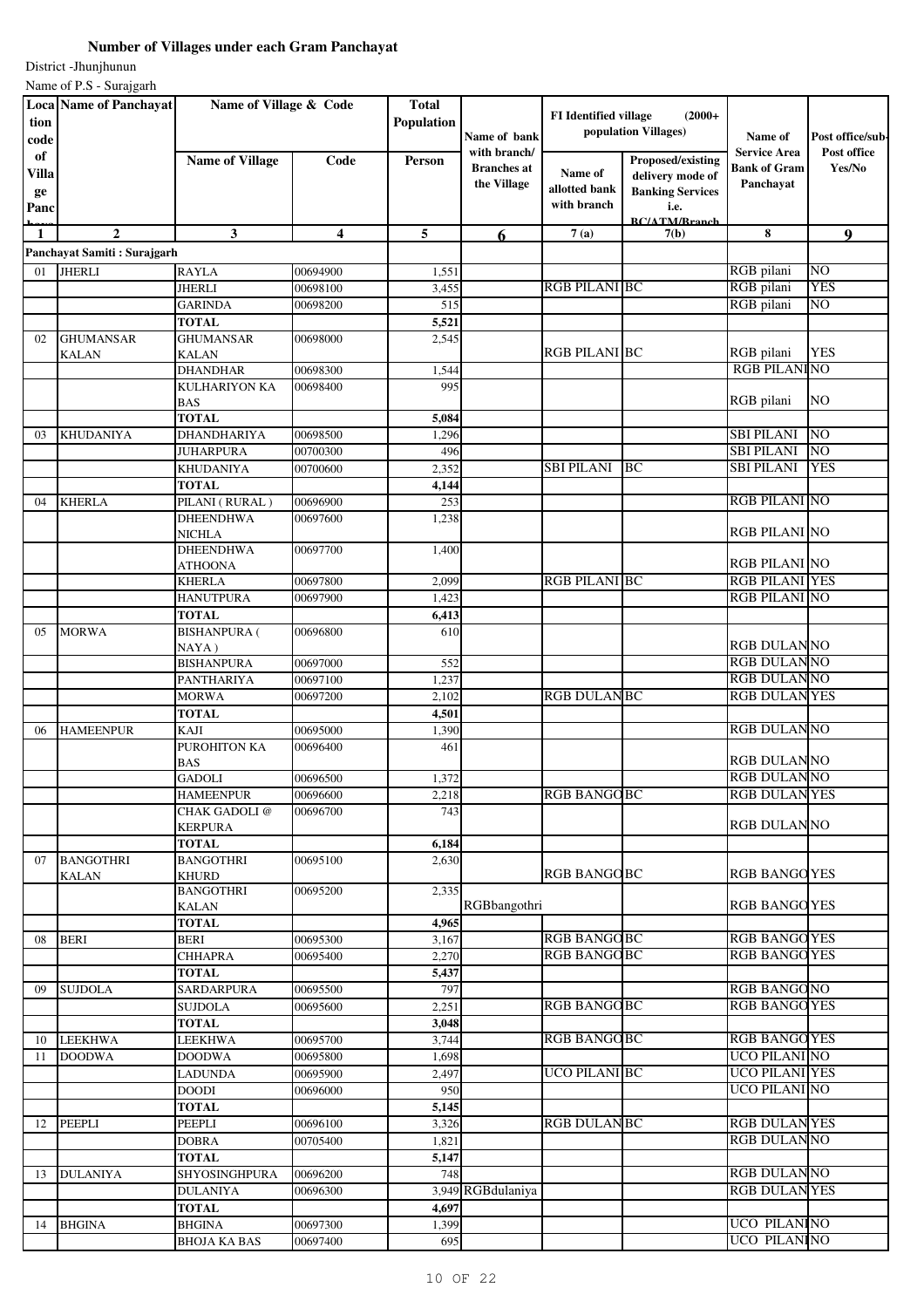|    |                     | <b>BAS TOKHA</b>                      | 00704700             | 1,254          |                 |                      |               | <b>UCO PILANINO</b>                   |                      |
|----|---------------------|---------------------------------------|----------------------|----------------|-----------------|----------------------|---------------|---------------------------------------|----------------------|
|    |                     | <b>TOTAL</b>                          |                      | 3,348          |                 |                      |               |                                       |                      |
| 15 | <b>KAJRA</b>        | <b>BHAPAR</b>                         | 00704500             | 2,582          |                 | <b>RGB SURAJCBC</b>  |               | <b>RGB SURAJCYES</b>                  |                      |
|    |                     | KAJRA                                 | 00704600             | 2,505          |                 | <b>RGB SURAJCBC</b>  |               | <b>RGB SURAJQYES</b>                  |                      |
|    |                     | <b>TOTAL</b>                          |                      | 5,087          |                 |                      |               |                                       |                      |
| 16 | <b>JEENI</b>        | <b>DHEENDHWA</b>                      | 00697500             | 722            |                 |                      |               |                                       |                      |
|    |                     | AGUNA                                 |                      |                |                 |                      |               | RGB surajgarl YES<br>RGB surajgarl NO |                      |
|    |                     | <b>JEENI</b><br><b>HARIPURA</b>       | 00704300<br>00704400 | 1,547<br>603   |                 |                      |               | <b>RGB</b> surajgarl YES              |                      |
|    |                     | <b>GHARDU</b>                         | 00709100             | 1,015          |                 |                      |               | RGB surajgarl NO                      |                      |
|    |                     | <b>TOTAL</b>                          |                      | 3,887          |                 |                      |               |                                       |                      |
| 17 | <b>DEVROAD</b>      | <b>DHANI SHYORANI</b>                 | 00703400             | 1,09           |                 |                      |               | SBBJ pilani                           | N <sub>O</sub>       |
|    |                     | <b>DEOROD</b>                         | 00703500             | 3,282          |                 | <b>SBB PILANI BC</b> |               | SBBJ pilani                           | <b>YES</b>           |
|    |                     | <b>DHANI</b>                          | 00703700             | 892            |                 |                      |               |                                       |                      |
|    |                     | <b>BRAHAMNAN</b>                      |                      |                |                 |                      |               | SBBJ pilani                           | NO                   |
|    |                     | DHAKKARWAL                            | 00704200             | 453            |                 |                      |               | SBBJ pilani                           | NO                   |
|    |                     | <b>TOTAL</b>                          |                      | 5,718          |                 |                      |               |                                       |                      |
| 18 | <b>GHADAWA</b>      | <b>BIGODNA</b>                        | 00703800             | 1,313          |                 |                      |               | UCO pilani vvNO                       |                      |
|    |                     | <b>GHADAWA</b>                        | 00703900             | 1,638          |                 |                      |               | UCO pilani vv YES                     |                      |
|    |                     | <b>BHOBIYA</b>                        | 00704000             | 834            |                 |                      |               | UCO pilani vvNO                       |                      |
|    |                     | <b>RAMNATHPURA</b>                    | 00704100             | 448            |                 |                      |               | UCO pilani vvNO                       |                      |
|    |                     | <b>TOTAL</b>                          |                      | 4,233          |                 |                      |               |                                       |                      |
| 19 | <b>SEHI KALAN</b>   | <b>SYALOO KHURD</b>                   | 00709200             | 709            |                 |                      |               | UCO pilani<br>UCO pilani              | NO<br>N <sub>O</sub> |
|    |                     | <b>UDHAMPURA</b><br><b>SEHI KALAN</b> | 00709400             | 752            |                 | <b>UCO PILANI BC</b> |               | UCO pilani                            | <b>YES</b>           |
|    |                     | <b>TOTAL</b>                          | 00709500             | 2,061<br>3,522 |                 |                      |               |                                       |                      |
| 20 | <b>SWAMI SEHI</b>   | SYALOO KALAN                          | 00709300             | 860            |                 |                      |               | PNB chirawa NO                        |                      |
|    |                     | <b>BAS KALANA</b>                     | 00709600             | 802            |                 |                      |               | PNB chirawa NO                        |                      |
|    |                     | <b>SWAMI SEHI</b>                     | 00709700             | 1,384          |                 |                      |               | PNB chirawa                           | <b>YES</b>           |
|    |                     | <b>TOLA SEHI</b>                      | 00709800             | 1,573          |                 |                      |               | PNB chirawa                           | <b>NO</b>            |
|    |                     | <b>TOTAL</b>                          |                      | 4,619          |                 |                      |               |                                       |                      |
| 21 | <b>AGWANA KHURD</b> | KHEJRA KI DHANI                       | 00708500             | 612            |                 |                      |               | RGB kakoda                            | N <sub>O</sub>       |
|    |                     | <b>AGWANA KHURD</b>                   | 00708600             | 1,930          |                 |                      |               | RGB kakoda                            | <b>YES</b>           |
|    |                     | <b>HAMEERWAS</b>                      | 00714500             | 587            |                 |                      |               | RGB kakoda                            | N <sub>0</sub>       |
|    |                     | <b>BISHANPURA</b>                     | 00714600             | 431            |                 |                      |               | RGB kakoda                            | N <sub>O</sub>       |
|    |                     | <b>AGWANA KALAN</b>                   | 00714700             | 333            |                 |                      |               | RGB kakoda                            | NO.                  |
|    |                     | <b>TOTAL</b>                          |                      | 3,893          |                 |                      |               |                                       |                      |
| 22 | <b>KAKORA</b>       | <b>KHYALIYON KI</b>                   | 00708700             | 520            |                 |                      |               | RGB kakoda                            | <b>NO</b>            |
|    |                     | <b>DHANI</b><br><b>JHAJHARIYON KI</b> | 00708800             | 571            |                 |                      |               |                                       |                      |
|    |                     | <b>DHANI</b>                          |                      |                |                 |                      |               | RGB kakoda                            | <b>NO</b>            |
|    |                     | <b>KAKORA</b>                         | 00708900             |                | 2,994 RGBkakora |                      |               | RGB kakoda YES                        |                      |
|    |                     | RAGHUNATHPURA 00709000                |                      | 1,153          |                 |                      |               |                                       |                      |
|    |                     |                                       |                      |                |                 |                      |               | RGB kakoda                            |                      |
|    |                     | <b>TOTAL</b>                          |                      | 5,238          |                 |                      |               |                                       |                      |
| 23 | <b>LOTIYA</b>       | <b>GOPALPURA</b>                      | 00707600             | 595            |                 |                      |               | SBBJ surajgar NO                      |                      |
|    |                     | <b>LOTIYA</b>                         | 00707700             | 2,192          |                 | <b>SBBJ</b>          | BC            | SBBJ surajgar YES<br>SBBJ surajgar NO |                      |
|    |                     | <b>FATEHPURA</b>                      | 00707800             | 712            |                 |                      |               |                                       |                      |
|    |                     | <b>RATHIYON KI</b><br><b>DHANI</b>    | 00707900             | 357            |                 |                      |               | SBBJ surajgarh                        |                      |
|    |                     | <b>JAISINGHWAS</b>                    | 00708000             | 919            |                 |                      |               | SBBJ surajgar NO                      |                      |
|    |                     | <b>TOTAL</b>                          |                      | 4,775          |                 |                      |               |                                       |                      |
| 24 | <b>FARAT</b>        | <b>BAS GOKAL</b>                      | 00704800             | 605            |                 |                      |               | RGB surajgarl NO                      |                      |
|    |                     | <b>FARAT</b>                          | 00704900             | 1,439          |                 |                      |               | <b>RGB</b> surajgarl YES              |                      |
|    |                     | <b>SURAJGARH (</b>                    | 00705000             | 741            |                 |                      |               |                                       |                      |
|    |                     | RURAL)                                |                      |                |                 |                      |               | RGB surajgarl NO                      |                      |
|    |                     | <b>BAS BIJOLI</b>                     | 00705200             | 880            |                 |                      |               | RGB surajgarl NO                      |                      |
|    |                     | <b>BIJOLI</b>                         | 00705300             | 650            |                 |                      |               | RGB surajgarl NO                      |                      |
|    |                     | AMARSINGHPURA                         | 00705500             | 501            |                 |                      |               | RGB surajgarl NO                      |                      |
| 25 | <b>PILOD</b>        | <b>TOTAL</b><br><b>KASNI</b>          | 00705100             | 4,816<br>2,695 |                 | <b>RGB</b>           | ВC            | <b>RGB</b> surajgarl NO               |                      |
|    |                     | PILOD                                 | 00705600             |                | 2,024 OBC PILOD | RGB                  | <b>BRANCH</b> | RGB surajgarl YES                     |                      |
|    |                     | <b>TOTAL</b>                          |                      | 4,719          |                 |                      |               |                                       |                      |
| 26 | <b>BHAOTHARI</b>    | <b>BHAOTHARI</b>                      | 00705700             | 3,750          |                 | PNB CHIRAVBC         |               | PNB chirawa YES                       |                      |
|    |                     | <b>ROOPPURA</b>                       | 00705800             | 443            |                 |                      |               |                                       |                      |
|    |                     | <b>TOTAL</b>                          |                      | 4,193          |                 |                      |               |                                       |                      |
| 27 | <b>JAKHOD</b>       | <b>KUSHALPURA</b>                     | 00706900             | 942            |                 |                      |               | SBBJ surajgar NO                      |                      |
|    |                     | <b>BHUDANPURA</b>                     | 00707000             | 1,000          |                 |                      |               | SBBJ surajgar NO                      |                      |
|    |                     | PANNE SINGH PURA 00707100             |                      | 575            |                 |                      |               |                                       |                      |
|    |                     |                                       |                      |                |                 |                      |               | SBBJ surajgar NO                      |                      |
|    |                     | <b>RAJVEERPURA</b>                    | 00707200             | 654            |                 | <b>SBBJ SURAJ(BC</b> |               | SBBJ surajgar NO<br>SBBJ surajgar YES |                      |
|    |                     | <b>JAKHOD</b>                         | 00707300             | 2,737          |                 |                      |               | SBBJ surajgar NO                      |                      |
|    |                     | <b>BISHANPURA</b>                     | 00707400             | 809            |                 |                      |               | SBBJ surajgar NO                      |                      |
|    |                     | NETRAMPURA                            | 00707500             | 626            |                 |                      |               |                                       |                      |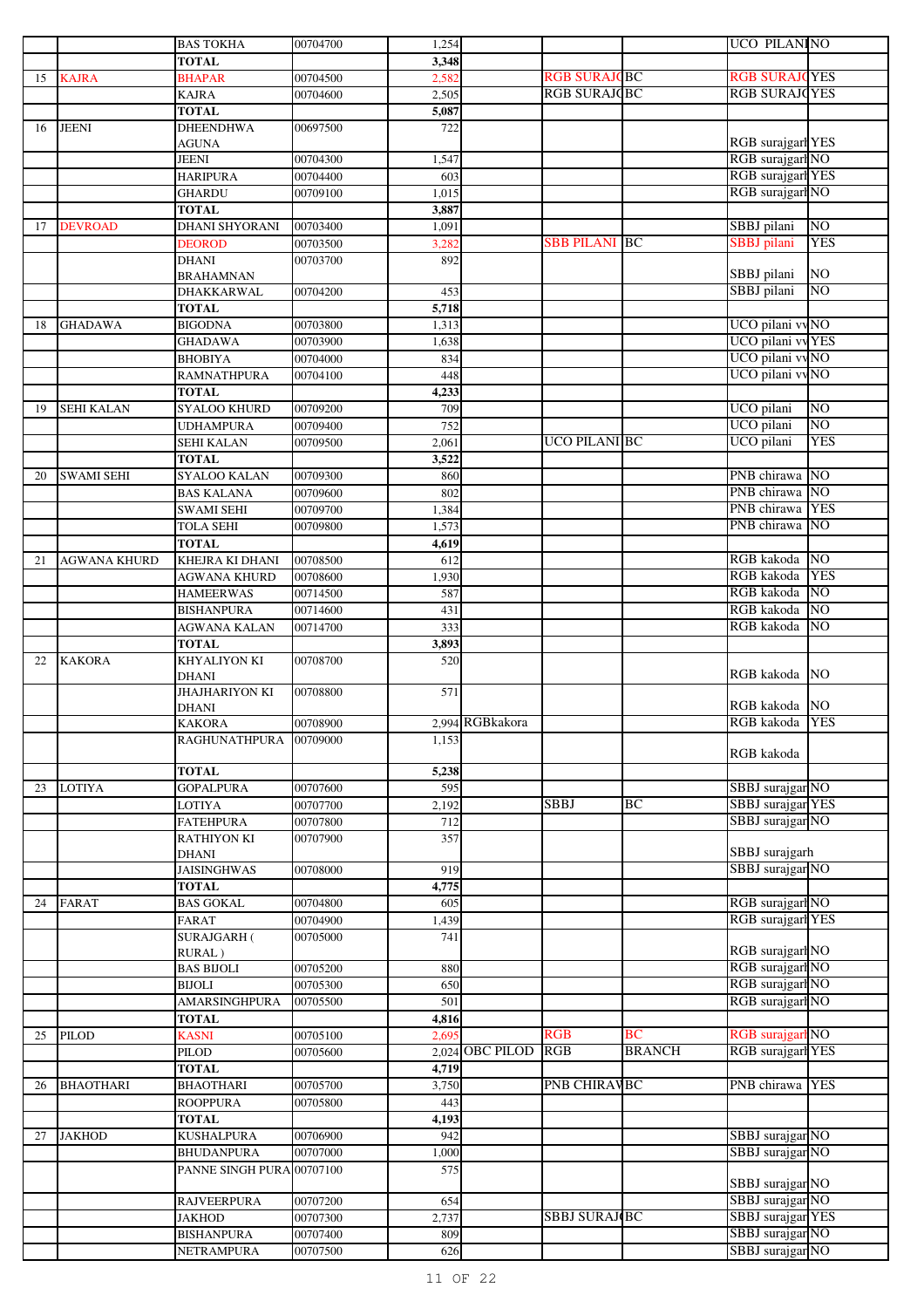|    |                       | <b>TOTAL</b>                       |          | 7,343 |                 |                     |                        |                 |
|----|-----------------------|------------------------------------|----------|-------|-----------------|---------------------|------------------------|-----------------|
| 28 | <b>MAHPALWAS</b>      | <b>KULOTH KHURD</b>                | 00705900 | 2,698 |                 | <b>BOB BALOD BC</b> | <b>BOB</b> baloda      | <b>YES</b>      |
|    |                       | <b>MAHPALWAS</b>                   | 00706500 | 1,728 |                 |                     | <b>BOB</b> baloda      | NO              |
|    |                       | <b>TOTAL</b>                       |          | 4,426 |                 |                     |                        |                 |
| 29 | <b>KULOTH KALAN</b>   | <b>KULOTH KALAN</b>                | 00706000 | 3,281 |                 | <b>BOB BALOD BC</b> | <b>BOB</b> baloda      | <b>YES</b>      |
|    |                       |                                    |          |       |                 |                     |                        |                 |
| 30 | <b>UREEKA</b>         | <b>UREEKA</b>                      | 00706100 | 1.922 |                 | <b>BOB BALOD BC</b> | <b>BOB</b> baloda      | <b>YES</b>      |
|    |                       | <b>UREEKI</b>                      | 00706200 | 849   |                 |                     | <b>BOB</b> baloda      | $\overline{NO}$ |
|    |                       | <b>SARDARPURA</b>                  | 00706400 | 342   |                 |                     | <b>BOB</b> baloda      | $\overline{NO}$ |
|    |                       | <b>TOTAL</b>                       |          | 3,113 |                 |                     |                        |                 |
| 31 | <b>BALODA</b>         | <b>BALODA</b>                      | 00706300 |       | 3.318 BOBbaloda |                     | <b>BOB</b> baloda      | <b>YES</b>      |
| 32 | <b>BERLA</b>          | <b>ASALWAS</b>                     | 00706600 | 2.145 |                 | <b>BOB BALOD BC</b> | <b>BOB</b> baloda      | NO              |
|    |                       | <b>BERLA</b>                       | 00706700 | 2,372 |                 | <b>BOB BALOD BC</b> | <b>BOB</b> baloda      | <b>YES</b>      |
|    |                       | <b>CHEEMA KA BAS</b>               | 00706800 | 945   |                 |                     | <b>BOB</b> baloda      | N <sub>O</sub>  |
|    |                       | <b>TOTAL</b>                       |          | 5,462 |                 |                     |                        |                 |
| 33 | <b>DHEEGARIYA</b>     | <b>DHEEGARIYA</b>                  | 00708100 | 1.777 |                 |                     | RGB kakora             | <b>YES</b>      |
|    |                       | <b>CHORADI AGUNI</b>               | 00708200 | 1,416 |                 |                     | RGB kakora             | NO              |
|    |                       | <b>PICHANWASI</b>                  | 00708300 | 623   |                 |                     | RGB kakora             | N <sub>O</sub>  |
|    |                       | <b>RAGHUVEERPURA</b>               | 00708400 | 418   |                 |                     | RGB kakora             | NO              |
|    |                       | <b>TOTAL</b>                       |          | 4,234 |                 |                     |                        |                 |
| 34 | <b>BARSARI KA BAS</b> | <b>BARSARI KA BAS</b>              | 00714800 | 838   |                 |                     | <b>BOB</b> chirawa YES |                 |
|    |                       | <b>BAJDOLI</b>                     | 00714900 | 882   |                 |                     | BOB chirawa NO         |                 |
|    |                       | <b>SALAM KA BAS</b>                | 00715000 | 498   |                 |                     | <b>BOB</b> chirawa     | N <sub>O</sub>  |
|    |                       | AMARPURA KALAN 00715100            |          | 586   |                 |                     | <b>BOB</b> chirawa     | NO <sub>1</sub> |
|    |                       | <b>SIRSALA</b>                     | 00715200 | 1,605 |                 |                     | <b>BOB</b> chirawa NO  |                 |
|    |                       | <b>TOTAL</b>                       |          | 4,409 |                 |                     |                        |                 |
| 35 | <b>KIRWANA</b>        | <b>KIRWANA</b>                     | 00714300 | 2,779 |                 | <b>BOB CHIRAVBC</b> | <b>BOB</b> chirawa YES |                 |
|    |                       | PARAS NAGAR                        | 00714400 | 795   |                 |                     | <b>BOB</b> chirawa     | N <sub>O</sub>  |
|    |                       | <b>TOTAL</b>                       |          | 3,574 |                 |                     |                        |                 |
| 36 | <b>ADOOKA</b>         | <b>DHANI CHAUHAN</b>               | 00709900 | 1.089 |                 |                     | bob chirawa            | NO              |
|    |                       | <b>BRAHMANO KI</b><br><b>DHANI</b> | 00710000 | 610   |                 |                     | <b>BOB CHIRAVNO</b>    |                 |
|    |                       | <b>ADOOKA</b>                      | 00710100 | 3,693 |                 | <b>BOB CHIRAVBC</b> | bob chirawa            | <b>YES</b>      |
|    |                       | <b>DALMIYON KI</b><br><b>DHANI</b> | 00710200 | 2,476 |                 | <b>BOB CHIRAVBC</b> | bob chirawa            | NO              |
|    |                       | <b>TOTAL</b>                       |          | 7,868 |                 |                     |                        |                 |
| 37 | <b>LAKHOO</b>         | <b>DANGAR</b>                      | 00710300 | 1,415 |                 |                     | <b>BOB CHIRAVNO</b>    |                 |
|    |                       | <b>BAMANWAS</b>                    | 00713900 | 1,839 |                 |                     | <b>BOB CHIRAVNO</b>    |                 |
|    |                       | <b>LAKHOO</b>                      | 00714000 | 1,249 |                 |                     | <b>BOB CHIRAVYES</b>   |                 |
|    |                       | <b>ISMAILPUR</b>                   | 00714100 | 1,005 |                 |                     | <b>BOB CHIRAVNO</b>    |                 |
|    |                       | <b>PICHANWA</b>                    | 00714200 | 1,206 |                 |                     | <b>BOB CHIRAVNO</b>    |                 |
|    |                       | <b>TOTAL</b>                       |          | 6.714 |                 |                     |                        |                 |
|    |                       |                                    |          |       |                 |                     |                        |                 |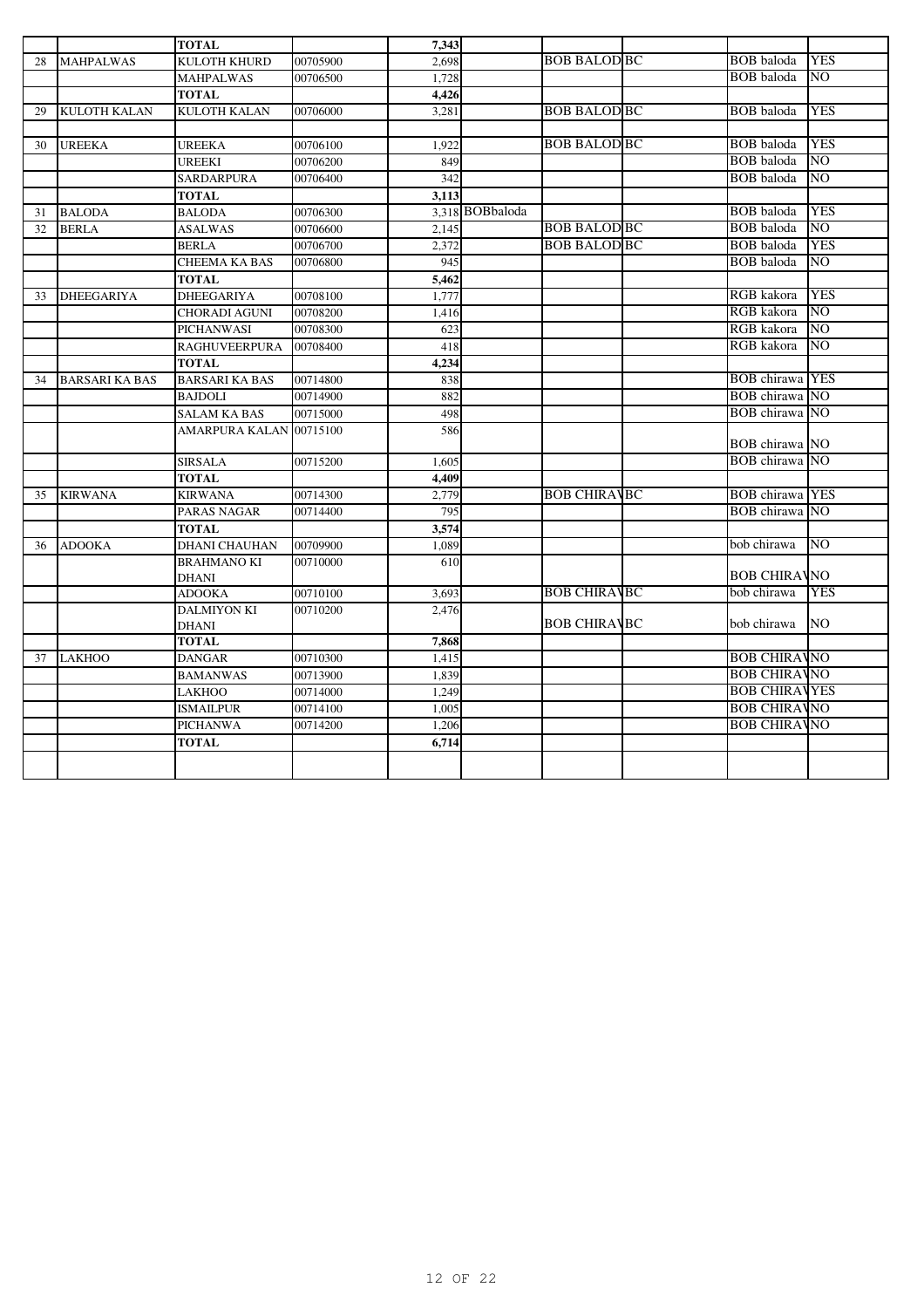|                | <b>Locati Name of Panchayat</b>      | Name of Village & Code                      |                         | <b>Total</b>   |                                     |                              |                              |                                           |                  |
|----------------|--------------------------------------|---------------------------------------------|-------------------------|----------------|-------------------------------------|------------------------------|------------------------------|-------------------------------------------|------------------|
| on             |                                      |                                             |                         | Population     |                                     |                              |                              |                                           |                  |
| code of        |                                      |                                             |                         |                |                                     | <b>FI</b> Identified village | $(2000+$                     |                                           |                  |
| <b>Village</b> |                                      |                                             |                         |                | Name of bank                        |                              | population Villages)         | Name of                                   | Post office/sub- |
| Panch          |                                      |                                             |                         |                | with branch/                        |                              |                              | <b>Service Area</b>                       | Post office      |
| ayat           |                                      |                                             |                         |                | <b>Branches</b> at                  |                              |                              | <b>Bank of Gram</b>                       | Yes/No           |
|                |                                      | <b>Name of Village</b>                      | Code                    | <b>Person</b>  | the Village                         |                              | Proposed/existing            | Panchayat                                 |                  |
|                |                                      |                                             |                         |                |                                     | Name of                      | delivery mode of             |                                           |                  |
|                |                                      |                                             |                         |                |                                     | allotted bank                | <b>Banking Services</b>      |                                           |                  |
|                |                                      |                                             |                         |                |                                     | with branch                  | i.e.<br><b>BC/ATM/Branch</b> |                                           |                  |
| 1              | $\overline{2}$                       | 3                                           | $\overline{\mathbf{4}}$ | 5              | 6                                   | 7(a)                         | 7(b)                         | 8                                         | 9                |
|                | Panchayat Samiti: Bhuhana            |                                             |                         |                |                                     |                              |                              |                                           |                  |
| 01             | <b>HEERWA</b>                        | <b>HEERWA</b>                               | 00715300                | 4,229          |                                     |                              |                              |                                           |                  |
|                |                                      |                                             |                         |                |                                     | <b>BOB GHARD BC</b>          |                              | <b>BOB GHARD YES</b>                      |                  |
| 02             | <b>GADA KHERA</b>                    | <b>KALGAON</b>                              | 00715400                | 1,890          |                                     |                              |                              | <b>RGB GHADANO</b>                        |                  |
|                |                                      | <b>GADA KHERA</b>                           | 00715500                | 1,749          | RGBgadakheda                        |                              |                              | <b>RGB GHADAYES</b>                       |                  |
|                |                                      | <b>TOTAL</b>                                |                         | 3,639          |                                     |                              |                              | <b>RGB GADAKH NO</b>                      |                  |
| 03             | <b>SHAHPURA</b>                      | <b>VISHANPURA</b>                           | 00715600                | 643            |                                     |                              |                              | <b>RGB GADAKNO</b>                        |                  |
|                |                                      | <b>SHAHPURA</b><br><b>JAISINGHSAR</b>       | 00715700<br>00715800    | 1,049<br>690   |                                     |                              |                              | <b>RGB GADAKNO</b>                        |                  |
|                |                                      | <b>SAIDPUR</b>                              | 00715900                | 868            |                                     |                              |                              | RGB GADAKNO                               |                  |
|                |                                      | <b>TOTAL</b>                                |                         | 3,250          |                                     |                              |                              |                                           |                  |
| 04             | <b>DHADHOT KALAN</b>                 | <b>GOTH</b>                                 | 00720900                | 1,249          |                                     |                              |                              |                                           |                  |
|                |                                      |                                             |                         |                |                                     |                              |                              | <b>BOB GHARD YES</b>                      |                  |
|                |                                      | <b>DHADHOT KALAN</b>                        | 00721000                | 2,078          |                                     |                              |                              |                                           |                  |
|                |                                      |                                             |                         |                |                                     | <b>BOB GHARD BC</b>          |                              | <b>BOB GHARD YES</b>                      |                  |
|                |                                      | <b>DHADHOT KHURD</b>                        | 00721100                | 928            |                                     |                              |                              |                                           |                  |
|                |                                      |                                             |                         |                |                                     |                              |                              | <b>BOB GHARD NO</b>                       |                  |
|                |                                      | <b>JEEVAN NIWAS</b>                         | 00721200                | 380            |                                     |                              |                              | <b>BOB GHARD NO</b>                       |                  |
|                |                                      | <b>TOTAL</b>                                |                         | 4,635          |                                     |                              |                              | <b>BOB GHARDANA</b>                       |                  |
| 05             | <b>GHARDANA KALAN RAIPUR (JATAN)</b> |                                             | 00721300                | 8,021          |                                     |                              |                              |                                           |                  |
|                |                                      |                                             |                         |                |                                     | <b>BOB GHARD BC</b>          |                              | <b>BOB GHARD YES</b>                      |                  |
|                |                                      | <b>SILARPURI</b><br>GHARDANA KALAN 00721500 | 00721400                | 1,153<br>2,451 |                                     |                              |                              | <b>BOB GHARDNO</b>                        |                  |
|                |                                      |                                             |                         |                |                                     | BOB GHARD BC                 |                              | <b>BOB GHARD YES</b>                      |                  |
|                |                                      | <b>RAJPURA</b>                              | 00721600                | 530            |                                     |                              |                              | <b>BOB GHARDNO</b>                        |                  |
|                |                                      | <b>TOTAL</b>                                |                         | 12,155         |                                     |                              |                              |                                           |                  |
| 06             |                                      | GHARDANA KHURD GHARDANA KHURD 00721700      |                         | 3,742          |                                     |                              |                              |                                           |                  |
|                |                                      |                                             |                         |                | BOBkhardanakhu                      |                              |                              | <b>BOB GHARD YES</b>                      |                  |
|                |                                      | <b>THEECHOLI</b>                            | 00721800                | 1,119          |                                     |                              |                              | <b>BOB GHARD NO</b>                       |                  |
|                |                                      | ARYANAGAR                                   | 00721900                | 505            |                                     |                              |                              | <b>BOB GHARD NO</b>                       |                  |
|                |                                      | <b>TOTAL</b>                                |                         | 5,366          |                                     |                              |                              | <b>BOB GHARDANA</b>                       |                  |
| 07             | <b>MOI SADDA</b>                     | <b>GORDHANPURA</b>                          | 00722000                | 359            |                                     |                              |                              | <b>BOB GHARD NO</b>                       |                  |
|                |                                      | <b>KUTHANIYA</b>                            | 00722100                | 1,510          |                                     |                              |                              | <b>BOB GHARDNO</b>                        |                  |
|                |                                      | AMARPURA KHURD 00722200                     |                         | 700            |                                     |                              |                              |                                           |                  |
|                |                                      | <b>MOI SADDA</b>                            | 00722400                |                |                                     |                              |                              | <b>BOB GHARDNO</b><br><b>BOB GHARDNO</b>  |                  |
|                |                                      |                                             |                         | 1,848          |                                     |                              |                              |                                           |                  |
| 08             | <b>MANKDO</b>                        | <b>TOTAL</b><br><b>DHANI HUKMA</b>          | 00727000                | 4,417<br>2,793 |                                     | <b>RGB SINGHABC</b>          |                              | <b>RGB SINGHAYES</b>                      |                  |
|                |                                      | <b>MANKDO</b>                               | 00727100                | 2,567          |                                     | <b>RGB SINGHABC</b>          |                              | <b>RGB SINGHAYES</b>                      |                  |
|                |                                      | <b>BANWAS</b>                               | 00727200                |                | 3,376 BOB BANWARGB SINGHABRANCH     |                              |                              | <b>RGB SINGHAYES</b>                      |                  |
|                |                                      | <b>TOTAL</b>                                |                         | 8,736          |                                     |                              |                              |                                           |                  |
| 09             | <b>SINGHANA</b>                      | <b>SINGHANA</b>                             | 00727300                |                | 10,681 ICICIsinghana                |                              |                              | <b>ICICI SINGHIYES</b>                    |                  |
|                |                                      | <b>DHANA</b>                                | 00727400                |                | 6,142 ICICI DHANAICICI SINGH BRANCH |                              |                              | <b>ICICI SINGHANO</b>                     |                  |
|                |                                      | <b>TOTAL</b>                                |                         | 16,823         |                                     |                              |                              |                                           |                  |
| 10             | <b>GUJARWAS</b>                      | <b>GUJARWAS</b>                             | 00726800                | 1,783          |                                     |                              |                              | <b>RGB SINGHANO</b>                       |                  |
|                |                                      | <b>PEETHOLA</b>                             | 00726900                | 1,578          |                                     |                              |                              | <b>RGB SINGHANO</b>                       |                  |
|                |                                      | <b>TOTAL</b>                                |                         | 3,361          |                                     |                              |                              |                                           |                  |
| 11             | <b>KHANPUR</b>                       | <b>SANTRIYA</b>                             | 00722500                | 1,540          |                                     |                              |                              | <b>RGB GADHANO</b>                        |                  |
|                |                                      | <b>KHANPUR</b>                              | 00722600                | 1,519          |                                     |                              |                              | <b>RGB GADHAYES</b>                       |                  |
|                |                                      | <b>MAHARANA</b>                             | 00722700                | 1,640          |                                     |                              |                              | <b>RGB GADHANO</b>                        |                  |
|                |                                      | <b>TOTAL</b>                                |                         | 4,699          |                                     |                              |                              |                                           |                  |
| 12             | <b>BHAINSAWAT</b>                    | <b>BHAINSAWAT</b>                           | 00720700                | 1,465          |                                     |                              |                              |                                           |                  |
|                | <b>KHURD</b>                         | <b>KHURD</b>                                |                         |                |                                     |                              |                              | <b>RGB GADHAYES</b>                       |                  |
|                |                                      | <b>BHAINSAWAT</b>                           | 00720800                | 1,739          |                                     |                              |                              |                                           |                  |
|                |                                      | <b>KALAN</b>                                |                         |                |                                     |                              |                              | <b>RGB GADHAYES</b><br><b>RGB GADHANO</b> |                  |
|                |                                      | <b>MOI BHARU</b><br><b>TOTAL</b>            | 00722300                | 1,453<br>4,657 |                                     |                              |                              |                                           |                  |
| 13             | <b>PUHANIYA</b>                      | <b>PUHANIYA</b>                             | 00720400                | 2,145          |                                     | <b>RGB GADHABC</b>           |                              | <b>RGB GADHAYES</b>                       |                  |
|                |                                      | <b>CHITAUSA</b>                             | 00720500                | 1,715          |                                     |                              |                              | <b>RGB GADHANO</b>                        |                  |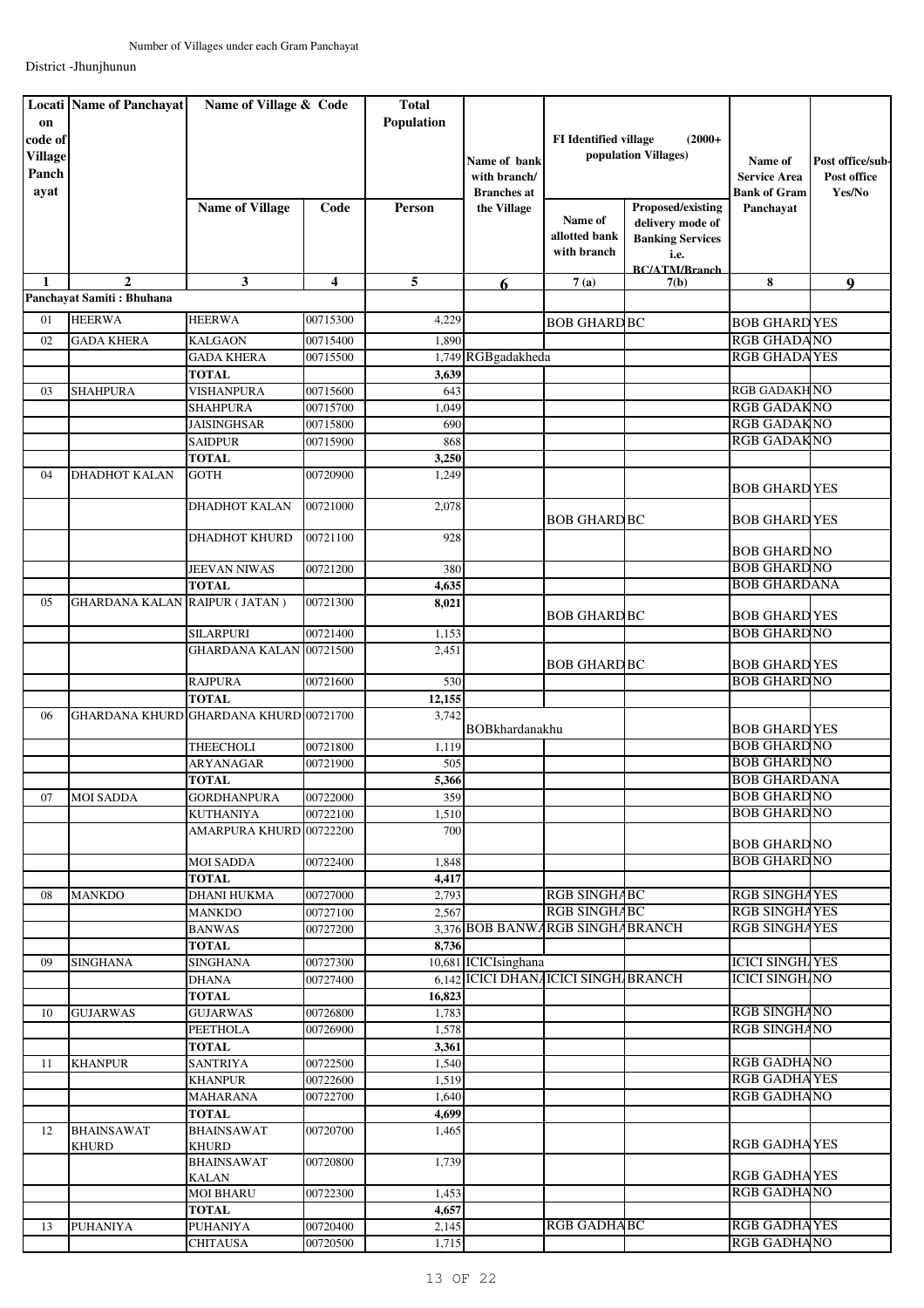|    |                    | <b>JAIMAL KA WAS</b>            | 00720600 | 332   |                   |                         |    | <b>RGB GADHANO</b>    |  |
|----|--------------------|---------------------------------|----------|-------|-------------------|-------------------------|----|-----------------------|--|
|    |                    | <b>TOTAL</b>                    |          | 4,192 |                   |                         |    |                       |  |
| 14 | <b>SANWLOD</b>     | THONTHWAL                       | 00720100 | 450   |                   |                         |    | <b>RGB GADHANO</b>    |  |
|    |                    | <b>PALOTA</b>                   | 00720200 | 1,151 |                   |                         |    | <b>RGB GADHANO</b>    |  |
|    |                    | <b>SANWLOD</b>                  | 00720300 | 2,445 |                   | RGB                     | BC | <b>RGB GADHAYES</b>   |  |
|    |                    | <b>TOTAL</b>                    |          | 4,046 |                   |                         |    |                       |  |
|    | <b>SHYAMPURA</b>   | <b>SHYAMPURA</b>                | 00716000 | 903   |                   |                         |    | <b>RGB GADHANO</b>    |  |
| 15 |                    |                                 |          |       |                   | <b>RGB GADHABC</b>      |    | <b>RGB GADHANO</b>    |  |
|    |                    | <b>MAINANA</b>                  | 00716100 | 2,157 |                   |                         |    |                       |  |
|    |                    | <b>TOTAL</b>                    |          | 3,060 |                   |                         |    |                       |  |
| 16 | <b>SULTANA</b>     | <b>SULTANA AHIRAN</b>           | 00716200 | 2,314 |                   |                         |    |                       |  |
|    |                    |                                 |          |       |                   | <b>RGB BUHANBC</b>      |    | <b>RGB BUHANYES</b>   |  |
|    |                    | <b>AMARSAR</b>                  | 00716300 | 612   |                   |                         |    | <b>RGB BUHANNO</b>    |  |
|    |                    | <b>JAISINGHPURA</b>             | 00716400 | 860   |                   |                         |    | <b>RGB BUHANNO</b>    |  |
|    |                    | <b>TOTAL</b>                    |          | 3,786 |                   |                         |    |                       |  |
| 17 | <b>BADBAR</b>      | <b>DHANI LAXMAN</b>             | 00716700 | 460   |                   |                         |    | <b>RGB BUHANNO</b>    |  |
|    |                    | <b>BADBAR</b>                   | 00716500 | 4,267 |                   | <b>RGB BUHANBC</b>      |    | <b>RGB BUHANYES</b>   |  |
|    |                    | <b>BHAWANIPURA</b>              | 00716600 | 333   |                   |                         |    | <b>RGB BUHANNO</b>    |  |
|    |                    | <b>MADANSAR</b>                 | 00716800 | 522   |                   |                         |    | <b>RGB BUHANNO</b>    |  |
|    |                    | RADHU KI DHANI                  | 00716900 | 327   |                   |                         |    | <b>RGB BUHANNO</b>    |  |
|    |                    | <b>TOTAL</b>                    |          | 5,909 |                   |                         |    |                       |  |
|    | <b>DHOOLWA</b>     | <b>GADLI</b>                    | 00717000 | 1,427 |                   |                         |    | <b>RGB BUHANNO</b>    |  |
| 18 |                    |                                 |          |       |                   |                         |    |                       |  |
|    |                    | <b>THONTHI</b>                  | 00717100 | 1,011 |                   |                         |    | <b>RGB BUHANNO</b>    |  |
|    |                    | <b>MANOHARPURA</b>              | 00717200 | 623   |                   |                         |    | <b>RGB BUHANNO</b>    |  |
|    |                    | <b>DHOOLWA</b>                  | 00717300 | 1,444 |                   |                         |    | <b>RGB BUHANYES</b>   |  |
|    |                    | <b>NARAT</b>                    | 00717400 | 1,190 |                   |                         |    | <b>RGB BUHANNO</b>    |  |
|    |                    | <b>TOTAL</b>                    |          | 5,695 |                   |                         |    |                       |  |
| 19 | <b>KAJLAN</b>      | <b>BHOORIWAS</b>                | 00717800 | 1,512 |                   |                         |    | <b>RGB KUHARNO</b>    |  |
|    |                    | <b>KAJLAN</b>                   | 00717900 | 590   |                   |                         |    | <b>RGB KUHARNO</b>    |  |
|    |                    | <b>DHANI</b>                    | 00718000 | 484   |                   |                         |    |                       |  |
|    |                    | SAMPATSINGH                     |          |       |                   |                         |    | <b>RGB KUHARNO</b>    |  |
|    |                    | <b>RAMBAS</b>                   | 00718100 | 457   |                   |                         |    | <b>RGB KUHARNO</b>    |  |
|    |                    | <b>BANIBADH KAJLAN 00718200</b> |          | 426   |                   |                         |    |                       |  |
|    |                    |                                 |          |       |                   |                         |    | <b>RGB KUHARNO</b>    |  |
|    |                    | <b>NOOHANIYA</b>                | 00718300 | 1,008 |                   |                         |    | <b>RGB KUHARNO</b>    |  |
|    |                    |                                 |          |       |                   |                         |    |                       |  |
|    |                    | <b>TOTAL</b>                    |          | 4,477 |                   |                         |    |                       |  |
| 20 | <b>JHARODA</b>     | ISMAILPUR                       | 00717600 | 1,002 |                   |                         |    | <b>RGB KUHARNO</b>    |  |
|    |                    | <b>JHARODA</b>                  | 00717700 | 1,473 |                   |                         |    | <b>RGB KUHAR YES</b>  |  |
|    |                    | <b>JAITPUR</b>                  | 00718400 | 1,539 |                   |                         |    | <b>RGB KUHAR NO</b>   |  |
|    |                    | <b>TOTAL</b>                    |          | 4,014 |                   |                         |    |                       |  |
| 21 | <b>KUHARWAS</b>    | <b>KUHARWAS</b>                 | 00718500 |       | 2,707 RGBkuharwas |                         |    | <b>RGB KUHARYES</b>   |  |
|    |                    | RAYLI                           | 00718600 | 594   |                   |                         |    | <b>RGB KUHAR YES</b>  |  |
|    |                    | <b>NANWAS</b>                   | 00718700 | 1,434 |                   |                         |    | <b>RGB KUHARNO</b>    |  |
|    |                    | <b>TOTAL</b>                    |          | 4,735 |                   |                         |    |                       |  |
|    |                    |                                 | 00718800 | 733   |                   |                         |    | <b>RGB KUHARNO</b>    |  |
| 22 | <b>UDAMANDI</b>    | <b>NIMBAS</b>                   |          |       |                   |                         |    |                       |  |
|    |                    | <b>UDAMANDI</b>                 | 00718900 | 846   |                   |                         |    | <b>RGB KUHARNO</b>    |  |
|    |                    | <b>LALAMANDI</b>                | 00719000 | 1,569 |                   |                         |    | <b>RGB KUHAR YES</b>  |  |
|    |                    | <b>BASRI</b>                    | 00719100 | 526   |                   |                         |    | <b>RGB KUHAR NO</b>   |  |
|    |                    | <b>BRIJPURA</b>                 | 00724700 | 786   |                   |                         |    | <b>RGB KUHARNO</b>    |  |
|    |                    | <b>TOTAL</b>                    |          | 4,460 |                   |                         |    |                       |  |
| 23 | <b>KHANDWA</b>     | <b>KHANDWA</b>                  | 00723700 | 3,081 |                   | <b>RGB BUHANBC</b>      |    | <b>RGB BUHANYES</b>   |  |
| 24 | <b>JHANJHA</b>     | <b>KALWA</b>                    | 00717500 | 643   |                   |                         |    | <b>RGB BUHANNO</b>    |  |
|    |                    | <b>DHAKA MANDI</b>              | 00719200 | 1,138 |                   |                         |    | <b>RGB BUHANNO</b>    |  |
|    |                    | <b>HASAS</b>                    | 00719300 | 350   |                   |                         |    | <b>RGB BUHANNO</b>    |  |
|    |                    | <b>JHANJHA</b>                  | 00719400 | 2,290 |                   | <b>RGB BUHANBC</b>      |    | <b>RGB BUHANYES</b>   |  |
|    |                    |                                 |          |       |                   |                         |    |                       |  |
|    |                    | <b>TOTAL</b>                    |          | 4,421 |                   |                         |    |                       |  |
| 25 | <b>BUHANA</b>      | <b>BUHANA</b>                   | 00719500 |       | 9,301 RGBbuhana   |                         |    | <b>RGB BUHANYES</b>   |  |
| 26 | <b>KALAKHARI</b>   | <b>MANPURA</b>                  | 00719600 | 479   |                   |                         |    | <b>SBBJ BUHANNO</b>   |  |
|    |                    | SAGA                            | 00719900 |       | 2.042 ICICI SAGA  | <b>SBBJ BUHANBRANCH</b> |    | <b>SBBJ BUHANYES</b>  |  |
|    |                    | <b>KALAKHARI</b>                | 00720000 | 1,868 |                   |                         |    | <b>SBBJ BUHANYES</b>  |  |
|    |                    | <b>SIWNI</b>                    | 00722800 | 328   |                   |                         |    | <b>SBBJ BUHANNO</b>   |  |
|    |                    | <b>TOTAL</b>                    |          | 4,717 |                   |                         |    |                       |  |
| 27 | <b>LAMBI AHEER</b> | <b>PRITHVIPURA</b>              | 00719800 | 223   |                   |                         |    | <b>SBBJ BUHANNO</b>   |  |
|    |                    | <b>LAMBIJAT</b>                 | 00719700 | 565   |                   |                         |    | <b>SBBJ BUHANNO</b>   |  |
|    |                    | <b>LAMBI AHEER</b>              | 00723100 | 1,754 |                   |                         |    | <b>SBBJ BUHANNO</b>   |  |
|    |                    |                                 |          |       |                   |                         |    |                       |  |
|    |                    | <b>SAHAR</b>                    | 00723200 | 2,301 |                   | <b>SBBJ BUHANBC</b>     |    | <b>SBBJ BUHANYES</b>  |  |
|    |                    | <b>TOTAL</b>                    |          | 4,843 |                   |                         |    |                       |  |
| 28 | <b>THALI</b>       | <b>HAMEERWAS</b>                | 00722900 | 832   |                   |                         |    | <b>RGB PACHEINO</b>   |  |
|    |                    | <b>THALI</b>                    | 00723000 | 1,757 |                   |                         |    | <b>RGB PACHEINO</b>   |  |
|    |                    | <b>BHODAN</b>                   | 00726500 | 1,690 |                   |                         |    | <b>RGB PACHEINO</b>   |  |
|    |                    | <b>TEEKOOPURA</b>               | 00726600 | 234   |                   |                         |    | <b>RGB PACHEINO</b>   |  |
|    |                    | <b>LADI KA BAS</b>              | 00726700 | 462   |                   |                         |    | <b>RGB PACHEINO</b>   |  |
|    |                    | <b>TOTAL</b>                    |          | 4,975 |                   |                         |    |                       |  |
| 29 | <b>MURADPUR</b>    | <b>MURADPUR</b>                 | 00726400 | 2,185 |                   | <b>RGB PACHE BC</b>     |    | <b>RGB PACHEI YES</b> |  |
|    |                    |                                 |          |       |                   |                         |    |                       |  |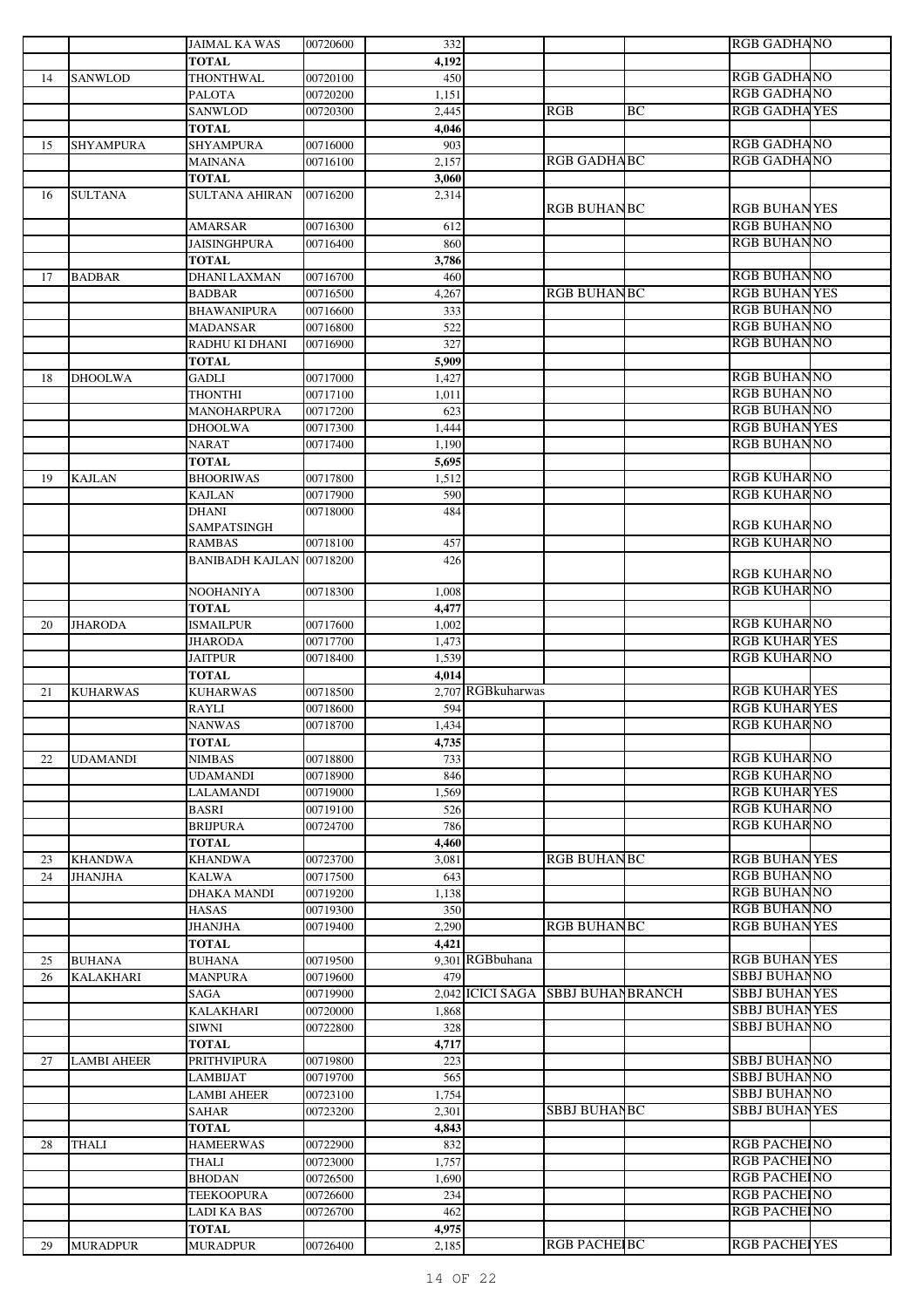|    |                                          | <b>ISHKPURA</b>             | 00727500 | 878   |                  |                      | <b>RGB PACHEINO</b>   |  |
|----|------------------------------------------|-----------------------------|----------|-------|------------------|----------------------|-----------------------|--|
|    |                                          | <b>TOTAL</b>                |          | 3,063 |                  |                      |                       |  |
| 30 | <b>DOOMOLI KALAN</b>                     | <b>DOOMOLI KALAN</b>        | 00727600 | 1,581 |                  |                      | <b>RGB PACHEI YES</b> |  |
|    |                                          | <b>DOCHANA KI</b>           | 00727700 | 672   |                  |                      |                       |  |
|    |                                          | <b>DHANI</b>                |          |       |                  |                      | <b>RGB PACHEINO</b>   |  |
|    |                                          | SIHODIYAN KI                | 00727800 | 698   |                  |                      |                       |  |
|    |                                          | <b>DHANI</b>                |          |       |                  |                      | <b>RGB PACHEINO</b>   |  |
|    |                                          | <b>TOTAL</b>                |          | 2,951 |                  |                      |                       |  |
| 31 | <b>DOOMOLI KHURD</b>                     | <b>DOOMOLI KHURD</b>        | 00726300 | 4,219 |                  | <b>SBBJ PACHE BC</b> | sbbj pacheri k: YES   |  |
| 32 | PACHERI KHURD                            | <b>NAWTA</b>                | 00726000 | 1,237 |                  |                      | <b>RGB PACHEINO</b>   |  |
|    |                                          | PACHERI KHURD               | 00726100 | 2,392 |                  | <b>RGB PACHEIBC</b>  | <b>RGB PACHEI YES</b> |  |
|    |                                          | <b>MANJRI</b>               | 00726200 | 994   |                  |                      | <b>RGB PACHEINO</b>   |  |
|    |                                          | <b>TOTAL</b>                |          | 4,623 |                  |                      |                       |  |
| 33 | PACHERI KALAN                            | PACHERI KALAN               | 00725900 |       | 6,279 RGBpacheri |                      | <b>RGB PACHE YES</b>  |  |
|    |                                          | <b>INDRASAR</b>             | 00723500 | 366   |                  |                      | <b>RGB PACHEINO</b>   |  |
|    |                                          | <b>TOTAL</b>                |          | 6,645 |                  |                      |                       |  |
| 34 | <b>BHIRR</b>                             | <b>BHIRR</b>                | 00723400 | 3,171 |                  | <b>SBBJ BUHANBC</b>  | <b>SBBJ BUHANYES</b>  |  |
|    |                                          | <b>BHOPALPURA</b>           | 00723300 | 499   |                  |                      | <b>SBBJ BUHANNO</b>   |  |
|    |                                          | <b>TOTAL</b>                |          | 3,670 |                  |                      |                       |  |
| 35 | <b>GHASERA</b>                           | <b>SAGWA</b>                | 00723800 | 1,762 |                  |                      | <b>SBBJ BHUHANO</b>   |  |
|    |                                          | <b>GHASERA</b>              | 00723900 | 2,323 |                  | <b>SBBJ BUHANBC</b>  | <b>SBBJ BHUHAYES</b>  |  |
|    |                                          | <b>TOTAL</b>                |          | 4,085 |                  |                      |                       |  |
| 36 | <b>SANTOR</b>                            | <b>DEOLAWAS</b>             | 00723600 | 1,524 |                  |                      | <b>RGB BHALONO</b>    |  |
|    |                                          | <b>SANTOR</b>               | 00724100 | 2,102 |                  | <b>RGB BHALO BC</b>  | <b>RGB BHALO YES</b>  |  |
|    |                                          | <b>TOTAL</b>                |          | 3,626 |                  |                      |                       |  |
| 37 | <b>SOHLI</b>                             | NIHALPURA                   | 00724800 | 643   |                  |                      | <b>RGB BHALONO</b>    |  |
|    |                                          | <b>KALOTHRA</b>             | 00724900 | 882   |                  |                      | <b>RGB BHALONO</b>    |  |
|    |                                          | SOHLI                       | 00725000 | 1,984 |                  |                      | <b>RGB BHALONO</b>    |  |
|    |                                          | <b>TOTAL</b>                |          | 3,509 |                  |                      |                       |  |
| 38 | <b>DHANI BHALOTH</b>                     | <b>DHANI BHALOTH</b>        | 00725200 | 1,861 |                  |                      | <b>RGB BHALONO</b>    |  |
|    |                                          | <b>KAKRA</b>                | 00725300 | 1,551 |                  |                      | <b>RGB BHALONO</b>    |  |
|    |                                          | <b>SHYOPURA</b>             | 00725400 | 849   |                  |                      | <b>RGB BHALONO</b>    |  |
|    |                                          | <b>CHURINA</b>              | 00725500 | 1,949 |                  |                      | <b>RGB BHALO YES</b>  |  |
|    |                                          | <b>TOTAL</b>                |          | 6,210 |                  |                      |                       |  |
| 39 | <b>BHALOTH</b>                           | <b>BHALOTH</b>              | 00724600 |       | 2,480 RGBbhalot  |                      | <b>RGB BHALO YES</b>  |  |
|    |                                          | <b>KUSHALPURA</b>           | 00725100 | 573   |                  |                      | <b>RGB BHALONO</b>    |  |
|    |                                          | <b>TOTAL</b>                |          | 3,053 |                  |                      |                       |  |
| 40 | <b>PANTHROLI</b>                         | <b>BAMANWAS</b>             | 00724000 | 620   |                  |                      | <b>RGB BHALONO</b>    |  |
|    |                                          | <b>MEGHPUR</b>              | 00724400 | 1,185 |                  |                      | <b>RGB BHALONO</b>    |  |
|    |                                          | <b>PANTHROLI</b>            | 00724500 | 1,896 |                  |                      | <b>RGB BHALO YES</b>  |  |
|    |                                          | <b>TOTAL</b>                |          | 3,701 |                  |                      |                       |  |
| 41 | RAIPUR (AHEERAN RAIPUR (AHEERAN 00724300 |                             |          | 1,927 |                  |                      | <b>RGB BHALO YES</b>  |  |
|    |                                          |                             |          |       |                  |                      | <b>RGB BHALONO</b>    |  |
|    |                                          | <b>NIHALOTH</b>             | 00725600 | 1,989 |                  |                      |                       |  |
|    |                                          | <b>TOTAL</b>                |          | 3,916 |                  |                      |                       |  |
| 42 | <b>GUNTI</b>                             | <b>RASOOLPUR</b>            | 00724200 | 2,111 |                  | <b>SBBJ PACHE BC</b> | <b>SBBJ PACHE YES</b> |  |
|    |                                          | (AHEERAN)<br><b>PATHANA</b> | 00725700 | 1,921 |                  |                      | <b>SBBJ PACHE NO</b>  |  |
|    |                                          | <b>GUNTI</b>                | 00725800 | 1,751 |                  |                      | <b>SBBJ PACHENO</b>   |  |
|    |                                          | <b>TOTAL</b>                |          |       |                  |                      |                       |  |
|    |                                          |                             |          | 5,783 |                  |                      |                       |  |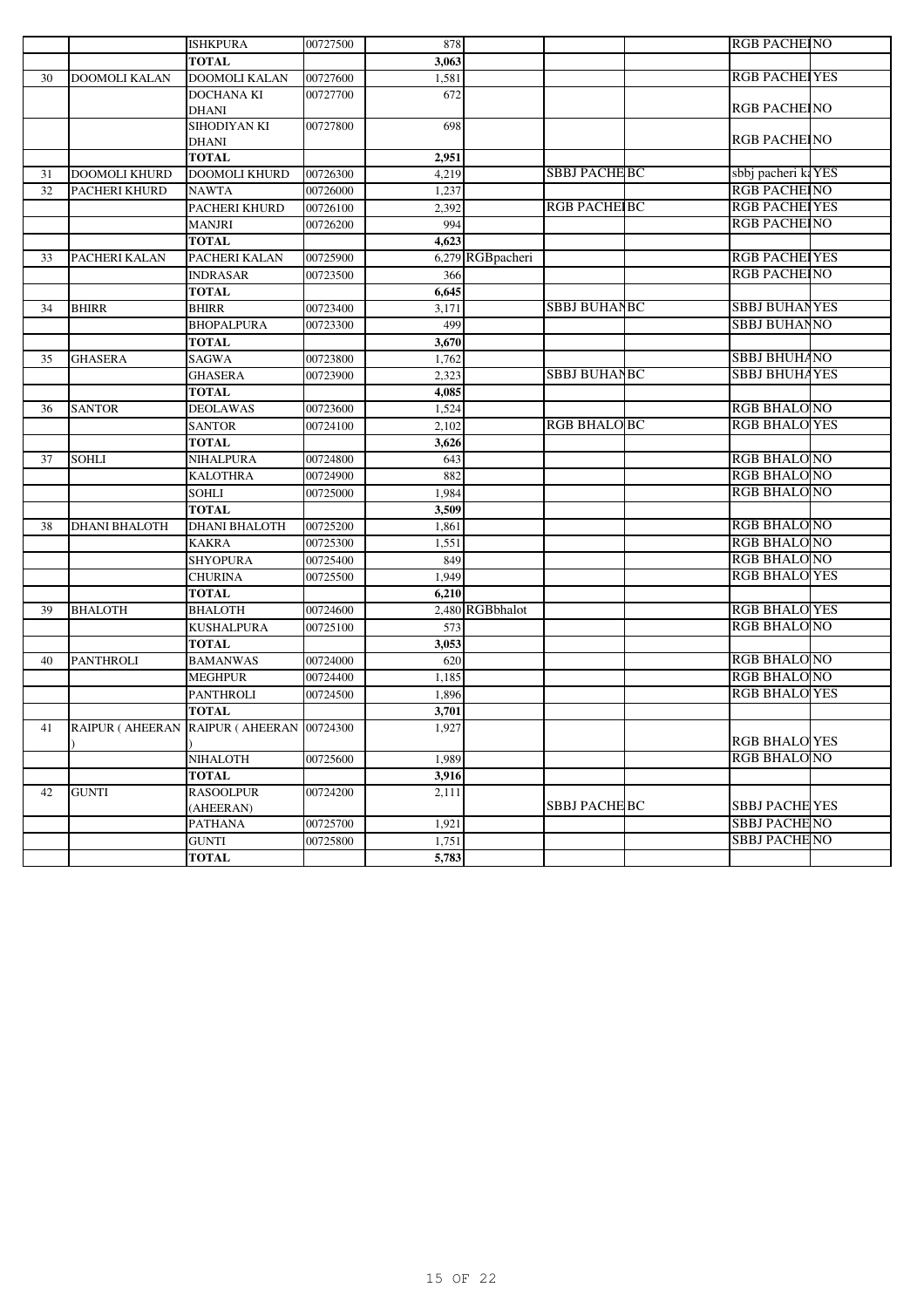|               | <b>Locati Name of Panchayat</b>  | Name of Village & Code                 |                      | <b>Total</b>   |                    |                       |                              |                                               |                  |
|---------------|----------------------------------|----------------------------------------|----------------------|----------------|--------------------|-----------------------|------------------------------|-----------------------------------------------|------------------|
| on            |                                  |                                        |                      | Population     |                    | FI Identified village | $(2000+$                     |                                               |                  |
| code          |                                  |                                        |                      |                | Name of bank       |                       | population Villages)         | Name of                                       | Post office/sub- |
| of            |                                  | <b>Name of Village</b>                 | Code                 | Person         | with branch/       |                       | Proposed/existing            | <b>Service Area</b>                           | Post office      |
| <b>Villag</b> |                                  |                                        |                      |                | <b>Branches</b> at | Name of               | delivery mode of             | <b>Bank of Gram</b>                           | Yes/No           |
| e             |                                  |                                        |                      |                | the Village        | allotted bank         | <b>Banking Services</b>      | Panchayat                                     |                  |
| Panch         |                                  |                                        |                      |                |                    | with branch           | i.e.<br><b>BC/ATM/Branch</b> |                                               |                  |
| avat<br>1     | $\overline{2}$                   | 3                                      | 4                    | 5              | 6                  | 7(a)                  | 7(b)                         | 8                                             | $\boldsymbol{Q}$ |
|               | Name of Panchayat Samiti: Khetri |                                        |                      |                |                    |                       |                              |                                               |                  |
| 01            | <b>KHARKHARA</b>                 | <b>KHARKHARA</b>                       | 00728300             | 2,486          |                    | <b>RGB JASARABC</b>   |                              | <b>RGB JASRAPYES</b>                          |                  |
|               |                                  | <b>BASANT BIHAR</b>                    | 00728400             | 1,559          |                    |                       |                              | <b>RGB JASRAPNO</b>                           |                  |
|               |                                  | <b>TOTAL</b>                           |                      | 4,045          |                    |                       |                              |                                               |                  |
| 02            | <b>TATEEJA</b>                   | <b>DEOTA</b>                           | 00728100             | 3,266          |                    | <b>RGB JASARABC</b>   |                              | <b>RGB JASRAPYES</b>                          |                  |
|               |                                  | <b>TATEEJA</b>                         | 00728200             | 4,440          |                    | RGB JASARABC          |                              | <b>RGB JASRAPYES</b>                          |                  |
|               |                                  | <b>TOTAL</b>                           |                      | 7,706          |                    |                       |                              |                                               |                  |
| 03            | MANOTA (JATAN)                   | MANOTA (JATAN)                         | 00727900             | 1,880          |                    |                       |                              |                                               |                  |
|               |                                  |                                        | 00728000             | 2,190          |                    | <b>SBBJ KHETRBC</b>   |                              | <b>SBBJ KHETRYES</b><br><b>SBBJ KHETR YES</b> |                  |
|               |                                  | <b>DHANI BARA</b><br><b>TOTAL</b>      |                      | 4,070          |                    |                       |                              |                                               |                  |
| 04            | <b>LOYAL</b>                     | <b>SHREE</b>                           | 00728600             | 1,319          |                    |                       |                              |                                               |                  |
|               |                                  | SARDARPURA                             |                      |                |                    |                       |                              | <b>RGB JASRAPNO</b>                           |                  |
|               |                                  | LOYAL                                  | 00728700             | 2,771          |                    | <b>RGB JASARABC</b>   |                              | <b>RGB JASRAPYES</b>                          |                  |
|               |                                  | <b>TOTAL</b>                           |                      | 4,090          |                    |                       |                              |                                               |                  |
| 05            | <b>CHARAWAS</b>                  | <b>CHARAWAS</b>                        | 00728800             | 4,014          |                    | <b>RGB BADAU BC</b>   |                              | <b>RGB BADAU YES</b>                          |                  |
| 06            | <b>NANGLI</b>                    | <b>NANGLI</b>                          | 00728900             | 2,916          |                    |                       |                              |                                               |                  |
|               | SALEDISINGH                      | <b>SALEDISINGH</b>                     |                      |                |                    | <b>RGB BADAU BC</b>   |                              | <b>RGB BADAU YES</b>                          |                  |
|               |                                  | <b>BHEETERA</b>                        | 00729000             | 1,449          |                    |                       |                              | <b>RGB BADAUNO</b>                            |                  |
|               |                                  | <b>SHYAMPURA</b>                       | 00729100             | 1,626          |                    |                       |                              | <b>RGB BADAUNO</b>                            |                  |
|               |                                  | <b>TOTAL</b>                           |                      | 5,991          |                    |                       |                              |                                               |                  |
| 07            | <b>JASRAPUR</b>                  | <b>JASRAPUR</b>                        | 00728500             |                | 8,387 RGBjasrapur  |                       |                              | <b>RGB JASRAPYES</b>                          |                  |
| 08            | <b>BEELWA</b>                    | <b>BANKOTI</b>                         | 00729200             | 1,388          |                    |                       |                              | <b>SBBJ KHETRNO</b>                           |                  |
|               |                                  | <b>TEELAWALI</b><br><b>BEELWA</b>      | 00729300<br>00729400 | 795<br>2,311   |                    | <b>SBBJ KHETRBC</b>   |                              | <b>SBBJ KHETRNO</b><br><b>SBBJ KHETR YES</b>  |                  |
|               |                                  | <b>BAGOR</b>                           | 00729500             | 1,025          |                    |                       |                              | <b>SBBJ KHETRNO</b>                           |                  |
|               |                                  | <b>TOTAL</b>                           |                      | 5,519          |                    |                       |                              |                                               |                  |
| 09            | <b>BARAU</b>                     | <b>BARAU</b>                           | 00734400             |                | 6,115 RGBbarau     |                       |                              | <b>RGB BADAU YES</b>                          |                  |
|               |                                  | <b>SHREE KRISHAN</b>                   | 00734500             | 2,266          |                    |                       |                              |                                               |                  |
|               |                                  | NAGAR                                  |                      |                |                    | <b>RGB BADAU BC</b>   |                              | <b>RGB BADAU YES</b>                          |                  |
|               |                                  | <b>TOTAL</b>                           |                      | 8,381          |                    |                       |                              |                                               |                  |
| 10            | <b>RASOOLPUR</b>                 | <b>RASOOLPUR</b>                       | 00734600             | 3,630          |                    | <b>RGB BADAU BC</b>   |                              | <b>RGB BADAU YES</b>                          |                  |
| 11            | <b>MADHOGARH</b>                 | <b>MADHOGARH</b>                       | 00734900             | 4,908          |                    | <b>BOB KHTTRIBC</b>   |                              | <b>BOB KHETRIYES</b>                          |                  |
| 12            | <b>DALELPURA</b>                 | <b>DALELPURA</b>                       | 00735000             | 2,718          |                    | <b>RGB BABAI BC</b>   |                              | <b>RGB BABAI</b> YES                          |                  |
|               |                                  | <b>PADEWA</b>                          | 00735100             | 1,278          |                    |                       |                              | <b>RGB BABAI NO</b>                           |                  |
|               |                                  | <b>TOTAL</b>                           |                      | 3,996          |                    |                       |                              |                                               |                  |
| 13            | <b>KANKARIYA</b>                 | <b>KANKARIYA</b>                       | 00735200             | 4,770          |                    | <b>RGB BABAI BC</b>   |                              | <b>RGB BABAI YES</b>                          |                  |
| 14            | <b>NORANGPURA</b>                | NORANGPURA                             | 00735300             | 1,669          |                    |                       |                              | <b>RGB BABAI NO</b><br><b>RGB BABAI NO</b>    |                  |
|               |                                  | <b>SUNARI</b><br><b>TOTAL</b>          | 00735400             | 1,806<br>3,475 |                    |                       |                              |                                               |                  |
| 15            |                                  | SEPHARA GUNWAR SEPHARA GUNWAR 00735500 |                      | 3,985          |                    |                       |                              |                                               |                  |
|               |                                  |                                        |                      |                | rgbsephragu        |                       |                              | <b>RGB BABAI YES</b>                          |                  |
| 16            | <b>HARDIYA</b>                   | HARDIYA                                | 00735600             | 2,434          |                    | <b>RGB BABAI BC</b>   |                              | <b>RGB BABAI</b> YES                          |                  |
|               |                                  | <b>CHICHROLI</b>                       | 00735700             | 1,364          |                    |                       |                              | <b>RGB BABAI NO</b>                           |                  |
|               |                                  | <b>RUPA KA BAS</b>                     | 00735800             | 955            |                    |                       |                              | <b>RGB BABAI NO</b>                           |                  |
|               |                                  | <b>CHUNDARA</b>                        | 00735900             | 338            |                    |                       |                              | <b>RGB BABAI NO</b>                           |                  |
|               |                                  | <b>DHANI DHIMA</b>                     | 00736000             | 501            |                    |                       |                              | <b>RGB BABAI NO</b>                           |                  |
|               |                                  | <b>TOTAL</b>                           |                      | 5,592          |                    |                       |                              |                                               |                  |
| 17            | <b>KALOTA</b>                    | <b>KALOTA</b>                          | 00734800             | 4,584          |                    | <b>BOB KHETRIBC</b>   |                              | <b>BOB KHETRIYES</b>                          |                  |
|               |                                  | <b>MANDANA</b>                         | 00736100             | 1,541          |                    |                       |                              | <b>BOB KHETRINO</b>                           |                  |
|               |                                  | <b>TOTAL</b>                           |                      | 6,125          |                    |                       |                              |                                               |                  |
| 18            | <b>BABAI</b>                     | BABAI                                  | 00736200             |                | 9,805 RGBbabai     |                       |                              | <b>RGB BABAI</b> YES                          |                  |
|               |                                  | SARDARPURA                             | 00736300             | 289            |                    |                       |                              | RGB BABAI NO                                  |                  |
|               |                                  | <b>TOTAL</b><br><b>AJEETPURA</b>       | 00734100             | 10,094         |                    |                       |                              | <b>RGB PAPURANO</b>                           |                  |
| 19            | <b>GADRATA</b>                   | <b>GADRATA</b>                         | 00734200             | 311<br>3,315   |                    | <b>RGB PAPUR BC</b>   |                              | <b>RGB PAPURAYES</b>                          |                  |
|               |                                  | <b>BOORKA</b>                          | 00734700             | 614            |                    |                       |                              | <b>RGB PAPURANO</b>                           |                  |
|               |                                  | PRATAPPURA                             | 00736400             | 2,158          |                    | <b>RGB PAPUR BC</b>   |                              | <b>RGB PAPURAYES</b>                          |                  |
|               |                                  | <b>TOTAL</b>                           |                      | 6,398          |                    |                       |                              |                                               |                  |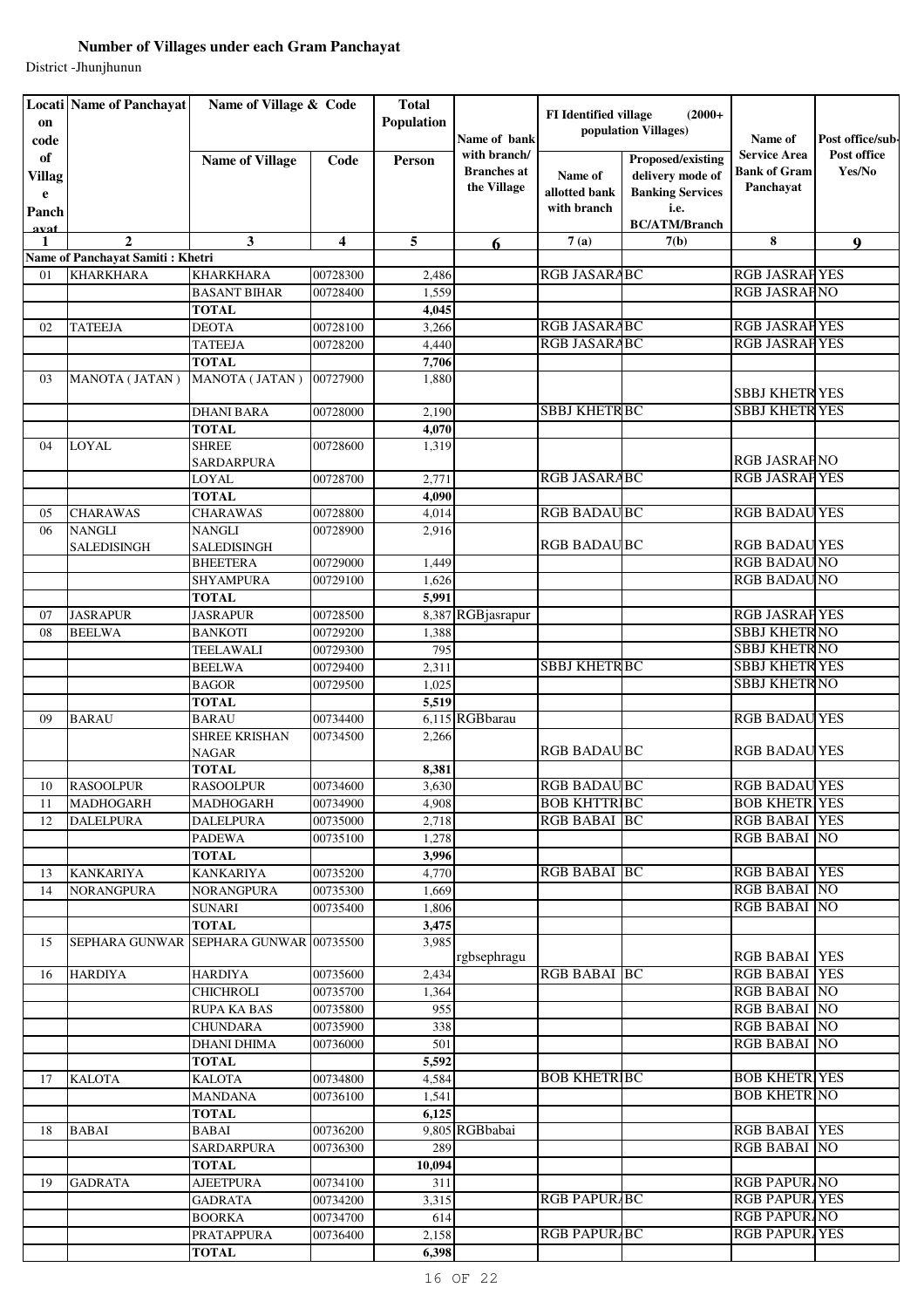| 20       | <b>PAPURANA</b>                        | <b>BANDHA KI DHANI 00733700</b>    |                       | 914          |                                   |                                        |               |                       |                |
|----------|----------------------------------------|------------------------------------|-----------------------|--------------|-----------------------------------|----------------------------------------|---------------|-----------------------|----------------|
|          |                                        |                                    |                       |              |                                   |                                        |               | <b>RGB PAPURANO</b>   |                |
|          |                                        | <b>PAPURANA</b>                    | 00733800              |              | 8,363 RGBpapurna                  |                                        |               | <b>RGB PAPUR/YES</b>  |                |
|          |                                        | RAM<br><b>KUNWARPURA</b>           | 00733900              | 2,344        |                                   | <b>RGB PAPUR BC</b>                    |               | <b>RGB PAPUR/NO</b>   |                |
|          |                                        | <b>SANJAY NAGAR</b>                | 00734000              | 6,037        |                                   | <b>RGB PAPUR BC</b>                    |               | <b>RGB PAPURAYES</b>  |                |
|          |                                        | <b>MORKI</b>                       | 00734300              | 1,046        |                                   |                                        |               | <b>RGB PAPURANO</b>   |                |
|          |                                        | <b>TOTAL</b>                       |                       | 18,704       |                                   |                                        |               |                       |                |
| 21       | NANOOWALI BAORI NANOOWALI              |                                    | 00729700              | 7,541        |                                   |                                        |               |                       |                |
|          |                                        | <b>BAORI</b>                       |                       |              |                                   | <b>BOB KHETRIBC</b>                    |               | <b>BOB KHETRIYES</b>  |                |
|          |                                        | KHETRI (RURAL)                     | 00729600              |              |                                   |                                        |               | <b>RGB KHETRINO</b>   |                |
|          |                                        | <b>TOTAL</b>                       |                       | 7,541        |                                   |                                        |               |                       |                |
| 22       | <b>RAJOTA</b>                          | <b>RAJOTA</b>                      | 00729800              | 1,113        |                                   |                                        |               | <b>RGB KHETRINO</b>   |                |
|          |                                        | <b>TIHARA</b>                      | 00729900              | 569          |                                   |                                        |               | <b>RGB KHETRINO</b>   |                |
|          |                                        | <b>CHIRANI</b>                     | 00730000              | 2,622        |                                   | <b>RGB KHETRIBC</b>                    |               | <b>RGB KHETRIYES</b>  |                |
|          |                                        | <b>TOTAL</b>                       |                       | 4,304        |                                   |                                        |               |                       |                |
| 23       | <b>MANOTA KALAN</b>                    | <b>KURAND</b>                      | 00730100              | 904          |                                   |                                        |               | <b>RGB GOTHR NO</b>   |                |
|          |                                        | <b>DHANI</b><br><b>BHAJNAWALI</b>  | 00730200              | 938          |                                   |                                        |               | <b>RGB GOTHR NO</b>   |                |
|          |                                        | <b>MANOTA KHURD</b>                | 00730300              | 2,349        |                                   | <b>RGB GOTHR BC</b>                    |               | <b>RGB GOTHR YES</b>  |                |
|          |                                        | <b>MANOTA KALAN</b>                | 00730400              | 1,705        |                                   |                                        |               | <b>RGB GOTHR NO</b>   |                |
|          |                                        | <b>JUJHARPUR</b>                   | 00730500              | 1,130        |                                   |                                        |               | <b>RGB GOTHR NO</b>   |                |
|          |                                        | <b>TOTAL</b>                       |                       | 7,026        |                                   |                                        |               |                       |                |
| 24       | <b>RAWAN</b>                           | <b>KHATIPURA</b>                   | 00730700              | 613          |                                   |                                        |               | <b>RGB SHIMLANO</b>   |                |
|          |                                        | <b>GANESHPURA</b>                  | 00730800              | 589          |                                   |                                        |               | <b>RGB SHIMLANO</b>   |                |
|          |                                        | <b>RAWAN</b>                       | 00730900              | 2,299        |                                   | <b>RGB SHIMLABC</b>                    |               | <b>RGB SHIMLAYES</b>  |                |
|          |                                        | <b>TOTAL</b>                       |                       | 3,501        |                                   |                                        |               |                       |                |
| 25       | <b>MANDRI</b>                          | <b>ROJRA</b>                       | 00730600              | 1,391        |                                   |                                        |               | <b>RGB SHIMLANO</b>   |                |
|          |                                        | <b>MANDRI</b>                      | 00731000              | 1,407        |                                   |                                        |               | <b>RGB SHIMLANO</b>   |                |
|          |                                        | <b>KAKRAI</b>                      | 00731100              | 1,249        |                                   |                                        |               | <b>RGB SHIMLANO</b>   |                |
|          |                                        | <b>TOTAL</b>                       |                       | 4,047        |                                   |                                        |               |                       |                |
| 26<br>27 | <b>SHIMLA</b><br><b>DOODHWA</b>        | <b>SHIMLA</b><br><b>DOODHWA</b>    | 00731200<br>00731700  | 4,845        | 5,071 RGBshimla                   |                                        |               | <b>RGB SHIMLAYES</b>  |                |
|          | <b>NANGLIYA</b>                        | <b>NANGLIYA</b>                    |                       |              |                                   | <b>RGB SHIMLABC</b>                    |               | <b>RGB SHIMLAYES</b>  |                |
| 28       | <b>THATHWARI</b>                       | <b>DHOSI</b>                       | 00731300              | 1,479        |                                   |                                        |               | <b>RGB SHIMLANO</b>   |                |
|          |                                        | <b>THATHWARI</b>                   | $\overline{0073}1400$ | 1,625        |                                   |                                        |               | <b>RGB SHIMLAYES</b>  |                |
|          |                                        | <b>MUKANDPURA</b>                  | 00731500              | 1,002        |                                   |                                        |               | <b>RGB SHIMLANO</b>   |                |
|          |                                        | <b>DALOTA</b>                      | 00731600              | 1,348        |                                   |                                        |               | <b>RGB SHIMLANO</b>   |                |
|          |                                        | <b>TOTAL</b>                       |                       | 5,454        |                                   |                                        |               |                       |                |
| 29       | <b>GORIR</b>                           | <b>GORIR</b>                       | 00731800              | 4,564        |                                   | <b>SBBJ KHETRBC</b>                    |               | <b>SBBJ KHETR YES</b> |                |
| 30       | <b>NALPUR</b>                          | <b>NALPUR</b>                      | 00733200              | 3.379        |                                   | <b>SBBJ KHETRBC</b>                    |               | <b>SBBJ KHETR YES</b> |                |
| 31       | DADA FATEHPURA DADA FATEHPURA 00733300 |                                    |                       | 4,634        |                                   |                                        |               |                       |                |
|          |                                        |                                    |                       |              |                                   | ІОВ КОІНІН ВС<br><b>SBBJ SBBJ K BC</b> |               | <b>IOB KOLIHA YES</b> |                |
|          |                                        | <b>BANSIYAL</b>                    | 00733600              | 2,404        |                                   |                                        |               | <b>IOB KOLIHA YES</b> |                |
| 32       | <b>TYONDA</b>                          | <b>TOTAL</b><br><b>DHEERAJPURA</b> | 00733100              | 7,038<br>245 |                                   |                                        |               | <b>IOB KOLIHANO</b>   |                |
|          |                                        | <b>RAMPURA</b>                     | 00733400              | 278          |                                   |                                        |               | <b>IOB KOLIHANO</b>   |                |
|          |                                        | <b>TYONDA</b>                      | 00733500              | 4,995        |                                   | <b>IOB KOLIHA BC</b>                   |               | <b>IOB KOLIHA YES</b> |                |
|          |                                        | <b>TOTAL</b>                       |                       | 5,518        |                                   |                                        |               |                       |                |
| 33       | <b>NANGALIYA</b>                       | <b>BADALWAS</b>                    | 00732700              | 2,759        |                                   | <b>IOB KOLIHA BC</b>                   |               | <b>IOB KOLIHA YES</b> |                |
|          |                                        | <b>NANGALIYA</b>                   | 00732800              | 3,449        |                                   |                                        |               |                       |                |
|          |                                        | <b>GUJARWAS</b>                    |                       |              |                                   | <b>IOBIOB KOLBC</b>                    |               | <b>IOB KOLIHA YES</b> |                |
|          |                                        | <b>TOTAL</b>                       |                       | 6,208        |                                   |                                        |               |                       |                |
| 34       | <b>MEHARA</b>                          | <b>BESARDA</b>                     | 00732400              | 2,437        |                                   |                                        |               |                       |                |
|          | <b>JATOOWAS</b>                        |                                    |                       |              |                                   | <b>RGB BASAI BC</b>                    |               | <b>RGB BASAI YES</b>  | N <sub>O</sub> |
|          |                                        | <b>NAYA NAGAR</b>                  | 00732500              | 459          |                                   |                                        |               | <b>RGB BASAI</b>      |                |
|          |                                        | <b>MEHARA</b><br><b>JATOOWAS</b>   | 00732900              | 2,872        | <b>IOB BRANCHRGB BASAI BRANCH</b> |                                        |               | <b>RGB BASAI</b>      | <b>YES</b>     |
|          |                                        | <b>MODI</b>                        | 00733000              | 1,105        |                                   |                                        |               | <b>RGB BASAI</b>      | NO.            |
|          |                                        | <b>TOTAL</b>                       |                       | 6,873        |                                   |                                        |               |                       |                |
| 35       | <b>SIHOR</b>                           | <b>SIHOR</b>                       | 00732600              | 4,346        |                                   | <b>RGB BASAI BC</b>                    |               | <b>RGB BASAI</b>      | <b>YES</b>     |
| 36       | <b>BASAI</b>                           | <b>BASAI</b>                       | 00732300              |              | 5,261 RGBbasai                    |                                        | <b>BRANCH</b> | <b>RGB BASAI</b>      | <b>YES</b>     |
| 37       | <b>TIBA</b>                            | <b>KISHANPURA</b>                  | 00731900              | 1,590        |                                   |                                        |               | <b>RGB BASAI NO</b>   |                |
|          |                                        | <b>DHANI ILAKHAR</b>               | 00732000              | 653          |                                   |                                        |               | <b>RGB BASAI</b>      | N <sub>0</sub> |
|          |                                        | <b>TIBA</b>                        | 00732100              | 1,574        |                                   |                                        |               | <b>RGB BASAI</b>      | NO             |
|          |                                        | <b>JAMALPUR</b>                    | 00732200              | 1,801        |                                   |                                        |               | <b>RGB BASAI</b>      | <b>NO</b>      |
|          |                                        | <b>TOTAL</b>                       |                       | 5,618        |                                   |                                        |               |                       |                |
| $38**$   | <b>GOTHRA</b>                          | GOTHRA (C.T.)                      |                       |              | RGBgothra                         |                                        | <b>BRANCH</b> | <b>RGB GOTHA YES</b>  |                |
|          | ** CENSUS TOWN                         |                                    |                       |              |                                   |                                        |               |                       |                |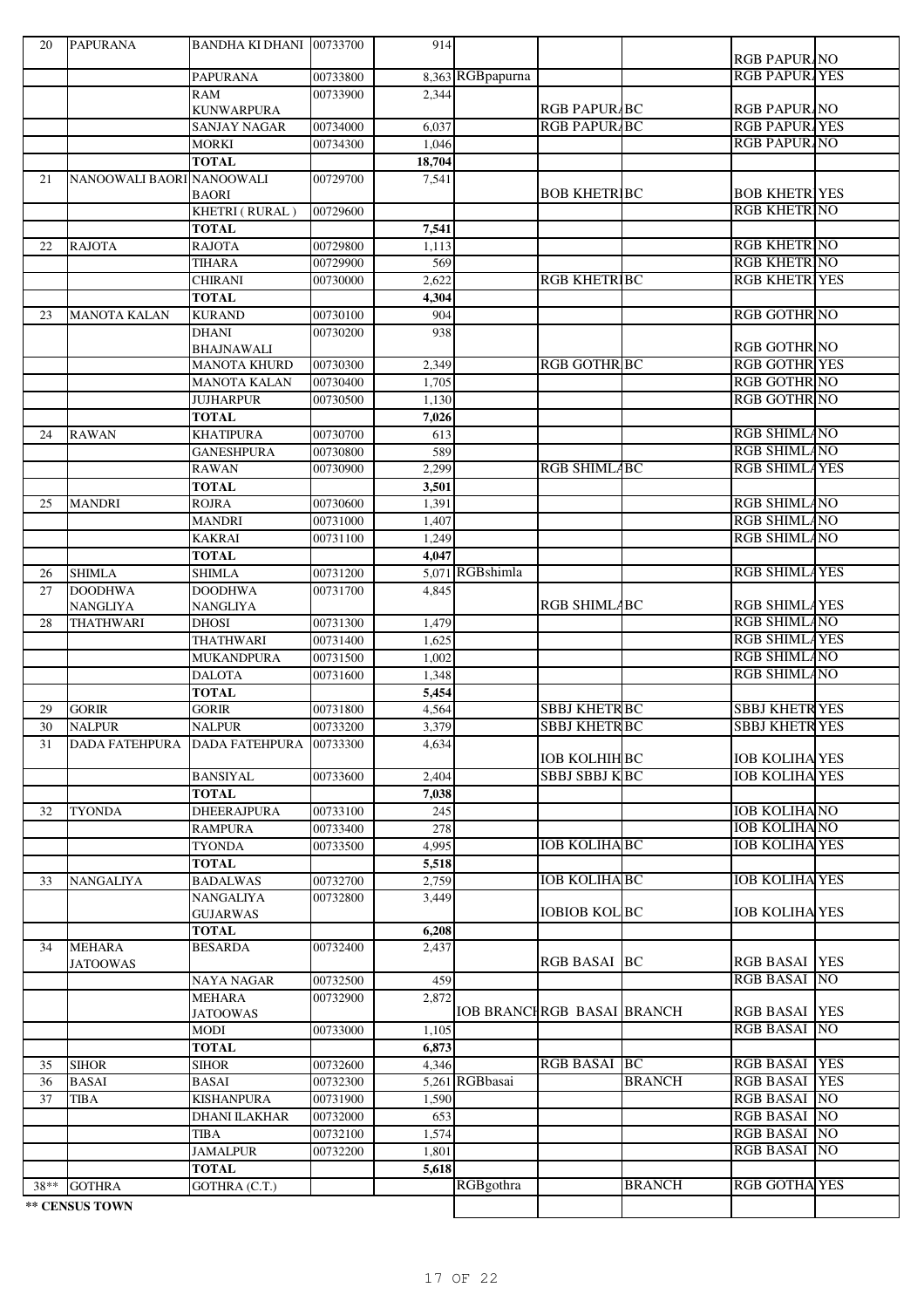District -Jhunjhunun

Name of P.S - Nawalgarh

| Locati         | Name of                     | Name of Village $\overline{\mathcal{X}}$ |          | <b>Total</b> |                    |                       |                                       |                       |                  |
|----------------|-----------------------------|------------------------------------------|----------|--------------|--------------------|-----------------------|---------------------------------------|-----------------------|------------------|
| on             | Panchayat                   | <b>Location Code Number</b>              |          | Population   |                    | FI Identified village | $(2000+$                              |                       |                  |
| code of        |                             |                                          |          |              | Name of bank       |                       | population Villages)                  | Name of               | Post office/sub- |
| <b>Village</b> |                             |                                          |          |              | with branch/       |                       |                                       | <b>Service Area</b>   | Post office      |
| Pancha         |                             | <b>Name of Village</b>                   | Code     | Person       | <b>Branches</b> at | Name of               | Proposed/existing<br>delivery mode of | <b>Bank of Gram</b>   | Yes/No           |
| yat            |                             |                                          |          |              | the Village        | allotted bank         | <b>Banking Services</b>               | Panchayat             |                  |
|                |                             |                                          |          |              |                    | with branch           | i.e.                                  |                       |                  |
|                |                             |                                          |          |              |                    |                       | <b>BC/ATM/Branch</b>                  |                       |                  |
|                |                             |                                          |          |              |                    |                       |                                       |                       |                  |
| 1              | $\boldsymbol{2}$            | 3                                        | 4        | 5            | 6                  | 7(a)                  | 7(b)                                  | 8                     | 9                |
|                |                             |                                          |          |              |                    |                       |                                       |                       |                  |
|                | Panchayat Samiti: Nawalgarh |                                          |          |              |                    |                       |                                       |                       |                  |
| 01             | <b>DHIGAL</b>               | <b>DHIGAL</b>                            | 00737600 |              | 2,998 RGB dhigal   |                       |                                       | <b>RGB DHIGAI YES</b> |                  |
| 02             | <b>JEJUSAR</b>              | <b>DELSAR KHURD</b>                      | 00738200 | 549          |                    |                       |                                       | <b>SBBJ MUKU NO</b>   |                  |
|                |                             | <b>JEJUSAR</b>                           | 00738300 | 2,435        |                    | <b>SBBJ MUKUIBC</b>   |                                       | <b>SBBJ MUKUI YES</b> |                  |
|                |                             | <b>TOTAL</b>                             |          | 2,984        |                    |                       |                                       |                       |                  |
| 03             | DEOGAON (NOONA HIMMATPURA   |                                          | 00737200 | 345          |                    |                       |                                       |                       |                  |
|                |                             |                                          |          |              |                    |                       |                                       | <b>RGB DHIGAINO</b>   |                  |
|                |                             | DEOGAON (NOONA 00737300                  |          | 1,046        |                    |                       |                                       |                       |                  |
|                |                             |                                          |          |              |                    |                       |                                       | <b>RGB DHIGAINO</b>   |                  |
|                |                             | DOODIYO KI DHANI 00737400                |          | 424          |                    |                       |                                       | <b>RGB DHIGAINO</b>   |                  |
|                |                             | <b>FATEHSARI</b>                         | 00737500 | 656          |                    |                       |                                       | <b>RGB DHIGAINO</b>   |                  |
|                |                             | CHORANDI ATHUNI 00737700                 |          | 852          |                    |                       |                                       |                       |                  |
|                |                             |                                          |          |              |                    |                       |                                       | <b>RGB DHIGAINO</b>   |                  |
|                |                             | <b>TOTAL</b>                             |          | 3,323        |                    |                       |                                       |                       |                  |
| 04             | <b>SOTWARA</b>              | <b>SOTWARA</b>                           | 00738400 | 2,962        |                    | <b>SBBJ MUKUIBC</b>   |                                       | <b>SBBJ SOTWAYES</b>  |                  |
| 05             | <b>MANDASI</b>              | <b>GHORIBARA</b>                         | 00736900 | 1,905        |                    |                       |                                       |                       |                  |
|                |                             | <b>KALAN</b>                             |          |              |                    |                       |                                       | UCO MUKUNO            |                  |
|                |                             | SANGASI                                  | 00737000 | 784          |                    |                       |                                       | <b>UCO MUKUNO</b>     |                  |
|                |                             | <b>MANDASI</b>                           | 00737100 | 1,525        |                    |                       |                                       | <b>UCO MUKUI YES</b>  |                  |
|                |                             | <b>TOTAL</b>                             |          | 4,214        |                    |                       |                                       |                       |                  |
| 06             | <b>KASERU</b>               | <b>AJEETPURA</b>                         | 00738500 | 663          |                    |                       |                                       | <b>SBBJ MUKUINO</b>   |                  |
|                |                             | <b>KASERU</b>                            | 00738600 | 3,015        |                    | <b>SBBJ MUKUIBC</b>   |                                       | <b>SBBJ MUKUI YES</b> |                  |
|                |                             | <b>TOTAL</b>                             |          | 3,678        |                    |                       |                                       |                       |                  |
| 07             | <b>GHORIBARA</b>            | JATWALI (07)                             | 00736500 | 1,556        |                    |                       |                                       |                       |                  |
|                | <b>KHURD</b>                |                                          |          |              |                    |                       |                                       | UCO MUKUNO            |                  |
|                |                             | <b>MOHABBATSARI</b>                      | 00736700 | 630          |                    |                       |                                       | UCO MUKUI NO          |                  |
|                |                             | <b>GHORIBARA</b>                         | 00736800 | 1,726        |                    |                       |                                       |                       |                  |
|                |                             | <b>KHURD</b>                             |          |              |                    |                       |                                       | <b>UCO MUKUI YES</b>  |                  |
|                |                             | <b>TOTAL</b>                             |          | 3,912        |                    |                       |                                       |                       |                  |
| 08             | PABANA (RURAL)              | PABANA (RURAL)                           | 00738700 | 3,098        |                    |                       |                                       |                       |                  |
|                |                             |                                          |          |              |                    | <b>RGB MUKUNBC</b>    |                                       | <b>RGB MUKUNYES</b>   |                  |
|                |                             | MUKANDGARH(RU                            | 00736600 |              | rgbmukundgar       |                       |                                       | <b>RGB MUKUN YES</b>  |                  |
|                |                             | RAL)<br><b>BALRIYA</b>                   | 00739000 | 1,900        |                    |                       |                                       | <b>RGB MUKUNNO</b>    |                  |
|                |                             | <b>NAHAR SINGHANI</b>                    | 00739100 | 2,385        |                    | <b>RGB MUKUNBC</b>    |                                       | <b>RGB MUKUN YES</b>  |                  |
|                |                             | <b>TOTAL</b>                             |          | 7,383        |                    |                       |                                       |                       |                  |
| 09             | <b>DUNDLOD</b>              | <b>DUNDLOD</b>                           | 00738800 |              | 9,553 UCO DUNDLOD  |                       |                                       | <b>UCO DUNDL YES</b>  |                  |
|                |                             | <b>SAINIPURA</b>                         | 00738900 | 757          |                    |                       |                                       | <b>UCO DUNDL NO</b>   |                  |
|                |                             | <b>TOTAL</b>                             |          | 10,310       |                    |                       |                                       |                       |                  |
| 10             | <b>CHELASI</b>              | <b>CHELASI</b>                           | 00740100 | 2,092        |                    | <b>BOB NAWAI BC</b>   |                                       | <b>BOB NAWAI YES</b>  |                  |
|                |                             | <b>BALWANTPURA</b>                       | 00740200 | 2,050        |                    | <b>BOB NAWAI BC</b>   |                                       | <b>BOB NAWAI YES</b>  |                  |
|                |                             | <b>MOHABBATSAR</b>                       | 00740300 | 1,552        |                    |                       |                                       |                       |                  |
|                |                             |                                          |          |              |                    |                       |                                       | <b>BOB NAWAI YES</b>  |                  |
|                |                             | <b>TOTAL</b>                             | 00739800 | 5,694<br>711 |                    |                       |                                       |                       |                  |
| 11             | <b>KAIRU</b>                | <b>SULTANPURA</b><br>LAKH KI DHANI       | 00739900 |              |                    |                       |                                       | <b>BOB NAWAI NO</b>   |                  |
|                |                             | <b>KAIRU</b>                             |          | 161<br>2,128 |                    |                       |                                       | <b>BOB NAWAI NO</b>   |                  |
|                |                             |                                          | 00740000 |              |                    | <b>BOB NAWAI BC</b>   |                                       | <b>BOB NAWAI YES</b>  |                  |
|                |                             | <b>TOTAL</b>                             |          | 3,000        |                    |                       |                                       |                       |                  |
| 12             | <b>DOOMRA</b>               | DOODANA KA BAS                           | 00739200 | 437          |                    |                       |                                       | SBBJ MUKUINO          |                  |
|                |                             | <b>DOOMRA</b>                            | 00739300 | 3,497        |                    | <b>SBBJ MUKUIBC</b>   |                                       | <b>SBBJ MUKUI YES</b> |                  |
|                |                             | <b>GHISA KI DHANI</b>                    | 00739400 | 558          |                    |                       |                                       | <b>SBBJ MUKUINO</b>   |                  |
|                |                             | <b>TOTAL</b>                             |          | 4,492        |                    |                       |                                       |                       |                  |
| 13             | <b>KUMAWAS</b>              | <b>KUMAWAS</b>                           | 00739500 | 2,542        |                    | <b>SBI NAWALOBC</b>   |                                       | <b>SBI NAWAL</b> YES  |                  |
|                |                             | <b>MAINAS</b>                            | 00739600 | 1,960        |                    |                       |                                       | <b>SBI NAWALI YES</b> |                  |
|                |                             |                                          |          |              |                    |                       |                                       |                       |                  |
|                |                             | <b>TOTAL</b>                             |          | 4,502        |                    |                       |                                       |                       |                  |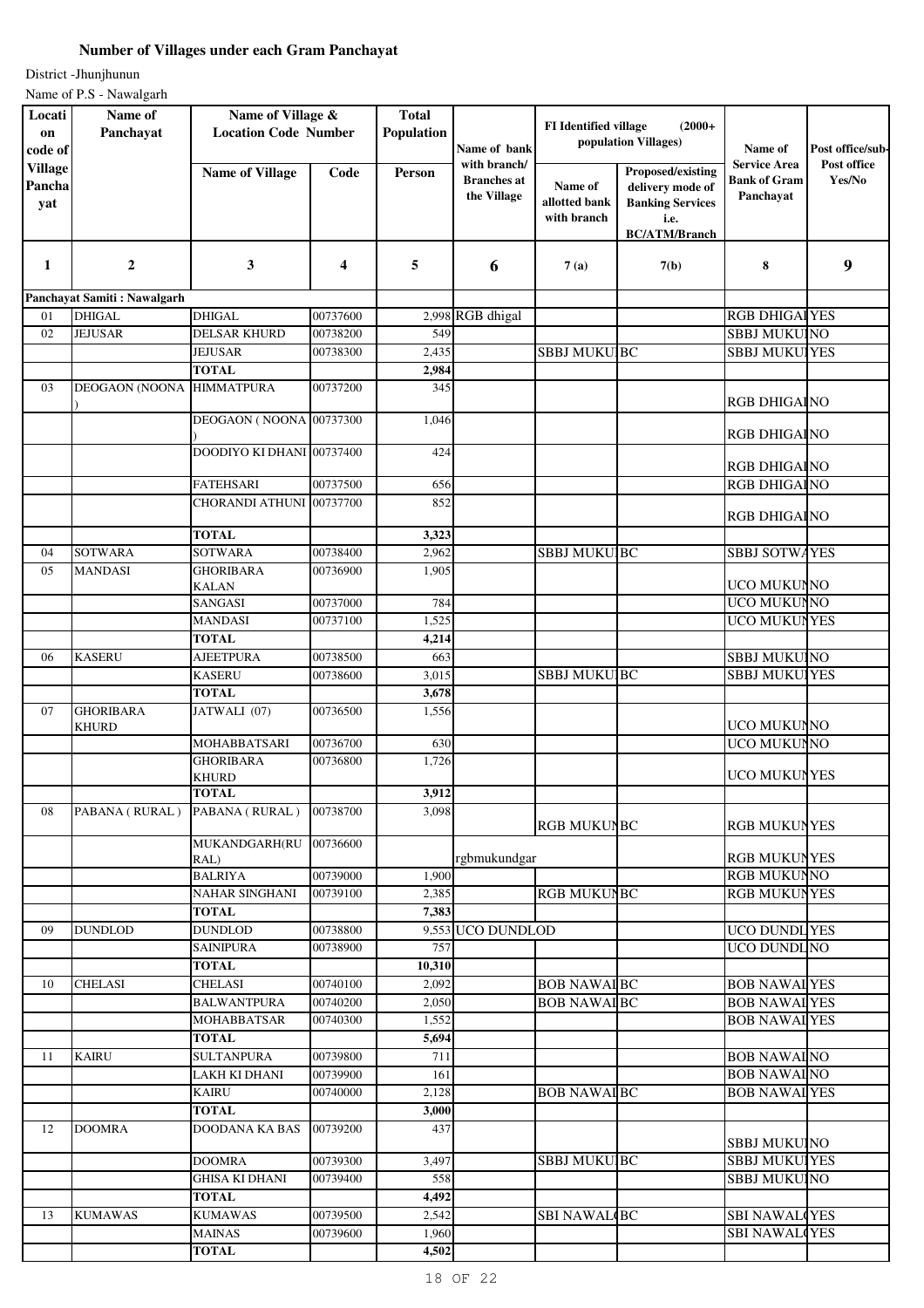| 14 | <b>TOGRA KALAN</b>   | <b>DABRI</b>          | 00737800 | 2,592         |                   | <b>SBBJ MUKUIBC</b>              |               | <b>SBBJ MUKUI YES</b>  |  |
|----|----------------------|-----------------------|----------|---------------|-------------------|----------------------------------|---------------|------------------------|--|
|    |                      | TOGRA KALAN           | 00738000 | 1,972         |                   |                                  |               | <b>SBBJ MUKUI YES</b>  |  |
|    |                      | <b>DELSAR KALAN</b>   | 00738100 | 666           |                   |                                  |               | <b>SBBJ MUKUINO</b>    |  |
|    |                      | <b>TOTAL</b>          |          | 5,230         |                   |                                  |               |                        |  |
| 15 | <b>RANASAR</b>       | <b>RANASAR</b>        | 00737900 | 2,316         |                   | <b>RGB DHIGAIBC</b>              |               | <b>RGB DHIGAI YES</b>  |  |
| 16 | <b>DHANIA</b>        | DHAKA KI DHANI        | 00740600 | 2,065         |                   |                                  |               |                        |  |
|    | NAWALGARH            |                       |          |               |                   | <b>RGB NAWAI BC</b>              |               | <b>RGB NAWAI YES</b>   |  |
|    |                      | JOHAR KI DHANI        | 00740400 | 1,634         |                   |                                  |               | <b>RGB NAWAI NO</b>    |  |
|    |                      | <b>DURJANPURA</b>     | 00740500 | 1,234         |                   |                                  |               | <b>RGB NAWAI NO</b>    |  |
|    |                      | <b>KANA KI DHANI</b>  | 00740700 | 3,938         |                   | <b>RGB NAWAI BC</b>              |               | <b>RGB NAWAI YES</b>   |  |
|    |                      | NAWALGARH (           | 00740800 |               |                   |                                  |               |                        |  |
|    |                      | RURAL)                |          |               |                   |                                  |               | <b>RGB NAWAI NO</b>    |  |
|    |                      | <b>TOTAL</b>          |          | 8,871         |                   |                                  |               |                        |  |
| 17 | <b>NAWALRI</b>       | <b>NAWALRI</b>        | 00740900 | 5,725         |                   | <b>SBBJ NAWAIBC</b>              |               | <b>SBBJ NAWA YES</b>   |  |
|    |                      | SAININAGAR            | 00741000 | 2,842         |                   | <b>BOB NAWAI BC</b>              |               | <b>BOB NAWAI YES</b>   |  |
|    |                      | <b>TOTAL</b>          |          | 8,567         |                   |                                  |               |                        |  |
| 18 | <b>BARWASI</b>       | SRI PHOOLE RAO        | 00741100 | 999           |                   |                                  |               |                        |  |
|    |                      | <b>NAGAR</b>          |          |               |                   |                                  |               | <b>RGB BARWANO</b>     |  |
|    |                      | <b>MILO KA BAS</b>    | 00741200 | 1,057         |                   |                                  |               | <b>RGB BARWASI</b>     |  |
|    |                      | <b>BARWASI</b>        | 00741300 |               | 4,265 RGBbarwasi  |                                  |               | <b>RGB BARWAYES</b>    |  |
|    |                      | <b>JAISINGH PURA</b>  | 00741400 | 655           |                   |                                  |               | <b>RGB BARWANO</b>     |  |
|    |                      | <b>TOTAL</b>          |          | 6,976         |                   |                                  |               |                        |  |
| 19 | <b>NIWAI</b>         | <b>NIWAI</b>          | 00739700 | 1,834         |                   |                                  |               | <b>RGB BARWANO</b>     |  |
|    |                      | DHAKA KA BAS          | 00741500 | 833           |                   |                                  |               | <b>RGB BARWANO</b>     |  |
|    |                      | <b>BHAGERA</b>        | 00741600 | 2,281         |                   | <b>RGB BADWABC</b>               |               | <b>RGB BARWAYES</b>    |  |
|    |                      | PANIYAN KI DHANI      | 00741700 | 634           |                   |                                  |               |                        |  |
|    |                      |                       |          |               |                   |                                  |               | <b>RGB BARWANO</b>     |  |
|    |                      | <b>TOTAL</b>          |          | 5,582         |                   |                                  |               |                        |  |
| 20 | <b>BUGALA</b>        | <b>BUGALA</b>         | 00741800 | 5,175         |                   | <b>RGB AJARI FBC</b>             |               | <b>RGB AJARI I YES</b> |  |
|    |                      | <b>SONTHLI</b>        | 00741900 | 3,095         |                   | <b>RGB AJARI HBC</b>             |               | <b>RGB AJARI I YES</b> |  |
|    |                      | <b>TOTAL</b>          |          | 8,270         |                   |                                  |               |                        |  |
| 21 | <b>JAKHAL</b>        | <b>JAKHAL</b>         | 00742000 |               | 6,583 RGB jakhal  | <b>RGB</b> jakhal                | <b>BRANCH</b> | <b>RGB JAKHAI YES</b>  |  |
| 22 | <b>KARI</b>          | <b>KARI</b>           | 00742100 | 5,649         |                   | <b>RGB BADWABC</b>               |               | <b>RGB BARWAYES</b>    |  |
| 23 | <b>KOLSIYA</b>       | <b>KOLSIYA</b>        | 00742200 |               |                   | 5,198 BOB KOLSIYSBBJ NAWA BRANCH |               | <b>SBBJ NAWA YES</b>   |  |
| 24 | <b>BAY</b>           | <b>BAY</b>            | 00742300 | 3,972         |                   | <b>SBBJ NAWAIBC</b>              |               | <b>SBBJ NAWA YES</b>   |  |
| 25 | <b>BIROL</b>         | <b>BIROL</b>          | 00742400 | 4,743         |                   | <b>SBBJ NAWAJBC</b>              |               | <b>SBBJ NAWA YES</b>   |  |
| 26 | <b>JHAJHAR</b>       | <b>JHAJHAR</b>        | 00742500 |               | 8,013 RGBjhajhar  |                                  |               | <b>RGB JHAJHAYES</b>   |  |
| 27 | <b>BASAWA</b>        | <b>KHOJAS</b>         | 00743700 | 1,334         |                   |                                  |               | RGB JHAJHANO           |  |
|    |                      | <b>BASAWA</b>         | 00743800 |               | 4,842 sbbjbasawa  |                                  |               | <b>SBBJ BASAV YES</b>  |  |
|    |                      | <b>TOTAL</b>          |          | 6,176         |                   |                                  |               |                        |  |
| 28 | <b>KHIROR</b>        | KEMRI KI DHANI        | 00743900 | 999           |                   |                                  |               | <b>RGB KHIROINO</b>    |  |
|    |                      | <b>GARHWALON KI</b>   | 00744000 | 672           |                   |                                  |               |                        |  |
|    |                      | DHANI                 |          |               |                   |                                  |               | <b>RGB KHIROI NO</b>   |  |
|    |                      | <b>KHIROR</b>         | 00744100 |               | 8,508 RGBkhirod   |                                  |               | <b>RGB KHIROI YES</b>  |  |
|    |                      | <b>SEWA NAGAR</b>     | 00744200 | 364           |                   |                                  |               | <b>RGB KHIROI NO</b>   |  |
|    |                      | <b>TOTAL</b>          |          | 10,543        |                   |                                  |               |                        |  |
| 29 | <b>MOHANBARI</b>     | <b>MOHANBARI</b>      | 00744300 | 3,083         |                   | <b>RGB NAWAI BC</b>              |               | <b>RGB NWALCYES</b>    |  |
|    |                      | <b>BARWA</b>          | 00744700 | 1,667         |                   |                                  |               | <b>RGB NWALCNO</b>     |  |
|    |                      | <b>TOTAL</b>          |          | 4,750         |                   |                                  |               |                        |  |
| 30 | <b>GOTHRA</b>        | <b>GOTHRA</b>         | 00742700 | 3,648         |                   | <b>RGBjhajhar</b>                | <b>BC</b>     | <b>RGB JHAJHA YES</b>  |  |
|    |                      | <b>DEOGAON</b> (      | 00742800 | 1,500         |                   |                                  |               |                        |  |
|    |                      | <b>GOTHRA</b> )       |          |               |                   |                                  |               | <b>RGB JHAJHANO</b>    |  |
|    |                      | <b>TOTAL</b>          |          | 5,148         |                   |                                  |               |                        |  |
| 31 | PARASRAMPURA         | POOJARI KI DHANI      | 00742600 | 3,226         |                   |                                  |               |                        |  |
|    |                      |                       |          |               |                   | <b>RGB PARSAIBC</b>              |               | <b>RGB PARSR/YES</b>   |  |
|    |                      | <b>CHAURHANI</b>      | 00742900 | 2,312         |                   | <b>RGB PARSAIBC</b>              |               | <b>RGB PARSR/YES</b>   |  |
|    |                      | <b>KESWA KI DHANI</b> | 00743000 | 1,121         |                   |                                  |               | <b>RGB PARSR/NO</b>    |  |
|    |                      | <b>PARASRAMPURA</b>   | 00743100 |               | 7,349 RGBparasram |                                  |               | <b>RGB PARSR/YES</b>   |  |
|    |                      | <b>BHOPATPURA</b>     | 00743200 | 336           |                   |                                  |               | <b>RGB PARSR/NO</b>    |  |
|    |                      | CHARAN KI DHANI       | 00743300 | 1,100         |                   |                                  |               | <b>RGB PARSR/NO</b>    |  |
|    |                      | <b>TOTAL</b>          |          |               |                   |                                  |               |                        |  |
| 32 | <b>TONK CHHILARI</b> | <b>BHARWARI</b>       | 00743400 | 15,444<br>838 |                   |                                  |               |                        |  |
|    |                      | <b>GIRDHARPURA</b>    |          | 2,934         |                   |                                  |               | <b>RGB PARSR/NO</b>    |  |
|    |                      | <b>SHAHPURA</b>       | 00743500 |               |                   | <b>RGB PARSAIBC</b>              |               | <b>RGB PARSR/YES</b>   |  |
|    |                      | <b>BHOJNAGAR</b>      | 00743600 | 2,069         |                   | <b>RGB PARSAIBC</b>              |               | <b>RGB PARSR</b> YES   |  |
|    |                      | TONK DHAKA KI         | 00744800 | 374           |                   |                                  |               |                        |  |
|    |                      | <b>DHANI</b>          |          |               |                   |                                  |               | <b>RGB PARSR/NO</b>    |  |
|    |                      |                       |          |               |                   |                                  |               |                        |  |
|    |                      | TONK CHHILARI         | 00744900 | 2,185         |                   | <b>RGB PARSAIBC</b>              |               | <b>RGB PARSR/YES</b>   |  |
|    |                      | <b>TOTAL</b>          |          | 8,400         |                   |                                  |               |                        |  |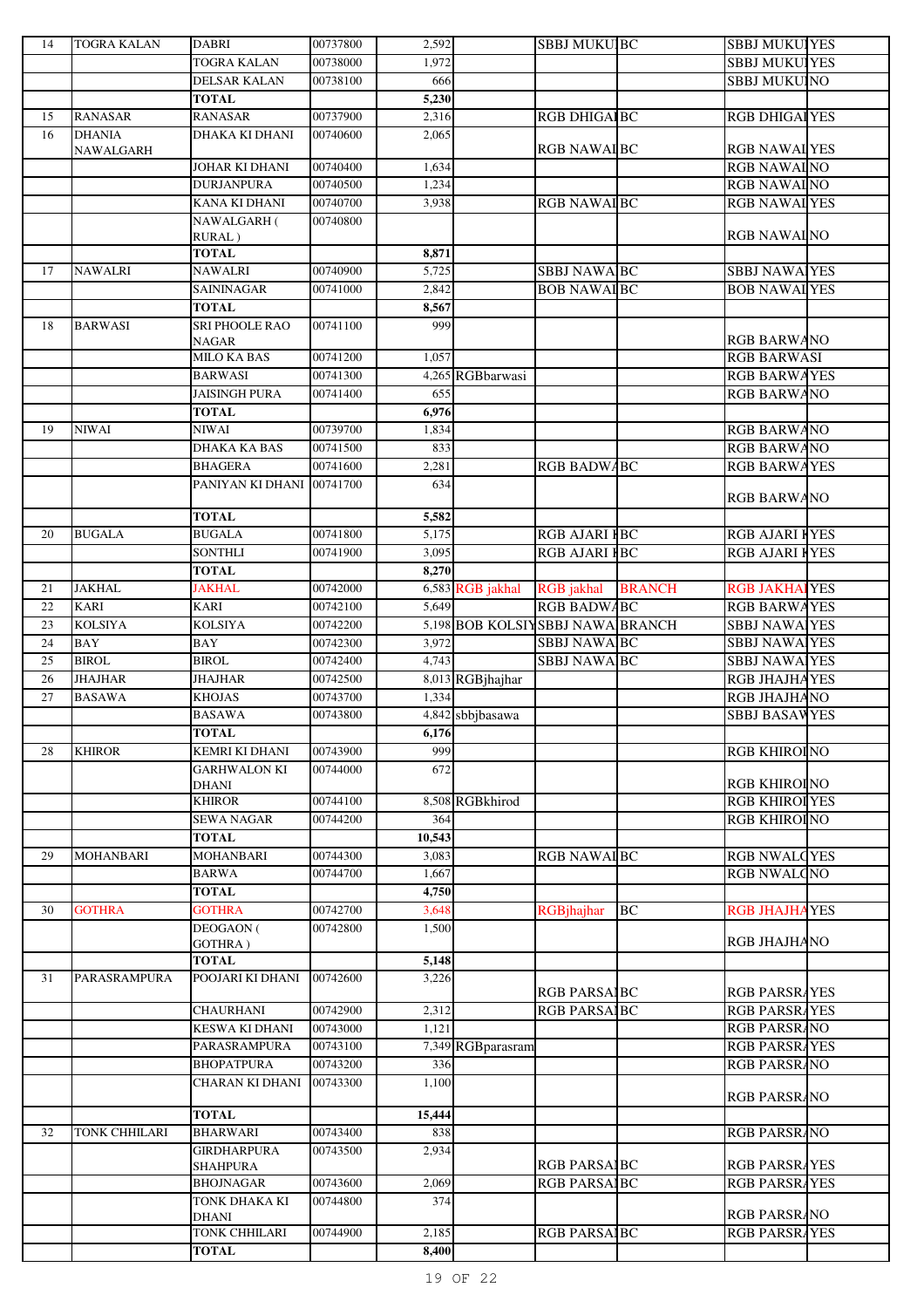| 33 | TODPURA  | <b>TODPURA</b>                     | 00745000 | 4,932  |                   | <b>SBBJ CHIRA BC</b> | <b>SBBJ CHIRA YES</b> |  |
|----|----------|------------------------------------|----------|--------|-------------------|----------------------|-----------------------|--|
|    |          | <b>KIRODI</b>                      | 00745400 | 1,526  |                   |                      | <b>SBBJ CHIRAINO</b>  |  |
|    |          | <b>TOTAL</b>                       |          | 6.458  |                   |                      |                       |  |
| 34 | CHIRANA  | <b>CHIRANA</b>                     | 00745200 |        | 5,648 SBBJchirana |                      | <b>SBBJ CHIRAIYES</b> |  |
|    |          | <b>DEVIPURA</b>                    | 00744400 | 4.911  |                   | <b>SBBJ CHIRAIBC</b> | <b>SBBJ CHIRAIYES</b> |  |
|    |          | <b>RAMPURA</b>                     | 00744500 | 3.185  |                   | <b>SBBJ CHIRAIBC</b> | <b>SBBJ CHIRAIYES</b> |  |
|    |          | <b>BAGORIYA KI</b><br><b>DHANI</b> | 00744600 | 4.950  |                   | <b>SBBJ CHIRAIBC</b> | <b>SBBJ CHIRALYES</b> |  |
|    |          | PAHADILA                           | 00745100 | 1.403  |                   |                      | <b>SBBJ CHIRAINO</b>  |  |
|    |          | TOTAL                              |          | 20.097 |                   |                      |                       |  |
| 35 | LOHARGAL | LOHARGAL                           | 00745300 | 1,198  |                   |                      | <b>SBBJ CHIRAINO</b>  |  |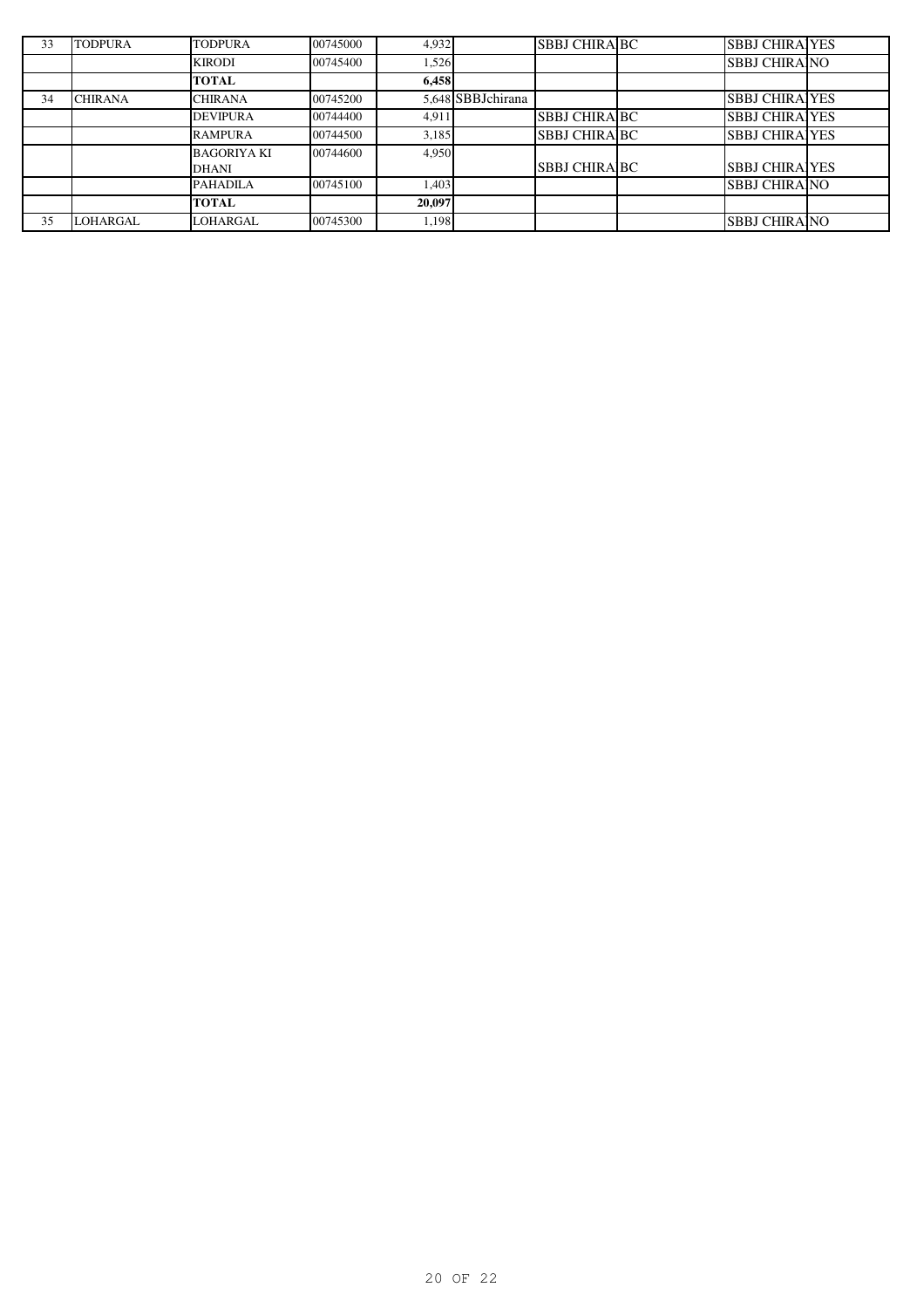|               | <b>Locat Name of Panchayat</b> | Name of Village & Code               |                      | <b>Total</b>   |                                      |                              |                                  |                                    |                              |
|---------------|--------------------------------|--------------------------------------|----------------------|----------------|--------------------------------------|------------------------------|----------------------------------|------------------------------------|------------------------------|
| ion           |                                |                                      |                      | Population     |                                      | <b>FI</b> Identified village | $(2000+$<br>population Villages) |                                    |                              |
| code          |                                |                                      |                      |                | Name of bank                         |                              |                                  | Name of                            | Post office/sub-             |
| of            |                                | <b>Name of Village</b>               | Code                 | Person         | with branch/                         |                              | Proposed/existing                | <b>Service Area</b>                | Post office                  |
| <b>Villag</b> |                                |                                      |                      |                | <b>Branches</b> at                   | Name of                      | delivery mode of                 | <b>Bank of Gram</b>                | Yes/No                       |
| e             |                                |                                      |                      |                | the Village                          | allotted bank                | <b>Banking Services</b>          | Panchayat                          |                              |
| Panc<br>hayat |                                |                                      |                      |                |                                      | with branch                  | i.e.<br><b>BC/ATM/Branch</b>     |                                    |                              |
| 1             | $\mathbf{2}$                   | 3                                    | 4                    | 5              | 6                                    | 7(a)                         | 7(b)                             | 8                                  | $\mathbf Q$                  |
|               | Panchayat Samiti : Udaipurwati |                                      |                      |                |                                      |                              |                                  |                                    |                              |
| 01            | <b>BARA GAON</b>               | <b>SAINIPURA</b>                     | 00746000             | 1,112          |                                      |                              |                                  | <b>RGB BARAGNO</b>                 |                              |
|               |                                | <b>BARA GAON</b>                     | 00746100             | 7,524          | RGBbaragaon                          |                              |                                  | <b>RGB BARAG YES</b>               |                              |
|               |                                | <b>TOTAL</b>                         |                      | 8,636          |                                      |                              |                                  |                                    |                              |
| 02            | <b>HANSALSAR</b>               | <b>HANSALSAR</b>                     | 00746200             | 3,535          |                                      | <b>RGB BADAGBC</b>           |                                  | <b>RGB BARAG YES</b>               |                              |
| 03            | <b>NATAS</b>                   | <b>NATAS</b>                         | 00746300             | 1,404          |                                      |                              |                                  | <b>RGB BARAG YES</b>               |                              |
|               |                                | NANGLI GOOJRAN                       | 00746400             | 1,391          |                                      |                              |                                  | <b>RGB BARAGNO</b>                 |                              |
|               |                                | SHYONATHPURA                         | 00746500             | 1,070          |                                      |                              |                                  | <b>RGB BARAGNO</b>                 |                              |
|               |                                | <b>TOTAL</b>                         |                      | 3,865          |                                      |                              |                                  |                                    |                              |
| 04            | <b>BHATIWAR</b>                | <b>BASMANA</b>                       | 00746700             | 842            |                                      |                              |                                  | <b>SBBJ KED</b><br><b>SBBJ KED</b> | N <sub>O</sub><br><b>YES</b> |
|               |                                | <b>BHATIWAR</b><br><b>BAS BISNA</b>  | 00746800<br>00746900 | 1,736<br>1,148 |                                      |                              |                                  | <b>SBBJ KED</b>                    | NO                           |
|               |                                | <b>BASANTPURA</b>                    | 00747000             | 795            |                                      |                              |                                  | <b>SBBJ KED</b>                    | NO <sub></sub>               |
|               |                                | <b>HEMANTPURA</b>                    | 00747100             | 419            |                                      |                              |                                  | <b>SBBJ KED</b>                    | NO <sub></sub>               |
|               |                                | <b>TOTAL</b>                         |                      | 4,940          |                                      |                              |                                  |                                    |                              |
| 05            | <b>SEETHAL</b>                 | <b>SEETHAL</b>                       | 00745800             | 4,233          |                                      | rgbbaragaon                  | BC                               | <b>RGB BARAG YES</b>               |                              |
|               |                                | KESARIPURA                           | 00745900             | 657            |                                      |                              |                                  | <b>RGB BARAGNO</b>                 |                              |
|               |                                | RAMLALPURA                           | 00746600             | 558            |                                      |                              |                                  | <b>RGB BARAGNO</b>                 |                              |
|               |                                | <b>TOTAL</b>                         |                      | 5,448          |                                      |                              |                                  |                                    |                              |
| 06            | <b>BAJAWA</b>                  | <b>BAJAWA</b>                        | 00745700             | 4,761          |                                      | rgb baragaon                 | <b>BC</b>                        | <b>RGB BARAG YES</b>               |                              |
| 07            | <b>CHHAU</b>                   | CHHAU                                | 00745500             | 3,612          |                                      | rgbbaragaon                  | BC                               | <b>RGB BARAG YES</b>               |                              |
|               |                                | GUMANA KA WAS                        | 00745600             | 932            |                                      |                              |                                  | <b>RGB BARAGNO</b>                 |                              |
|               |                                | <b>KHINWASAR</b>                     | 00748000             | 2,131          | <b>BOI BRANCH</b> rgbbaragaon        |                              | <b>BRANCH</b>                    | <b>RGB BARAG YES</b>               |                              |
|               |                                | <b>TOTAL</b>                         |                      | 6,675          |                                      |                              |                                  |                                    |                              |
| 08            | <b>CHHAOSARI</b>               | <b>CHHAOSARI</b>                     | 00747900             | 5,555          |                                      | <b>SBBJ KED</b>              | <b>BC</b>                        | <b>SBBJ KED</b>                    | <b>YES</b>                   |
| 09            | <b>TEETANWAR</b>               | <b>TEETANWAR</b>                     | 00748100             | 5,010          |                                      | <b>SBBJ GUDHABC</b>          |                                  | <b>SBBJ GUDHAYES</b>               |                              |
| 10            | <b>BAMLAS</b>                  | <b>BAMLAS</b><br><b>BIJARNIYA KI</b> | 00747800             | 4,132          |                                      | <b>SBBJ GUDHABC</b>          |                                  | <b>SBBJ GUDHAYES</b>               |                              |
|               |                                | <b>DHANI</b>                         | 00748200             | 851            |                                      |                              |                                  | <b>SBBJ GUDHANO</b>                |                              |
|               |                                | <b>HUKAMPURA</b>                     | 00749300             | 1,886          |                                      |                              |                                  | <b>SBBJ GUDHANO</b>                |                              |
|               |                                | <b>TOTAL</b>                         |                      | 6,869          |                                      |                              |                                  |                                    |                              |
| 11            | <b>KED</b>                     | <b>KEDWITH</b>                       | 00747200             |                |                                      |                              |                                  |                                    |                              |
|               |                                | <b>GOPALPURA</b>                     |                      |                | $^{2,737}\!\!\!\!\!\!$ SBBK KED WITH |                              | <b>BRANCH</b>                    | <b>SBBJ KED</b><br><b>SBBJ KED</b> | <b>YES</b><br>NO.            |
|               |                                | <b>KEERPURA</b><br><b>KHATKAR</b>    | 00747600<br>00747700 | 1,939<br>2,855 |                                      | SBBJked                      | BC                               | <b>SBBJ KED</b>                    | <b>YES</b>                   |
|               |                                | <b>TOTAL</b>                         |                      | 7,531          |                                      |                              |                                  |                                    |                              |
|               |                                |                                      |                      |                |                                      |                              |                                  |                                    |                              |
| 12            | <b>MAINPURA</b>                | NAGLI DEEPSINGH                      | 00747300             | 960            |                                      |                              |                                  | <b>SBBJ KED</b>                    | NO <sub>1</sub>              |
|               |                                | <b>GADLA KHURD</b>                   | 00747400             | 388            |                                      |                              |                                  | <b>SBBJ KED</b>                    | NO                           |
|               |                                | <b>MAINPURA</b>                      | 00747500             | 1,487          |                                      |                              |                                  | <b>SBBJ KED</b>                    | NO                           |
|               |                                | <b>HEERWANA</b>                      | 00751300             | 1,019          |                                      |                              |                                  | <b>SBBJ KED</b>                    | NO <sub></sub>               |
|               |                                | <b>GADLA KALAN</b>                   | 00751400             | 2,263          |                                      | SBBJked                      | <b>BC</b>                        | <b>SBBJ KED</b>                    | <b>YES</b>                   |
|               |                                | <b>TOTAL</b>                         |                      | 6,117          |                                      | <b>RGB PONKH BC</b>          |                                  | <b>RGB PONKH YES</b>               |                              |
| 13            | <b>KAKRANA</b>                 | KAKRANA<br><b>DEEPPURA</b>           | 00751500<br>00751600 | 4,078<br>3,068 |                                      | <b>RGB PONKH BC</b>          |                                  | <b>RGB PONKH YES</b>               |                              |
|               |                                | <b>TOTAL</b>                         |                      | 7,146          |                                      |                              |                                  |                                    |                              |
| 14            | <b>GUDA</b>                    | <b>GUDA</b>                          | 00751800             |                | 8,373 BRKGB GUDRGB PONKH BRANCH      |                              |                                  | <b>RGB PONKH YES</b>               |                              |
| 15            | <b>PONKH</b>                   | PONKH                                | 00751000             |                | 8,569 RGBponkh                       |                              |                                  | <b>RGB PONKH YES</b>               |                              |
| 16            | <b>NEORI</b>                   | <b>NEORI</b>                         | 00751700             | 2,912          |                                      | <b>RGB PONKH BC</b>          |                                  | <b>RGB PONKH YES</b>               |                              |
| 17            | <b>KISHORPURA</b>              | <b>KISHORPURA</b>                    | 00751100             | 3,538          |                                      | <b>RGB PONKH BC</b>          |                                  | <b>RGB PONKH YES</b>               |                              |
| 18            | <b>CHANWARA</b>                | <b>CHANWARA</b>                      | 00751200             | 4,679          |                                      | <b>RGB PONKH BC</b>          |                                  | <b>RGB PONKH YES</b>               |                              |
| 19            | <b>GUDHA GORJI</b>             | <b>KHEDARO KI</b>                    | 00749400             | 1,263          |                                      |                              |                                  |                                    |                              |
|               |                                | DHANI                                |                      |                |                                      |                              |                                  | <b>SBBJ GUDHANO</b>                |                              |
|               |                                | KHARWASON KI<br>DHANI                | 00749500             | 1,414          |                                      |                              |                                  | <b>SBBJ GUDHANO</b>                |                              |
|               |                                | <b>BAR KI DHANI</b>                  | 00749600             | 756            |                                      |                              |                                  | <b>SBBJ GUDHANO</b>                |                              |
|               |                                | <b>GUDHA GORJI</b>                   | 00749700             |                | 12,142 SBBJgdhagorji                 |                              |                                  | <b>SBBJ GUDHAYES</b>               |                              |
|               |                                | <b>TOTAL</b>                         |                      | 15,575         |                                      |                              |                                  |                                    |                              |